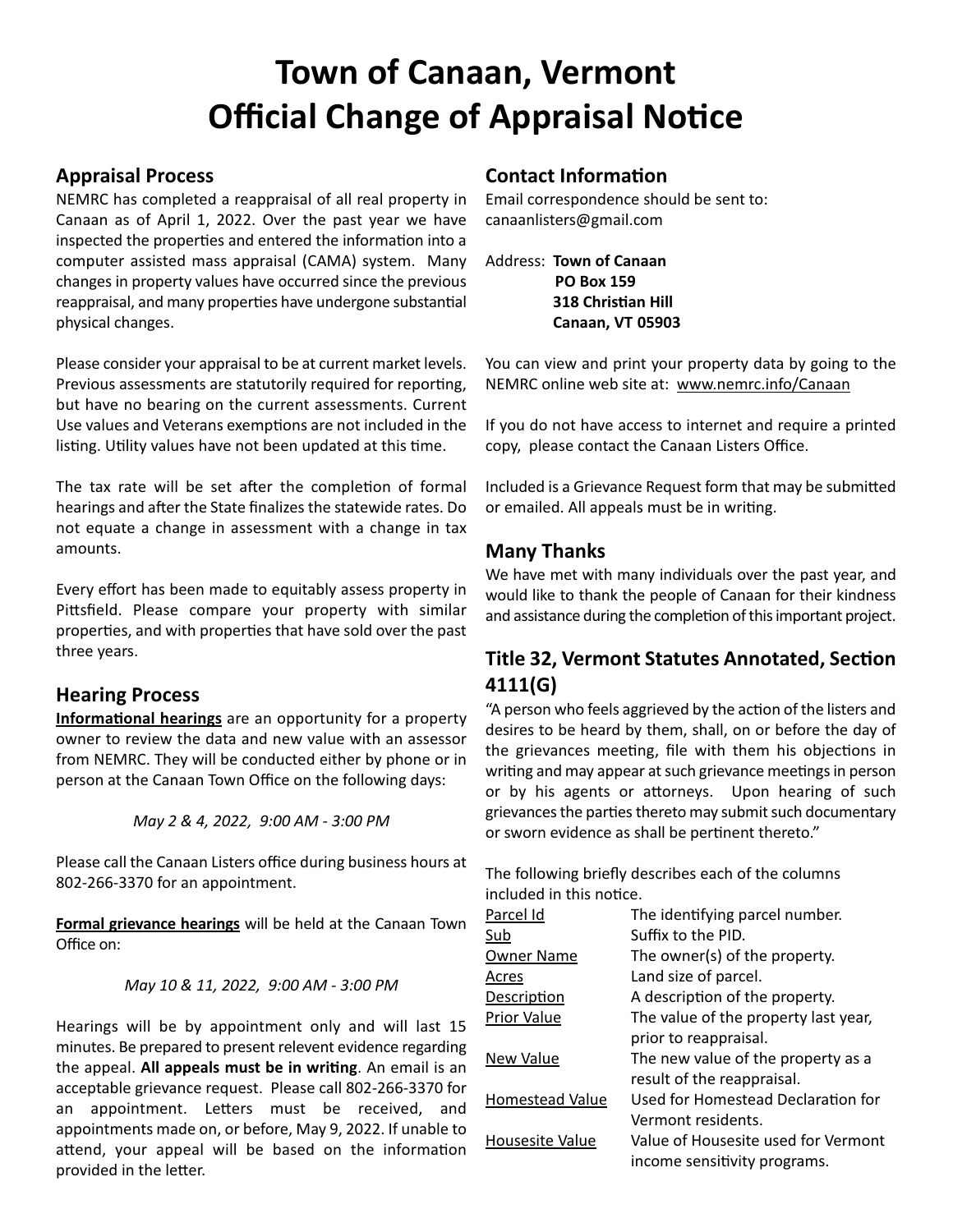

#### **Reappraisal FAQ**

The following are examples of frequently asked questions (FAQ) that we typically answer for property owners after the completion of a reappraisal.

#### **1). My assessment changed substantially. Does that mean my taxes will increase/decrease by the same amount?**

 No. Even if your assessment doubled that does not mean your taxes would double. Remember the total grand list has changed as well. The budget was passed at town meeting, and the amount of taxes to be raised is set. The tax rate will adjust as a result of the reappraisal. The education tax rate is set by the State sometime in July. Your individual taxes may be adjusted depending on your income level if you are eligible for a Homestead deduction.

#### **2). I have not done any improvements to my house, how can the value go up or down?**

 That is because the market has changed since the last reappraisal. The last reappraisal was completed several years ago. At that time the assessment base was established and has not been changed since that time. The purpose of the reappraisal is to bring the values established several years ago to current market values and to establish equity across parcels.

#### **3). How did you determine my value?**

 The property characteristics of each property were entered into a computerized assessment system. Property sales in the Canaan area, over the past three years, will be examined to develop a model used to predict the market value of the properties that have sold. After fine-tuning the model, it is applied to all property in the town to establish an updated value, which is used to generate an updated grand list.

#### **4). How come my property value went up or down more than other people I know?**

 The purpose of a reappraisal is not only to update the values to current market values, but also to equalize the values across town. Some properties may have physically changed since the last reappraisal (bought or sold land, added or removed finished area). Other properties may be located in areas where the market value has changed at a different rate relative to most properties (developments, commercial properties). Still others may have been incorrectly assessed during the last reappraisal (wrong square footage, wrong land size, incorrect bath count, incorrect quality grades, and incorrect land values). Therefore, comparing percent changes in value across properties is not a measure of equity because of changes in properties and changes in the base due to actual sales.

#### **5). How is the market doing now?**

 The latest equalization report from Property Valuation and Review (PVR) has shown an increase in value for each of the past two studies. Canaan has also seen an increase in values. The latest CLA (Common Level of Assessment) for Canaan was 106.11 percent of market value based on the 2021 equalization study conducted by PVR. The CLA is a three year composite rating. Sales over the past year have shown an assessment level of about 75% of market value.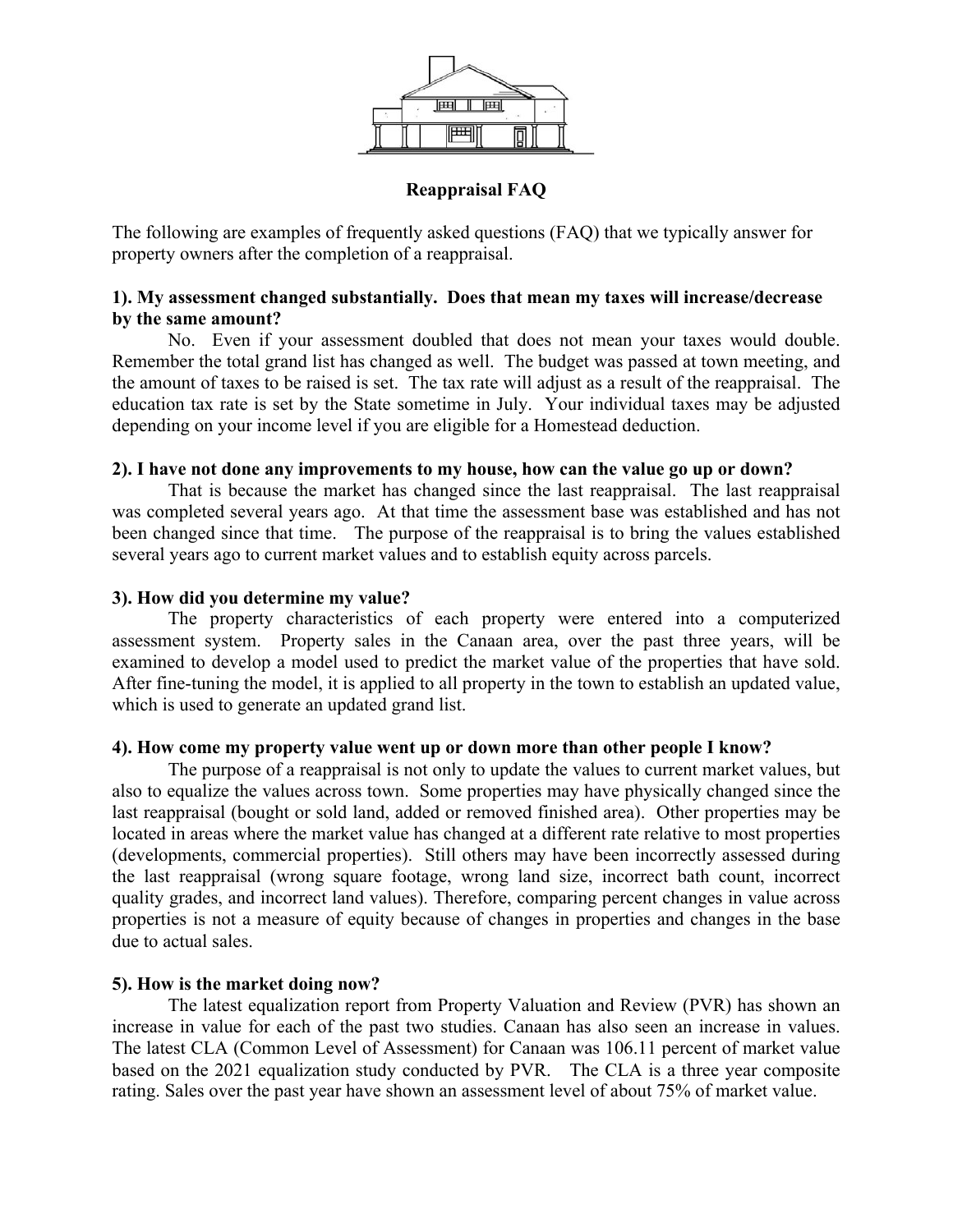| Parcel ID Sub Owner(s) |           |                                   | Acres       | <b>Description</b>                       |         |         | Prior Value New Value Homestead Housesite |                     |
|------------------------|-----------|-----------------------------------|-------------|------------------------------------------|---------|---------|-------------------------------------------|---------------------|
| R06016                 | l B       | 392CODERREVT LLC                  |             | 40.00 LAND & DWELLING                    | 226,100 | 287,500 | 287,500                                   | 247,500             |
| R17010                 | <b>IA</b> | ADRIEN INKEL TRUCKING INC         |             | 5.70 LAND & BLDG                         | 132,800 | 133,500 | 0                                         | 0                   |
| R18016                 |           | AMERIGAS PROPANE LP               |             | 1.40 LAND & BLDG                         | 24,200  | 23,400  | 0                                         | $\mathbf 0$         |
| R18004                 |           | AMMEX TAX & DUTY FREE SHOPS INC   |             | 3.20 LAND & BLDG                         | 98,700  | 71,900  | 71,900                                    | 68,900              |
| U05048                 |           | AMUS BURGER COMPANY LLC           |             | 0.26 LAND & DWELLING                     | 115,700 | 92,600  | 92,600                                    | 92,600              |
| R04005                 | F         | ARIAS, DOMINGO                    |             | 2.00 LAND & DWELLING                     | 120,100 | 164,300 | 164,300                                   | 164,300             |
| R09001                 |           | <b>BAUM ROBERT A TRUST</b>        |             | 175.00 LAND, DWELLING, FARM              | 384,500 | 451,900 | 382,200                                   | 264,200             |
| R14004                 |           | BEAUREGARD PATRICIA               |             | 10.20 LAND & DWELLING                    | 223,400 | 255,700 | 255,700                                   | 239,500             |
| U05016                 |           | BEECHER FALLS DIV OF ETHAN ALLEN  |             | $0.10$ LAND                              | 16,200  | 11,000  | $\Omega$                                  | 0                   |
| U05021                 |           | BEECHER FALLS DIV OF ETHAN ALLEN  |             | $0.08$ LAND                              | 12,200  | 10,800  | 0                                         | $\mathsf{O}\xspace$ |
| U05029                 |           | BEECHER FALLS DIV OF ETHAN ALLEN  |             | 0.31 LAND                                | 18,000  | 13,100  | $\mathbf 0$                               | 0                   |
| U05059                 |           | BEECHER FALLS DIV OF ETHAN ALLEN  |             | 1.89 LAND                                | 18,000  | 19,600  | 0                                         | 0                   |
| U03031                 |           | BEECHER FALLS DIV OF ETHAN ALLENI |             | 22.50 LAND                               | 37,500  | 46,000  | 0                                         | 0                   |
| R21069                 | Α         | <b>BEGIN DAVID</b>                |             | 14.00 LAND & TR TRAILER                  | 94,800  | 89,700  | 0                                         | 0                   |
| U02031                 |           | <b>BEGIN DAVID</b>                |             | 2.10 LAND & BLDG                         | 217,300 | 216,400 | $\Omega$                                  | $\mathbf 0$         |
| U04041                 |           | <b>BEGIN DAVID</b>                |             | 0.40 LAND & BLDG                         | 94,800  | 137,500 | 137,500                                   | 137,500             |
| U05022                 |           | <b>BEGIN DAVID</b>                |             | 0.15 LAND & BLDG                         | 133,800 | 146,700 | 0                                         | 0                   |
| U05023                 |           | <b>BEGIN DAVID</b>                |             | 0.46 LAND & BLDG                         | 65,200  | 83,200  | 83,200                                    | 83,200              |
| U01002                 |           | <b>BEGIN RAELENE</b>              |             | 0.54 LAND & DWELLING                     | 114,600 | 115,500 | 77,200                                    | 77,200              |
| U02005                 |           | BEGIN RIVERSIDE PARK LLC          |             | 6.00 LAND & BLDG                         | 144,700 | 270,800 | 0                                         | 0                   |
| R18017                 |           | <b>BELKNAP JAMES L</b>            |             | 82.58 LAND & BLDG                        | 116,000 | 192,100 | $\mathbf{0}$                              | $\mathbf 0$         |
| R07005                 |           | <b>BELLEVILLE YVAN</b>            |             | 138.92 LAND & DWELLING                   | 302,300 | 369,700 | 369,700                                   | 279,100             |
| U01002 E               |           | <b>BELLEVILLE YVAN</b>            | 14.20 LAND  |                                          | 32,300  | 39,400  | $\mathbf 0$                               | $\overline{0}$      |
| U02024                 |           | <b>BENNETT KEVIN</b>              |             | 0.40 LAND & DWELLING                     | 101,400 | 121,200 | 121,200                                   | 121,200             |
| R03017                 | B         | BENOIT JONATHAN & LENORE          |             | 40.08 LAND & DWELLING                    | 257,100 | 558,900 | 558,900                                   | 518,800             |
| R02040                 |           | <b>BERGERON FRANCOIS</b>          |             | 13.40 LAND                               | 13,600  | 19,400  | 0                                         | 0                   |
| U03026                 |           | <b>BERGERON FRANCOIS</b>          |             | 0.49 LAND & DWELLING                     | 137,900 | 160,400 | 160,400                                   | 160,400             |
| U05064                 |           | <b>BERGERON MICHEL</b>            |             | 1.20 LAND                                | 26,900  | 33,800  | 33,800                                    | 33,800              |
| U05065                 |           | <b>BERGERON, RITA</b>             |             | 1.90 LAND & DWELLING                     | 88,700  | 126,400 | 126,400                                   | 126,400             |
| R21064                 |           | <b>BERRY RANDALL</b>              |             | 5.40 LAND & DWELLING                     | 191,400 | 214,500 | 214,500                                   | 207,700             |
| R21036                 | C         | <b>BIGNEY MARC</b>                |             | 0.71 LAND & DWELLING                     | 105,800 | 156,800 |                                           |                     |
| R17022                 |           | <b>BIRON AUSTINK</b>              |             | LAND & DWELLING                          |         |         | 130,000                                   | 130,000             |
| U08005                 |           | <b>BISSONETTE CLAUDE</b>          | 5.67        | 2.30 LAND & DWELLING                     | 167,800 | 196,800 | 196,800                                   | 189,500             |
|                        |           |                                   |             |                                          | 166,800 | 144,900 | 144,900                                   | 144,300             |
| U05063                 |           | <b>BLANCHARD LINDA</b>            |             | 1.60 LAND & DWELLING<br>$0.66$ LAND & MH | 60,800  | 53,200  | 53,200                                    | 53,200              |
| U05068                 |           | <b>BLANCHARD TALBOT</b>           |             |                                          | 111,200 | 104,000 | 104,000                                   | 104,000             |
| R10007                 |           | <b>BLUESTONE INC</b>              |             | 2.00 LAND & DWELLING                     | 116,800 | 117,000 | 117,000                                   | 117,000             |
| R22010                 |           | <b>BOEHM EDWARD</b>               |             | 35.49 LAND                               | 46,600  | 49,300  | 0                                         | $\overline{0}$      |
| R20004                 |           | <b>BOLENS JOHN W</b>              |             | 89.00 LAND & DWELLING                    | 67,500  | 104,900 | 104,900                                   | 5,700               |
| R05006                 | B         | <b>BOLENS JONATHAN H</b>          | 108.50 LAND |                                          | 52,300  | 55,700  | 0                                         | $\Omega$            |
| R03013                 | A         | <b>BOOMHOWER SCOT</b>             |             | 10.15 LAND & DWELLING                    | 76,000  | 115,400 | 115,400                                   | 99,300              |
| U04042                 |           | <b>BORDEAU HEATHER</b>            |             | 0.27 LAND & DWELLING                     | 86,400  | 95,000  | 95,000                                    | 95,000              |
| R22003                 | D         | BOSSE MARCEL NORMAN               |             | 9.60 LAND                                | 71,600  | 35,200  | 0                                         | $\mathbf{0}$        |
| R22007                 |           | <b>BOSSE MARCEL NORMAN</b>        |             | 2.10 LAND & DWELLING                     | 31,500  | 30,600  | 30,600                                    | 30,400              |
| U05015                 |           | <b>BOUCHARD JACQUES</b>           |             | 0.60 LAND & DWELLING                     | 131,200 | 129,200 | 129,200                                   | 129,200             |
| R15008                 |           | <b>BOUCHARD LISE</b>              |             | 65.50 LAND                               | 38,000  | 80,400  | $\Omega$                                  | $\Omega$            |
| U05018                 |           | <b>BOUTIN LEVIS</b>               |             | 0.10 LAND & DWELLING                     | 64,200  | 93,300  | 93,300                                    | 93,300              |
| U05047                 |           | <b>BOUTIN ROGER</b>               |             | 0.23 LAND & DWELLING                     | 96,500  | 136,000 | 136,000                                   | 136,000             |
| U06005                 |           | <b>BOWER JAMES D</b>              |             | 0.52 LAND & DWELLING                     | 69,100  | 47,500  | 47,500                                    | 47,500              |
| U03046                 |           | <b>BOYNTON ANNETTE</b>            |             | 0.50 LAND & BLDG                         | 183,800 | 191,200 | 191,200                                   | 191,200             |
| R06003                 |           | <b>BRAUCH MICHAEL</b>             |             | 16.30 LAND & DWELLING                    | 102,400 | 228,600 | 228,600                                   | 207,600             |
| U02005                 | 006       | <b>BREAULT LAURA</b>              | $0.00$ MH   |                                          | 11,300  | 18,100  | 18,100                                    | 18,100              |
| U04037                 |           | BRESNAHAN MICHAEL B               |             | 0.50 LAND & DWELLING                     | 92,200  | 143,500 | 143,500                                   | 143,500             |
| R02102                 | 545       | <b>BROCKNEY KEVIN</b>             |             | 179.72 LAND & DWELLING                   | 109,700 | 134,300 | 132,200                                   | 57,300              |
| U01016                 |           | <b>BROCKNEY KEVIN</b>             |             | 0.50 LAND & DWELLING                     | 102,800 | 110,000 | 110,000                                   | 110,000             |
| R21010                 |           | <b>BROOKS THOMAS</b>              |             | 0.90 LAND & DWELLING                     | 196,100 | 392,800 | 392,800                                   | 392,800             |
| R21012                 |           | BROOKS W.T.                       |             | 0.40 LAND & DWELLING                     | 130,100 | 206,000 | 206,000                                   | 206,000             |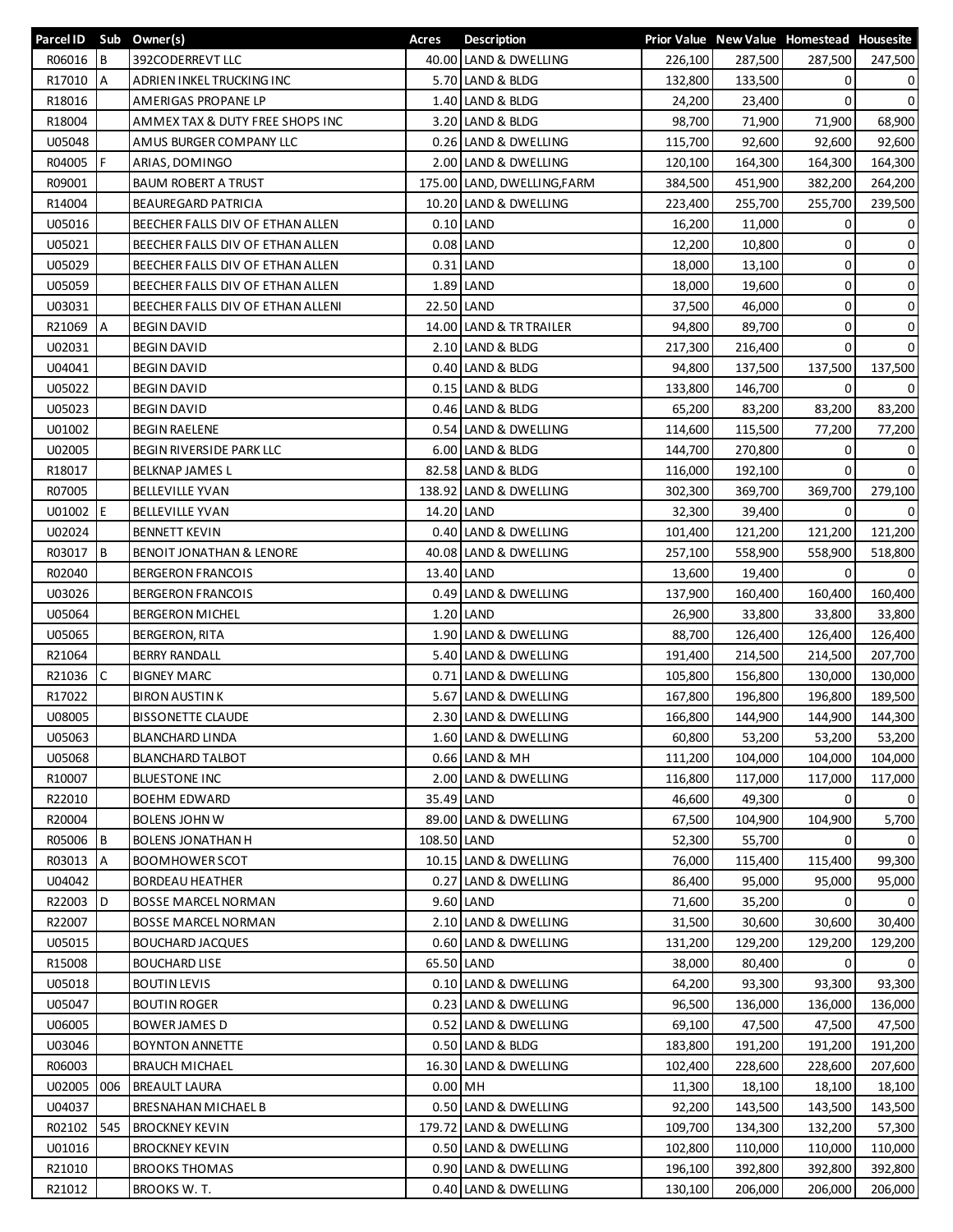| Parcel ID Sub Owner(s) |     |                                                | Acres       | <b>Description</b>     |         |         | Prior Value New Value Homestead Housesite |                |
|------------------------|-----|------------------------------------------------|-------------|------------------------|---------|---------|-------------------------------------------|----------------|
| R21021                 |     | BROUSSEAU DESCHUITNEER BELKNAP                 |             | 0.20 LAND & DWELLING   | 149,400 | 222,700 | 222,700                                   | 190,400        |
| U04013                 |     | <b>BROUSSEAU ROBERT</b>                        |             | 0.53 LAND & DWELLING   | 125,600 | 160,100 | 160,100                                   | 160,100        |
| R18005                 |     | <b>BROUSSEAU ROGER</b>                         |             | 1.20 LAND & DWELLING   | 101,500 | 119,400 | 119,400                                   | 119,400        |
| U03002                 |     | <b>BROWN DARREN</b>                            |             | 0.60 LAND & DWELLING   | 94,200  | 168,900 | 168,900                                   | 168,900        |
| R17019                 |     | <b>BROWN RUSSELL</b>                           |             | 1.00 LAND & DWELLING   | 170,400 | 163,100 | 163,100                                   | 163,100        |
| R21016                 |     | <b>BRUNELLI STEPHANIE</b>                      |             | 0.50 LAND & DWELLING   | 117,800 | 221,400 | 221,400                                   | 221,400        |
| U04021                 |     | <b>BUCKLEY ALFRED</b>                          |             | 0.40 LAND & DWELLING   | 124,400 | 127,100 | 127,100                                   | 127,100        |
| U04025                 |     | <b>BULLARD MARKS</b>                           |             | 0.40 LAND & DWELLING   | 114,700 | 132,000 | 132,000                                   | 132,000        |
| R12002                 |     | <b>BUNNELL GLORIA</b>                          |             | 3.30 LAND & DWELLING   | 108,500 | 109,400 | 109,400                                   | 63,700         |
| U05061                 |     | <b>BUNNELL PETER</b>                           |             | 0.60 LAND & DWELLING   | 73,000  | 67,700  | 67,700                                    | 67,700         |
| U03052                 |     | <b>BURKE M. JANE</b>                           |             | 0.50 LAND & DWELLING   | 45,900  | 30,100  | 30,100                                    | 30,100         |
| U02004                 |     | <b>BURNS KENNETH JAMES</b>                     |             | 0.40 LAND & DWELLING   | 107,500 | 56,000  | 56,000                                    | 56,000         |
|                        | 016 |                                                | $0.00$ MH   |                        |         |         |                                           |                |
| U02005                 |     | <b>BURNS PAULINE</b><br><b>BURRILL MICHAEL</b> |             |                        | 18,900  | 31,500  | 31,500                                    | 31,500         |
| R22016                 | B   |                                                |             | 10.48 LAND & DWELLING  | 139,700 | 149,600 | 149,600                                   | 133,200        |
| R16002                 |     | <b>BUSH DANIELLE</b>                           |             | 0.80 LAND & BLDG       | 19,000  | 24,600  | 24,600                                    | 24,600         |
| R01017                 |     | CAIRNS JACKLYN                                 |             | 20.00 LAND & DWELLING  | 45,300  | 57,600  | 57,600                                    | 36,600         |
| U04051                 |     | <b>CANAAN ASSOCIATES</b>                       |             | 4.50 LAND & BLDG       | 459,400 | 503,700 | 0                                         | 0              |
| U05050                 |     | CARMEL GEORGE A JR                             |             | 0.14 LAND & DWELLING   | 115,700 | 128,200 | 128,200                                   | 128,200        |
| R22016                 | ID. | <b>CARNEY TRUST DATED</b>                      |             | 12.47 LAND & DWELLING  | 219,400 | 287,700 | 287,700                                   | 269,700        |
| R18014                 |     | <b>CARON LINDA PAIGE</b>                       |             | 2.50 LAND & DWELLING   | 248,100 | 232,600 | 232,600                                   | 231,300        |
| R06020                 |     | <b>CARON THOMAS C</b>                          |             | 1.00 LAND & DWELLING   | 80,500  | 100,000 | 100,000                                   | 100,000        |
| U01012                 |     | CARR GEORGIANNA                                |             | 0.90 LAND & DWELLING   | 56,500  | 183,900 | 183,900                                   | 183,900        |
| R03008                 |     | CARRIER ACRES LLC                              | 124.00 LAND |                        | 51,000  | 73,500  | 0                                         | 0              |
| R06008                 |     | CARRIER ACRES LLC                              | 220.92 LAND |                        | 157,600 | 156,400 | 0                                         | $\mathbf 0$    |
| R06005                 |     | <b>CARRIER CHRISTINE</b>                       |             | 65.80 LAND             | 45,600  | 60,500  | $\Omega$                                  | $\mathbf 0$    |
| R07003                 | н   | <b>CARRIER CHRISTINE</b>                       |             | 3.48 LAND & DWELLING   | 113,300 | 159,900 | 159,900                                   | 156,200        |
| R07003                 | B   | CARRIER DENISE (LIFE EST)                      |             | 45.27 LAND & DWELLING  | 190,900 | 233,900 | 233,900                                   | 200,700        |
| R22016                 | G   | <b>CHADWICK LINDA TRUSTEE</b>                  |             | 10.13 LAND & DWELLING  | 53,100  | 72,100  | 72,100                                    | 46,400         |
| R15002                 |     | CHAMPAGNE BENJAMIN H                           |             | 2.30 LAND & DWELLING   | 159,600 | 203,300 | 203,300                                   | 202,700        |
| R13001                 |     | <b>CHAREST BERNARD</b>                         |             | 0.46 LAND & DWELLING   | 125,300 | 130,300 | 130,300                                   | 130,300        |
| U02005                 | 008 | <b>CHARLAND GHISLAIN</b>                       | $0.00$ MH   |                        | 12,700  | 17,400  | 17,400                                    | 17,400         |
| R21055                 |     | <b>CHESMORE NORMAN</b>                         |             | 0.40 LAND & DWELLING   | 114,500 | 145,000 | 145,000                                   | 145,000        |
| U02022                 |     | <b>CHESMORE NORMAN</b>                         |             | 0.04 LAND & DWELLING   | 84,500  | 82,200  | 82,200                                    | 82,200         |
| R07003 F               |     | <b>CHESTER JOHN J</b>                          |             | 6.67 LAND & DWELLING   | 38,200  | 70,700  | 70,700                                    | 60,200         |
| R21059                 |     | <b>CHOQUETTE GASTON</b>                        |             | 2.00 LAND & BLDG       | 240,600 | 195,200 | 0                                         | $\Omega$       |
| U02018                 |     | <b>CIRANNI ANTHONY</b>                         |             | 0.50 LAND & DWELLING   | 119,600 | 135,500 | 135,500                                   | 135,500        |
| R18008                 |     | <b>CLOUTIER LEO</b>                            |             | 4.56 LAND & DWELLING   | 119,700 | 111,600 | 111,600                                   | 105,200        |
| R02035                 |     | COLE HILL LLC                                  |             | 814.00 LAND & BLDG     | 442,900 | 474,900 | 0                                         | 0              |
|                        |     |                                                |             |                        |         |         | $\Omega$                                  |                |
| R03002                 | B   | <b>COLLINS MICHAEL</b>                         |             | 30.20 LAND             | 40,700  | 42,900  |                                           | $\overline{0}$ |
| R05002                 | A   | <b>COLLINS THOMAS</b>                          |             | 15.60 LAND & DWELLING  | 87,900  | 88,400  | 88,400                                    | 75,600         |
| R17004                 |     | <b>CONNOR FRANCIS</b>                          |             | 0.65 LAND & DWELLING   | 144,700 | 222,900 | 222,900                                   | 222,900        |
| R03024                 |     | CONNOR KERRY                                   |             | 8.00 LAND & DWELLING   | 42,500  | 55,100  | 55,100                                    | 46,100         |
| U04018                 |     | <b>CORLISS PHILIP M</b>                        |             | 0.50 LAND & DWELLING   | 86,500  | 121,400 | 121,400                                   | 121,400        |
| U04049                 |     | <b>CORMIER DANIEL</b>                          |             | 0.40 LAND & DWELLING   | 78,600  | 100,800 | 100,800                                   | 100,800        |
| U04009                 |     | <b>CORNELL DEREK</b>                           |             | 0.40 LAND & DWELLING   | 106,800 | 108,500 | 108,500                                   | 108,500        |
| U05027                 |     | CORRIVEAU JOHN J                               |             | 0.11 LAND & DWELLING   | 67,600  | 100,800 | 100,800                                   | 100,800        |
| R21051                 |     | COSS STEPHEN SR JOSEPH FLYNN ANTONIO           |             | 0.10 LAND & DWELLING   | 100,200 | 134,400 | 134,400                                   | 134,400        |
| R17011                 | 003 | <b>COTE BRENDON TRUSTEE</b>                    |             | 5.56 LAND & DWELLING   | 231,500 | 412,700 | 412,700                                   | 405,600        |
| U01002                 | A   | <b>COTE BRENDON TRUSTEE</b>                    |             | 18.00 LAND             | 48,100  | 53,900  | $\mathbf 0$                               | $\overline{0}$ |
| R21065                 | Е   | <b>COTE EUGENE</b>                             |             | 6.18 LAND & DWELLING   | 263,600 | 284,600 | 284,600                                   | 275,200        |
| R17003                 |     | <b>COTE PAUL</b>                               |             | 31.24 LAND & DWELLING  | 168,700 | 197,900 | 197,900                                   | 169,000        |
| U02011                 |     | <b>COTE PAUL</b>                               |             | 0.10 LAND & DWELLING   | 76,600  | 88,600  | 88,600                                    | 88,600         |
| R06008                 | B   | COTNOIR FERNAND                                |             | 2.00 LAND & DWELLING   | 53,000  | 76,400  | 76,400                                    | 76,400         |
| R21004                 |     | <b>COURNOYER GERALD</b>                        |             | 1.08 LAND & DWELLING   | 389,300 | 535,600 | 535,600                                   | 535,600        |
| R02005                 |     | <b>COUTURE DONALD - TRUST</b>                  |             | 261.90 LAND & DWELLING | 233,200 | 346,900 | 346,900                                   | 251,400        |
| R05008                 | D   | <b>COUTURE ROBERT</b>                          |             | 10.12 LAND & MH        | 66,700  | 88,000  | 88,000                                    | 77,900         |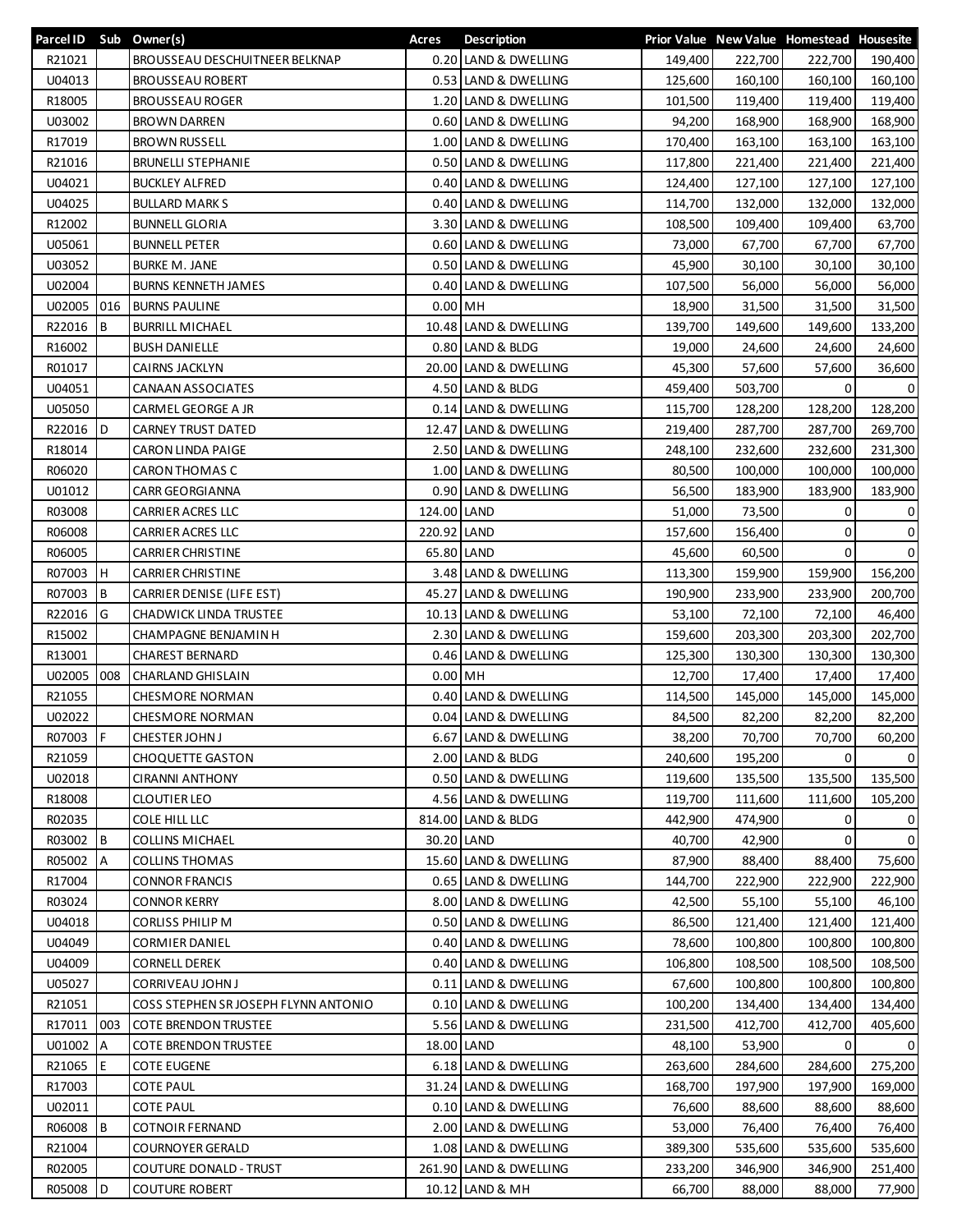| Parcel ID Sub Owner(s) |       |                                   | Acres       | <b>Description</b>     |                    |                    | Prior Value New Value Homestead Housesite |                |
|------------------------|-------|-----------------------------------|-------------|------------------------|--------------------|--------------------|-------------------------------------------|----------------|
| U03055                 |       | <b>COVEY SCOTT</b>                |             | 1.30 LAND & DWELLING   | 148,900            | 162,800            | 162,800                                   | 162,800        |
| R21011                 |       | CRAWFORD DONALD TRUSTEE           |             | 0.10 LAND & DWELLING   | 101,100            | 163,000            | 163,000                                   | 163,000        |
| R08004                 |       | <b>CRAWFORD HARLAND</b>           |             | 11.08 LAND             | 54,500             | 42,700             | 0                                         | 0              |
| U02021                 |       | <b>CRAWFORD HARLAND</b>           |             | 0.37 COMMERCIAL        | 119,000            | 123,500            | $\Omega$                                  | $\mathbf 0$    |
| U03001                 |       | CRAWFORD HARLAND                  |             | 0.60 LAND & DWELLING   | 343,100            | 351,900            | 351,900                                   | 351,900        |
| R21030                 | 032   | CRAWFORD TAMMY L                  |             | 1.80 LAND & DWELLING   | 126,900            | 154,400            | 154,400                                   | 154,400        |
| R08003                 | A     | CRAWFORD VERNON                   |             | 27.59 LAND & DWELLING  | 169,100            | 177,300            | 177,300                                   | 149,000        |
| R10001                 | А     | <b>CRETE SYLVIE</b>               |             | 1.85 LAND & BLDG       | 27,000             | 35,000             | 0                                         | 0              |
| U02005                 | 015   | <b>CROSS RICHARD</b>              | $0.00$ MH   |                        | 17,000             | 23,600             | 23,600                                    | 23,600         |
| U04010                 |       | CULLIVAN II IRVING                |             | 0.40 LAND & DWELLING   | 108,200            | 119,200            | 119,200                                   | 119,200        |
| U03033                 |       | <b>CUMMINGS STEPHANIE</b>         |             | 0.50 LAND & DWELLING   | 109,900            | 150,800            | 150,800                                   | 150,800        |
| R03025                 |       | CUNNINGHAM DENCIE LIFE ESTATE     |             | 2.80 LAND & DWELLING   | 78,800             | 139,700            | 139,700                                   | 138,100        |
| R01003                 |       | <b>CUNNINGHAM EDWARD F</b>        |             | 7.14 LAND & DWELLING   | 101,900            | 169,000            | 169,000                                   | 160,000        |
| R06019                 |       | <b>CUNNINGHAM FREDERICK JR</b>    |             | 91.00 LAND & DWELLING  | 239,300            | 371,700            | 356,800                                   | 286,100        |
| U02021 A               |       | <b>CUNNINGHAM FREDERICK JR</b>    |             | 0.63 LAND & DWELLING   | 109,300            | 132,700            | 132,700                                   | 132,700        |
| R16008                 | 04A   | CUNNINGHAM JONATHAN W             |             | 14.21 LAND & DWELLING  | 192,900            | 227,900            | 227,900                                   | 208,500        |
| U02020                 |       | <b>CUNNINGHAMS</b>                |             | 0.50 LAND & BLDG       | 124,800            | 158,300            | 0                                         | 0              |
| R02001                 |       | <b>CURRIER RAYMOND</b>            |             | 10.85 LAND & DWELLING  | 55,300             | 68,300             | 68,300                                    | 57,900         |
| R02002                 |       | <b>CURRIER RAYMOND J</b>          | 10.93 LAND  |                        | 25,500             | 27,600             | 0                                         | 0              |
| R06021                 |       | D AIELLO SAGE                     |             | 10.16 LAND & DWELLING  | 25,100             | 33,400             | $\Omega$                                  | $\mathbf 0$    |
| R06009                 | 010   | DAIELLO RICHARD CHRISTINE         |             | 168.50 LAND & DWELLING | 272,900            | 369,500            | 369,500                                   | 254,100        |
| R06009                 | A     | DAIELLO SAGE                      |             | 36.30 LAND & DWELLING  | 164,200            | 269,600            | 269,600                                   | 237,200        |
| R21068                 |       | <b>DALEY BRUCE</b>                |             | 63.00 LAND & DWELLING  | 332,700            | 391,900            | 391,900                                   | 269,000        |
| R21049                 |       | DALEY BRUCE J                     |             | 2.18 LAND & DWELLING   | 187,300            | 397,500            | 397,500                                   | 397,000        |
| U08001                 |       | DALEY MICHAEL                     |             | 23.09 LAND             | 27,300             | 52,300             | 0                                         | 0              |
| U08001                 | B     | DALEY MICHAEL                     |             | 15.91 LAND & DWELLING  | 324,900            | 461,000            | 461,000                                   | 440,300        |
| R21009                 | 49A   |                                   |             | 0.48 LAND & DWELLING   |                    |                    |                                           |                |
| R21005                 |       | DALEY MICHAEL J<br>DANIELS THOMAS |             | 1.00 LAND & DWELLING   | 305,100<br>200,600 | 340,900<br>332,400 | 340,900<br>332,400                        | 340,900        |
| R04010                 | A     | DANJOU ALAIN                      |             | 118.00 LAND & DWELLING | 372,600            | 721,700            | 721,700                                   | 332,400        |
|                        |       | DANJOU LOIC                       |             |                        |                    |                    |                                           | 190,100        |
| R04008<br>U03034       |       |                                   |             | 124.30 LAND & DWELLING | 391,200            | 452,600            | 452,600                                   | 182,500        |
|                        |       | DART MARALEE                      |             | 0.46 LAND & DWELLING   | 87,400             | 113,200            | 113,200                                   | 113,200        |
| R18012                 |       | DAVIDSON DANIEL R                 |             | 1.40 LAND              | 12,200             | 17,600             | 0                                         | 0              |
| R02003                 |       | DAVIE BRIAN                       |             | 10.50 LAND & MH        | 35,700             | 38,500             | 0                                         | $\mathbf 0$    |
| U04044                 |       | DAVIS JR JAMES                    |             | 0.33 LAND & DWELLING   | 43,200             | 34,200             | 34,200                                    | 34,200         |
| R13004                 |       | DAY RODNEY                        |             | 1.60 LAND & DWELLING   | 61,200             | 53,700             | 53,700                                    | 53,700         |
| U05067                 |       | DEGRAY SCOTT A                    |             | 1.00 LAND & DWELLING   | 85,000             | 104,400            | 104,400                                   | 104,400        |
| U07004                 |       | DELONG ZACKARY                    |             | 0.30 LAND & DWELLING   | 94,800             | 121,600            | 121,600                                   | 121,600        |
| R06016                 |       | DEMELLO DEBRA                     | 754.40 LAND |                        | 319,500            | 323,500            | 0                                         | $\overline{0}$ |
| R01016                 |       | DENNIS LEONARD JR                 |             | 36.00 LAND & DWELLING  | 70,000             | 94,000             | 94,000                                    | 61,800         |
| U02005                 | 002   | DENNIS LINDA BACALL               | $0.00$ MH   |                        | 27,900             | 35,900             | 35,900                                    | 35,900         |
| U02005                 | 001   | <b>DENNIS RICHARD J JR</b>        | $0.00$ MH   |                        | 12,900             | 13,000             | 13,000                                    | 13,000         |
| R18002                 |       | <b>DESBIENS MARTIN</b>            |             | 0.60 LAND & DWELLING   | 29,600             | 19,000             | 19,000                                    | 19,000         |
| R03012                 |       | DESCHUITENEER WAYNE & TRACY       |             | 85.00 LAND & DWELLING  | 233,900            | 250,600            | 250,600                                   | 193,600        |
| R02013                 | $-15$ | <b>DESJARDINS DAVID</b>           |             | 33.00 LAND & DWELLING  | 62,300             | 102,200            | 102,200                                   | 85,000         |
| R20002                 | B     | <b>DEVOST JEREMY</b>              |             | 7.24 LAND & DWELLING   | 205,900            | 180,900            | 180,900                                   | 170,400        |
| R21036                 | В     | <b>DEVOST MATTHEW</b>             |             | 3.49 LAND & DWELLING   | 428,500            | 511,600            | 511,600                                   | 507,900        |
| R21065                 |       | DEVOST RONALD                     |             | 2.14 LAND & DWELLING   | 98,000             | 200,400            | 200,400                                   | 200,000        |
| R21036                 | IΑ    | <b>DEVOST STEVE R</b>             |             | 0.50 LAND & DWELLING   | 301,700            | 337,400            | 337,400                                   | 337,400        |
| U02002                 |       | DEYETTE DONALD                    |             | 0.80 LAND & DWELLING   | 93,200             | 98,000             | 98,000                                    | 98,000         |
| R22011                 | A     | DIMERCURIO MICHAEL                |             | 14.94 LAND & DWELLING  | 266,500            | 288,200            | 288,200                                   | 270,700        |
| U02017                 |       | <b>DION MARC</b>                  |             | 0.25 LAND & MH         | 38,100             | 30,400             | 30,400                                    | 30,400         |
| R17016                 |       | DIONNE ANDRE                      |             | 1.10 LAND & DWELLING   | 89,100             | 145,500            | 145,500                                   | 145,500        |
| U03019                 |       | <b>DOE FRANCIS</b>                |             | 0.20 LAND & DWELLING   | 99,200             | 115,100            | 115,100                                   | 115,100        |
| U06036 A               |       | DONOVAN ROBERT MARK               | $0.00$ MH   |                        | 17,400             | 42,200             | 42,200                                    | 42,200         |
| U03035                 |       | DORMAN WAYNE & BEVERLY            |             | 0.50 LAND & DWELLING   | 102,200            | 125,900            | 30,000                                    | 30,000         |
| R21062                 |       | DOUBLE Z REALTY LLC               |             | 0.20 LAND & DWELLING   | 147,900            | 153,100            | 153,100                                   | 153,100        |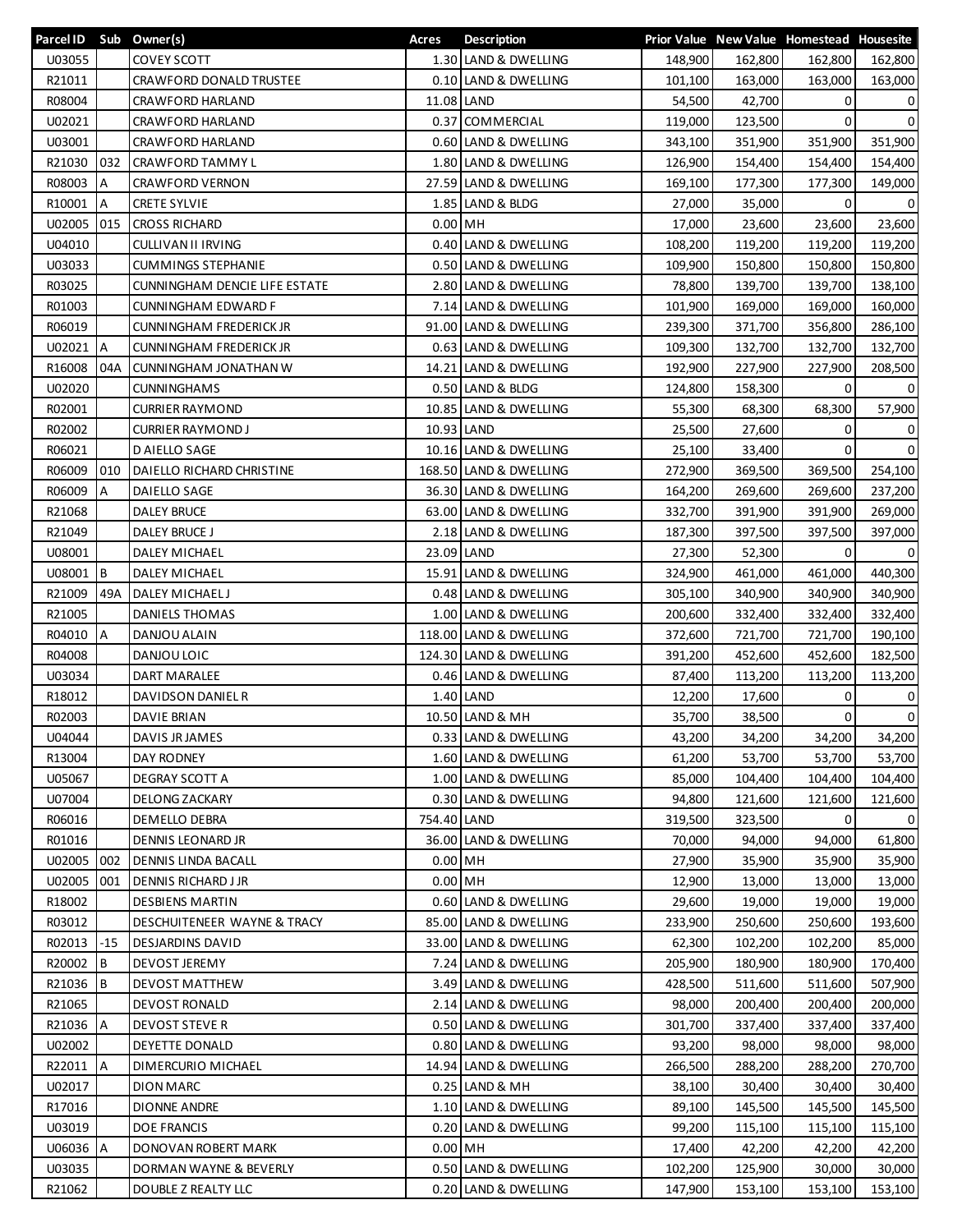| Parcel ID Sub Owner(s) |     |                                            | Acres       | <b>Description</b>                |           |           | Prior Value New Value Homestead Housesite |                |
|------------------------|-----|--------------------------------------------|-------------|-----------------------------------|-----------|-----------|-------------------------------------------|----------------|
| U06004                 |     | <b>DOWNS THOMAS</b>                        |             | 0.94 LAND & DWELLING              | 59,200    | 94,200    | 94,200                                    | 94,200         |
| U05026                 |     | DOYON YVAN                                 |             | 0.26 LAND & DWELLING              | 99,600    | 111,300   | 111,300                                   | 111,300        |
| R10013                 | l B | DOYON YVON                                 |             | 31.00 LAND                        | 57,300    | 59,400    | 0                                         | 0              |
| R02017                 |     | DRAGON RALPH                               |             | 12.00 LAND & DWELLING             | 47,800    | 70,700    | 70,700                                    | 61,900         |
| U08002                 |     | <b>DRAKE LISA</b>                          |             | 1.00 LAND & MH                    | 33,800    | 40,700    | 40,700                                    | 40,700         |
| R01005                 | B   | DUCRET BENJAMIN C                          |             | 2.00 LAND & DWELLING              | 102,600   | 147,200   | 147,200                                   | 147,200        |
| R10004                 |     | <b>DUDLEY DON</b>                          |             | 95.00 LAND & DWELLING             | 163,000   | 212,200   | 212,200                                   | 127,400        |
| R02034                 | B   | <b>DUFF BRENT R</b>                        |             | 31.80 LAND & DWELLING             | 97,200    | 149,700   | 149,700                                   | 116,300        |
| R22003                 | B   | <b>DUGAS WAYNE</b>                         |             | 5.80 LAND & DWELLING              | 198,300   | 512,900   | 512,900                                   | 504,300        |
| R02021                 | 030 | <b>DULUDE ALICE</b>                        |             | 721.71 LAND & DWELLING            | 450,800   | 428,400   | 428,400                                   | 175,900        |
| R03030                 | D   | <b>DULUDE JONATHAN</b>                     |             | 20.93 LAND & DWELLING             | 161,400   | 142,500   | 142,500                                   | 117,800        |
| R04005                 |     | <b>DUPONT GILBERTE</b>                     | 381.61 LAND |                                   | 222,600   | 220,600   | 0                                         | 0              |
| R04005                 |     | <b>DUPONT GILBERTE</b>                     |             | 2.00 LAND                         | 20,000    | 20,000    | 0                                         | $\mathbf 0$    |
| R05009                 | 08B | <b>DUPONT ROLAND</b>                       |             | 347.00 LAND & DWELLING            | 242,900   | 347,800   | 347,800                                   | 184,400        |
| U04017                 |     | <b>DUPONT ROLAND</b>                       |             | 0.40 LAND & DWELLING              | 230,300   | 237,000   | 237,000                                   | 237,000        |
| U04027                 |     | <b>DUPONT ROLAND</b>                       |             | 0.90 LAND & DWELLING              | 128,700   | 148,100   | 148,100                                   | 148,100        |
| R05008                 | l H | <b>EATON TYLER</b>                         |             | 3.78 LAND                         | 19,000    | 17,700    | 0                                         | 0              |
| R17024                 |     | EBT CANAAN, LLC                            |             | 57.08 LAND                        | 51,300    | 73,700    | 0                                         | $\overline{0}$ |
| R17021                 |     | <b>EDWARDS EMILY</b>                       |             | 109.00 LAND & DWELLING            | 72,900    | 117,700   | 117,700                                   | 60,500         |
| U04011 A               |     | <b>ELDRED KEVIN</b>                        |             | 0.26 LAND & DWELLING              | 101,000   | 106,700   | 106,700                                   | 106,700        |
| R06007                 |     | <b>ELLIOTT CHARLES</b>                     |             | 4.20 LAND & DWELLING              | 94,100    | 147,500   | 147,500                                   | 143,100        |
| U02016                 |     | ELLIOTT CHARLES T                          |             | 0.30 LAND & DWELLING              |           |           | 67,800                                    |                |
|                        |     |                                            |             |                                   | 108,200   | 67,800    |                                           | 67,800         |
| R18019                 |     | ELLIS, DOUGLAS                             | 0.97        | LAND & DWELLING                   | 120,200   | 129,400   | 129,400                                   | 129,400        |
| R01018                 |     | <b>ERDODY STEPHEN</b>                      |             | 4.00 LAND                         | 22,600    | 24,000    | 0                                         | 0              |
| <b>U050EA</b>          |     | ETHAN ALLEN GLOBAL INC, SITE#              |             | 67.77 LAND, BUILDINGS, INDUSTRIAL | 7,000,000 | 6,222,400 | 0                                         | $\mathbf 0$    |
| U05069                 |     | ETHAN ALLEN OPERATIONS INC                 |             | 9.51 LAND                         | 26,500    | 35,000    | $\Omega$                                  | $\mathbf 0$    |
| U03013                 |     | <b>FAIRHEAD CHELSEA</b>                    |             | 0.75 LAND & DWELLING              | 126,800   | 141,100   | 141,100                                   | 141,100        |
| U05045                 |     | <b>FALCONER AMY</b>                        |             | $0.20$ LAND                       | 15,600    | 9,900     | 0                                         | $\overline{0}$ |
| U05046                 |     | <b>FALCONER AMY</b>                        |             | 0.20 LAND & DWELLING              | 31,900    | 58,800    | 58,800                                    | 58,800         |
| U02005                 | 005 | <b>FARRAR ALICE</b>                        | $0.00$ MH   |                                   | 34,100    | 57,300    | 57,300                                    | 57,300         |
| R02041                 |     | <b>FAUTEUX FAMILY TRUST</b>                |             | 9.80 LAND                         | 17,700    | 17,800    | $\Omega$                                  | $\overline{0}$ |
| U06013                 |     | <b>FAUTEUX JEAN</b>                        |             | 0.50 LAND & DWELLING              | 85,200    | 106,200   | 106,200                                   | 106,200        |
| R01004                 |     | <b>FAUTEUX JEAN CLAUDE &amp; LISETTE C</b> |             | 130.70 LAND & DWELLING            | 234,900   | 287,000   | 287,000                                   | 211,800        |
| R02022                 |     | FAVREAU DAVID M                            |             | 4.00 LAND & DWELLING              | 49,600    | 87,900    | 87,900                                    | 85,400         |
| R10002                 | A   | <b>FIELD SUSAN</b>                         |             | 10.00 LAND & DWELLING             | 136,000   | 149,800   | 149,800                                   | 133,800        |
| R17023                 |     | FILLION DONALD (LIFE ESTATE)               |             | 63.50 LAND & DWELLING             | 172,300   | 211,000   | 211,000                                   | 159,500        |
| R08003                 |     | FINER FARM LLC                             |             | 214.10 LAND & DWELLING            | 292,000   | 307,600   | 307,600                                   | 190,700        |
| R22013                 |     | FINK PAUL & BETTY (LIFE ESTATE)            |             | 24.60 LAND & DWELLING             | 138,600   | 210,300   | 210,300                                   | 182,600        |
| R03030                 | F   | <b>FISHER GAIL G</b>                       |             | 10.80 LAND & DWELLING             | 184,000   | 249,500   | 249,500                                   | 232,900        |
| U04001                 |     | <b>FISSETTE DAVID</b>                      |             | 0.40 LAND & DWELLING              | 50,300    | 60,800    | 60,800                                    | 60,800         |
| U03012                 |     | <b>FISSETTE FRANK</b>                      |             | 0.30 LAND & DWELLING              | 97,500    | 133,400   | 133,400                                   | 133,400        |
| U04039                 |     | FISSETTE FRANK A                           |             | 0.40 LAND & DWELLING              | 75,900    | 75,900    | 75,900                                    | 75,900         |
| U04035                 |     | <b>FITCH KURT</b>                          |             | $0.25$ LAND & MH                  | 38,000    | 36,000    | 36,000                                    | 36,000         |
| R05007                 |     | <b>FLAGG THOMAS</b>                        |             | 109.00 LAND & DWELLING            | 59,800    | 60,000    | 60,000                                    | 14,200         |
| R19005                 |     | <b>FLANAGAN NORMAN</b>                     |             | 4.10 LAND & DWELLING              | 101,400   | 141,100   | 141,100                                   | 136,900        |
| R03033                 |     | FLESCHE HOWARD WALTER                      |             | 37.70 LAND & DWELLING             | 85,200    | 60,900    | 60,900                                    | 32,300         |
| U06006                 |     | <b>FONTAINE SARAH</b>                      |             | 1.00 LAND & DWELLING              | 85,600    | 80,000    | 80,000                                    | 80,000         |
| R03013                 |     | <b>FORKEY JEREMY D</b>                     |             | 10.10 LAND & DWELLING             | 222,200   | 255,700   | 255,700                                   | 235,600        |
| R17010                 |     | <b>FORTIER HENRI</b>                       |             | 1.32 LAND & DWELLING              | 188,900   | 240,200   | 240,200                                   | 240,200        |
| R06001                 |     | <b>FOSTER CHRISTENSEN REV TRUST</b>        |             | 98.00 LAND                        | 37,200    | 66,500    | 0                                         | 0              |
| U01008                 |     | FRECHETTE PROPERTIES LLC                   |             | 1.54 LAND & BLDG                  | 206,200   | 249,900   | 0                                         | 0              |
| R04004                 | С   | FREEDOM FIRS LLC                           | 100.01 LAND |                                   | 139,800   | 108,000   | 0                                         | 0              |
| R05006                 |     | FRIZZELL JUSTIN                            | 134.80 LAND |                                   | 72,900    | 61,000    | 0                                         | $\overline{0}$ |
| R05008                 | C   | <b>FRIZZELL THOMAS</b>                     |             | 20.00 LAND & DWELLING             | 28,900    | 42,500    | 42,500                                    | 27,500         |
| U05008                 |     | <b>FRONTIER EU, LLC</b>                    |             | 0.45 LAND & BLDG                  | 159,900   | 169,400   | 0                                         | $\Omega$       |
| U04011                 |     | <b>FULLER DENNIS</b>                       |             | 0.26 LAND & DWELLING              | 98,200    | 115,200   | 115,200                                   | 115,200        |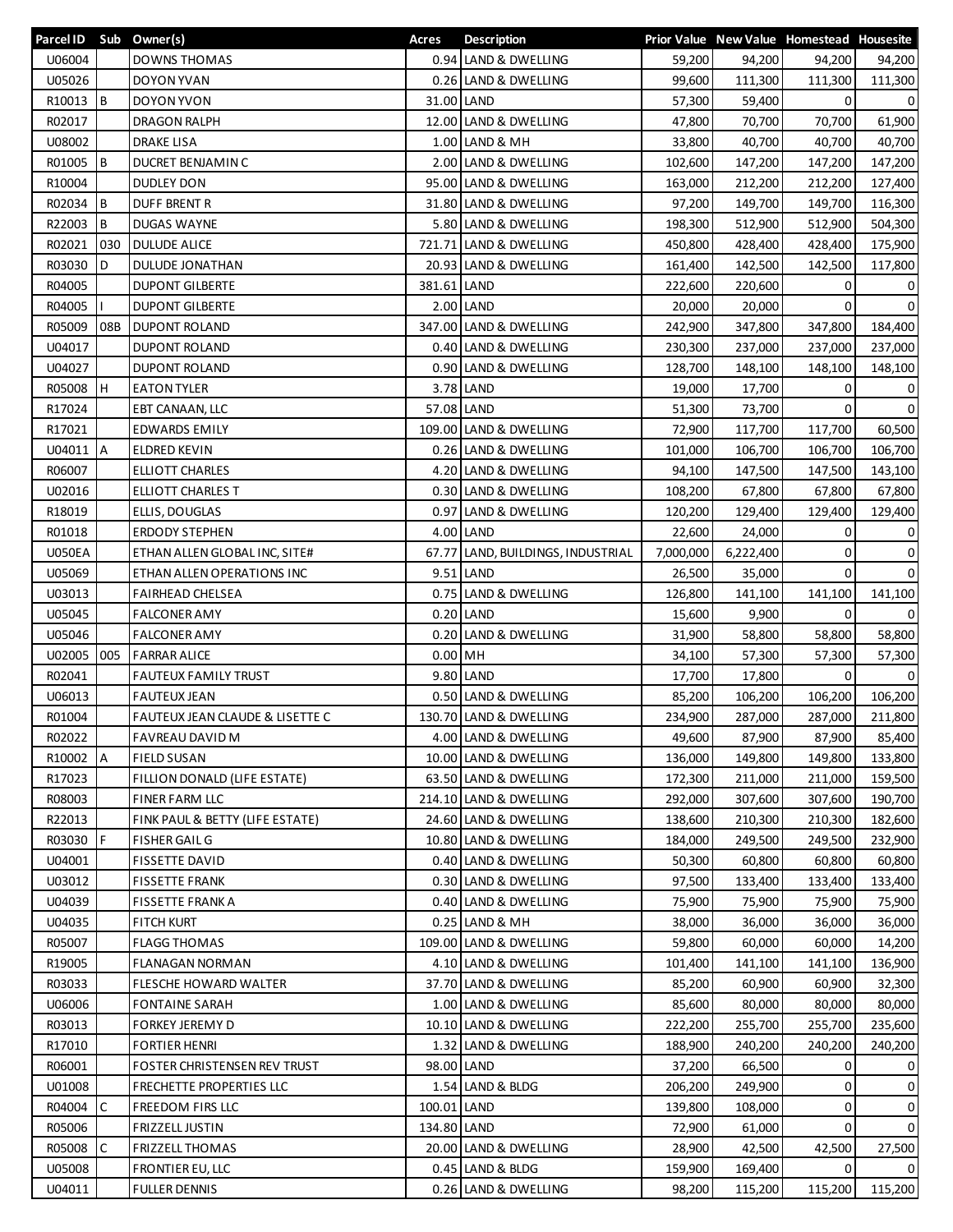| Parcel ID Sub Owner(s) |              |                                          | Acres     | <b>Description</b>          |         |         | Prior Value New Value Homestead Housesite |                |
|------------------------|--------------|------------------------------------------|-----------|-----------------------------|---------|---------|-------------------------------------------|----------------|
| U05044                 |              | <b>FULLER DENNIS</b>                     |           | 0.30 LAND & DWELLING        | 100,200 | 108,100 | 108,100                                   | 108,100        |
| R20004                 | $\mathsf{C}$ | <b>FULLER LARRY</b>                      |           | 14.68 LAND & DWELLING       | 110,900 | 177,100 | 177,100                                   | 157,400        |
| R22011                 |              | <b>FULTON ROBERT J</b>                   |           | 49.80 LAND & DWELLING       | 148,000 | 195,100 | 195,100                                   | 153,200        |
| U06020                 |              | <b>GAGNON CARMEN</b>                     |           | 0.77 LAND & DWELLING        | 104,400 | 129,200 | 129,200                                   | 129,200        |
| U01015                 |              | <b>GAGNON DONALD</b>                     |           | 0.40 LAND & DWELLING        | 112,800 | 120,600 | 120,600                                   | 120,600        |
| R21065                 | A            | <b>GAGNON MICHELINE D</b>                |           | 20.17 LAND & DWELLING       | 247,000 | 276,400 | 276,400                                   | 255,300        |
| U05028                 |              | <b>GAGNON ROXANNE</b>                    |           | 0.22 LAND & DWELLING        | 106,300 | 131,000 | 131,000                                   | 131,000        |
| R04005                 | B            | <b>GAGNON STEVE</b>                      |           | 30.20 LAND & DWELLING       | 99,700  | 185,800 | 185,800                                   | 153,600        |
| R12007                 |              | <b>GAGNON STEVE L</b>                    |           | 2.03 LAND & DWELLING        | 129,200 | 169,300 | 142,500                                   | 142,400        |
| R07003                 | A            | <b>GALES DAVID</b>                       |           | 16.73 LAND & DWELLING       | 304,000 | 303,500 | 303,500                                   | 284,800        |
| R21060                 |              | <b>GAUTHIER YVES</b>                     |           | 0.30 LAND & DWELLING        | 103,900 | 157,300 | 157,300                                   | 157,300        |
| R10103                 | A            | <b>GILBERT DENIS</b>                     |           | 1.92 LAND & DWELLING        | 35,800  | 40,900  | 40,900                                    | 40,900         |
| R20005                 | н            | <b>GIRARD LOUIS</b>                      |           | 11.60 LAND & DWELLING       | 121,200 | 135,000 | 135,000                                   | 117,700        |
| R21057                 |              | <b>GIROUX LAURENT</b>                    |           | 3.50 LAND & DWELLING        | 211,500 | 294,400 | 294,400                                   | 290,600        |
| R10011                 |              | <b>GIROUX LAURENT A</b>                  |           | 52.65 LAND                  | 48,500  | 70,100  | 0                                         | 0              |
| R15001                 |              | <b>GIROUX MARIO</b>                      |           | 3.44 LAND & DWELLING        | 210,500 | 242,700 | 242,700                                   | 239,800        |
| R06018                 | A            | <b>GOBEIL RENE</b>                       |           | 10.28 LAND & DWELLING       | 84,900  | 155,200 | 155,200                                   | 141,000        |
|                        | E            | <b>GODIN MATHEW</b>                      |           | 2.81 LAND & DWELLING        |         |         |                                           |                |
| R17024                 |              |                                          |           |                             | 190,100 | 211,500 | 211,500                                   | 209,700        |
| R21019                 |              | GOOCH GEORGE CAND NANCY W                |           | 0.50 LAND & DWELLING        | 153,800 | 365,800 | 365,800                                   | 365,800        |
| U06024                 |              | <b>GOODWIN SR DALE</b>                   |           | 0.30 LAND & DWELLING        | 121,200 | 118,300 | 118,300                                   | 118,300        |
| U04033                 |              | <b>GORDON BRIAN</b>                      |           | 0.80 LAND & DWELLING        | 56,100  | 52,000  | 52,000                                    | 52,000         |
| U02005                 | 017          | <b>GORMAN PATRICK</b>                    | $0.00$ MH |                             | 18,600  | 34,500  | 34,500                                    | 34,500         |
| R06012                 |              | <b>GOSSELIN MICHAEL</b>                  |           | 11.08 LAND & DWELLING       | 154,000 | 167,300 | 167,300                                   | 150,400        |
| U04040                 |              | <b>GOUDREAU NATHANIEL</b>                |           | 0.10 LAND & DWELLING        | 77,100  | 111,900 | 111,900                                   | 111,900        |
| U03006                 |              | <b>GOUDREAU NICHOLAS &amp; ASHLEY</b>    |           | 0.50 LAND & DWELLING        | 139,900 | 163,100 | 163,100                                   | 163,100        |
| R21046                 |              | <b>GOULET NANCY</b>                      |           | $0.50$ LAND                 | 27,000  | 65,000  | 0                                         | $\overline{0}$ |
| R21017                 |              | <b>GOULET NANCY LIFE ESTATE</b>          |           | 0.40 LAND & MH              | 97,100  | 207,300 | 207,300                                   | 207,300        |
| U05007                 | 010          | <b>GRAND BOIS DU NORD LLC</b>            |           | 0.60 LAND & BLDG            | 334,700 | 316,500 | 0                                         | $\mathbf 0$    |
| U04002                 |              | <b>GRANT DOUGLAS A</b>                   |           | 0.40 LAND & DWELLING        | 142,500 | 125,800 | 125,800                                   | 125,800        |
| R03023                 |              | <b>GRAVES III GARRETT V</b>              |           | 0.52 LAND & DWELLING        | 134,600 | 170,000 | 170,000                                   | 170,000        |
| R03029                 |              | <b>GRAY DAVID</b>                        |           | 103.68 LAND & DWELLING      | 152,300 | 232,300 | 232,300                                   | 154,000        |
| R03029                 | A            | <b>GRAY DAVID M</b>                      |           | 80.90 LAND & DWELLING       | 210,500 | 301,700 | 301,700                                   | 238,100        |
| R22006                 | B            | <b>GRAY DONALD</b>                       |           | 14.34 LAND                  | 32,500  | 34,500  | 0                                         | $\overline{0}$ |
| U02010                 |              | <b>GRAY DONALD</b>                       |           | 0.50 LAND & DWELLING        | 81,500  | 123,700 | 123,700                                   | 123,700        |
| R14005                 |              | <b>GRAY GERALD B II</b>                  |           | 2.00 LAND & DWELLING        | 152,300 | 159,000 | 159,000                                   | 159,000        |
| R03021                 |              | <b>GRAY MELISSA</b>                      |           | 2.24 LAND & DWELLING        | 116,400 | 143,800 | 143,800                                   | 143,300        |
| R22004                 |              | <b>GRAY RICHARD</b>                      |           | 36.30 LAND                  | 70,500  | 71,300  | 0                                         | 0              |
| R03010                 |              | <b>GRAY TIMOTHY &amp; JENNA</b>          |           | 395.17 LAND & DWELLING      | 429,500 | 600,100 | 600,100                                   | 382,300        |
| R04007                 |              | <b>GREGOIRE FERNAND TRUSTEE</b>          |           | 29.48 LAND & DWELLING       | 208,800 | 225,600 | 225,600                                   | 194,000        |
| R21063                 |              | <b>GREGORY ROBERT</b>                    |           | $0.20$ LAND                 | 31,800  | 58,400  | 0                                         | 0              |
| R21053                 |              | GREGORY ROBERT,O'SULLIVAN AMY, RICE ABBY |           | 0.30 LAND & DWELLING        | 109,600 | 130,800 | 130,800                                   | 130,800        |
| R11009                 |              | <b>GRONDIN DOLORES</b>                   |           | 0.50 LAND & DWELLING        | 130,100 | 161,800 | 161,800                                   | 161,800        |
| R06018                 |              | <b>GRONDIN FRANCIS</b>                   |           | 10.24 LAND & DWELLING       | 201,600 | 208,400 | 208,400                                   | 194,200        |
| R22006                 | A            | <b>GROVER PATRICIA</b>                   |           | 13.61 LAND                  | 49,100  | 38,900  | $\mathbf 0$                               | 0              |
| R22005                 |              | <b>GUAY DIANE</b>                        |           | 0.60 LAND & DWELLING        | 102,800 | 127,100 | 127,100                                   | 127,100        |
| R11001                 |              | <b>GUAY KENNETH P</b>                    |           | 30.80 LAND & DWELLING       | 167,500 | 216,800 | 216,800                                   | 184,200        |
| R01005                 | A            | GUILBAULT GARY                           |           | 20.90 LAND & MH             | 134,800 | 183,700 | 183,700                                   | 159,000        |
| R05008                 | G            | <b>HABECK EDDIE W</b>                    |           | 17.34 LAND & DWELLING       | 57,700  | 122,200 | 122,200                                   | 105,800        |
| R22001                 | B            | <b>HAILEY RAJESH</b>                     |           | 2.00 LAND & DWELLING        | 106,000 | 137,000 | 137,000                                   | 137,000        |
| R22011                 | C            | HALL JAMES MICHAEL                       |           | 10.05 LAND & BLDG           | 83,500  | 107,200 | 0                                         | 0              |
| R03002                 | А            | HALL LINDA L                             |           | 202.25 LAND & DWELLING      | 197,000 | 232,400 | 232,400                                   | 119,600        |
| U06015                 |              | HAMMOND RICHARD L                        |           | 15.05 LAND & DWELLING       | 158,500 | 175,100 | 175,100                                   | 157,600        |
| R08006                 |              | HARRIGAN NANCEE                          |           | 176.00 LAND, DWELLING, FARM | 171,600 | 187,200 | 163,900                                   | 89,900         |
| R20004                 | D            | <b>HARRIS TIMOTHY</b>                    |           | 13.20 LAND & DWELLING       | 115,500 | 143,700 | 143,700                                   | 125,100        |
| R17021                 | A            | <b>HARVEY JEANNE</b>                     |           | 2.00 LAND & DWELLING        | 162,100 | 201,200 | 201,200                                   | 201,200        |
|                        |              | HATJIALEXIOU GEORGE                      |           | 0.30 LAND & BLDG            |         |         | 0                                         | $\overline{0}$ |
| U02025                 |              |                                          |           |                             | 205,000 | 190,300 |                                           |                |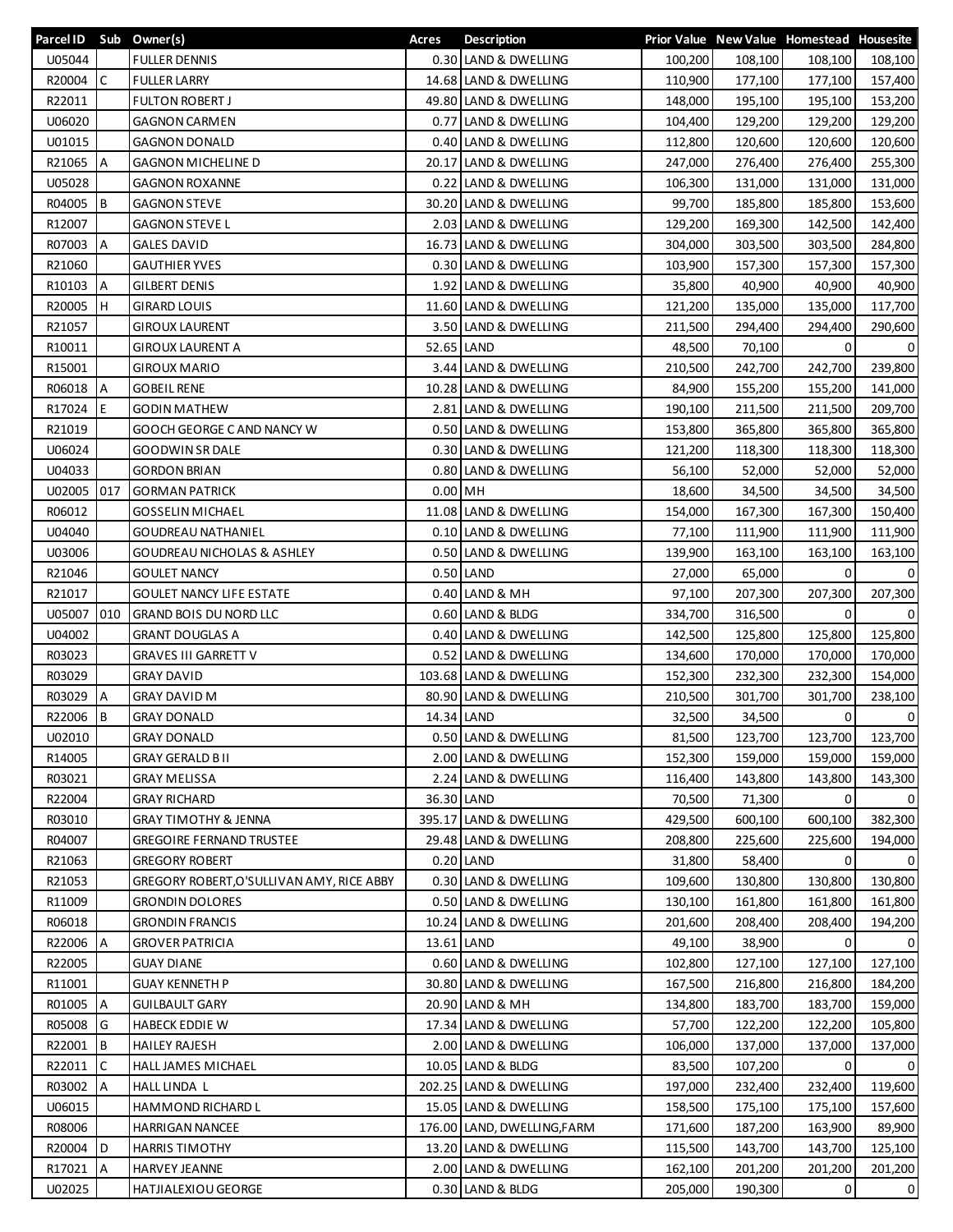| Parcel ID Sub Owner(s) |              |                                  | Acres       | <b>Description</b>         |         |         | Prior Value New Value Homestead Housesite |                |
|------------------------|--------------|----------------------------------|-------------|----------------------------|---------|---------|-------------------------------------------|----------------|
| U05020                 | $\mathsf{C}$ | <b>HAYNES HAVEN JR</b>           |             | 0.25 LAND & DWELLING       | 63,500  | 85,400  | 85,400                                    | 85,400         |
| R21023                 |              | <b>HAYNES JOY</b>                |             | 0.10 LAND & DWELLING       | 119,200 | 182,300 | 182,300                                   | 182,300        |
| R10009                 | A            | HEALY-AMERENA FAMILY TRUST       |             | 36.20 LAND                 | 41,500  | 49,800  | 0                                         | 0              |
| R21065                 | D            | <b>HEBERT MICHAEL</b>            |             | 23.46 LAND                 | 33,800  | 151,900 | $\Omega$                                  | $\mathbf 0$    |
| R17008                 |              | <b>HERR DAVID</b>                |             | 2.40 LAND & DWELLING       | 139,700 | 209,900 | 209,900                                   | 209,100        |
| R21028                 |              | HERR, THERESE BOYNTON            |             | 0.10 LAND & DWELLING       | 157,100 | 230,000 | 230,000                                   | 230,000        |
| U03050                 |              | <b>HEWLETT IRENE F</b>           |             | 0.35 LAND & DWELLING       | 93,900  | 87,800  | 87,800                                    | 87,800         |
| R04005                 | A            | <b>HIBBERTS PLANTATION</b>       |             | 181.00 LAND & DWELLING     | 353,400 | 346,900 | 346,900                                   | 241,500        |
| R21034                 | 033          | <b>HICKS RICHARD W REV TRUST</b> |             | 0.20 LAND & DWELLING       | 141,000 | 233,600 | 233,600                                   | 233,600        |
| U04043                 |              | HIKEL CECIL LINDA (LIFE EST)     |             | 0.60 LAND & DWELLING       | 96,800  | 107,500 | 107,500                                   | 107,500        |
| U08004                 |              | HILL ANGEL MARIE                 |             | 2.10 LAND & DWELLING       | 102,800 | 143,100 | 143,100                                   | 142,800        |
| U01014                 |              | <b>HINKLEY ROBERT W</b>          |             | 0.30 LAND & DWELLING       | 91,000  | 119,000 | 28,000                                    | 28,000         |
| R02016                 |              | HITCHCOCK III EUGENE             |             | 12.00 LAND & DWELLING      | 37,800  | 51,600  | 51,600                                    | 42,800         |
| R05008                 | B            | HITCHCOCK III EUGENE             | 116.85 LAND |                            | 27,100  | 86,100  | 0                                         | 0              |
| R10015                 |              | <b>HODGE CELON</b>               |             | 25.30 LAND                 | 29,000  | 36,200  | $\Omega$                                  | $\mathbf 0$    |
| R21054                 |              | <b>HODGKINS SCOTT</b>            |             | 0.30 LAND & DWELLING       | 104,100 | 109,500 | 109,500                                   | 109,500        |
| R17012                 |              | <b>HORTON JAMES</b>              |             | 3.42 LAND & DWELLING       | 120,800 | 190,100 | 190,100                                   | 187,300        |
| U05043                 |              | <b>HOULE BENOIT</b>              |             | 0.10 LAND & DWELLING       | 73,300  | 88,500  | 88,500                                    | 88,500         |
| U07006                 |              | <b>HOULE BENOIT</b>              |             | 0.20 LAND & DWELLING       | 75,600  | 85,700  | 85,700                                    | 85,700         |
| R17007                 |              | <b>HOULE CLAUDE</b>              |             | 3.51 LAND & DWELLING       | 124,600 | 186,800 | 186,800                                   | 183,800        |
| R04005                 | G            | <b>HOULE PATRICK</b>             |             | 141.00 LAND & DWELLING     | 121,100 | 144,600 | 136,100                                   | 44,700         |
| R01010                 |              | <b>HOULE SERGE</b>               |             | 10.01 LAND & DWELLING      | 78,100  | 90,200  | 90,200                                    | 76,200         |
| U06023                 |              |                                  |             | 0.29 LAND & DWELLING       |         |         |                                           |                |
|                        |              | <b>HOWES BETH ANN</b>            |             |                            | 89,100  | 101,000 | 34,400                                    | 34,400         |
| R21040                 |              | <b>HOWLAND DALE R</b>            |             | 0.54 LAND & DWELLING       | 136,300 | 186,200 | 186,200                                   | 186,200        |
| R11003                 |              | <b>HOYT DAVID</b>                |             | 0.30 LAND & DWELLING       | 111,400 | 133,900 | 133,900                                   | 133,900        |
| R09002                 |              | <b>HUGHES BETTY</b>              |             | 51.30 LAND, DWELLING, FARM | 151,700 | 188,000 | 188,000                                   | 139,000        |
| U03051                 |              | <b>HUGHES MICHAEL</b>            |             | 0.40 LAND & DWELLING       | 107,800 | 101,200 | 101,200                                   | 101,200        |
| R06002                 |              | <b>HUGO MORGAN</b>               |             | 138.80 LAND & DWELLING     | 57,800  | 109,600 | 109,600                                   | 19,000         |
| R10003                 |              | HUMS WOLF DENA                   |             | 0.70 LAND & DWELLING       | 111,300 | 127,400 | 127,400                                   | 127,400        |
| R21045                 |              | HUNSBERGER DAVID TRUSTEE         |             | 2.20 LAND & DWELLING       | 105,000 | 156,000 | 156,000                                   | 155,500        |
| U05033                 | 034          | <b>HUNT CASSANDRA</b>            |             | 0.25 LAND & DWELLING       | 100,100 | 129,700 | 129,700                                   | 129,700        |
| R05008                 |              | HUTCHINSON JESSE                 |             | 41.59 LAND                 | 31,800  | 46,000  | 0                                         | 0              |
| R17010                 | $\mathsf{C}$ | <b>INKEL ADRIEN</b>              |             | 7.54 LAND                  | 12,100  | 35,000  | 0                                         | $\mathbf 0$    |
| U07007                 |              | <b>INKEL CLAIRE</b>              |             | 0.30 LAND & DWELLING       | 90,400  | 105,600 | 105,600                                   | 105,600        |
| R01015                 |              | <b>IVES AARON</b>                |             | 20.02 LAND & DWELLING      | 68,100  | 111,000 | 111,000                                   | 87,000         |
| R10013                 |              | JACKSON CONSTANCE B TRUST        |             | 29.90 LAND & DWELLING      | 172,700 | 225,400 | 225,400                                   | 205,400        |
| R20004                 | B            | JACKSON GLORIA                   |             | 11.00 LAND & DWELLING      | 59,700  | 66,700  | 66,700                                    | 49,900         |
| R22015                 |              | JACKSON GLORIA                   |             | 0.50 LAND & DWELLING       | 73,200  | 90,200  | 90,200                                    | 90,200         |
| R21036                 |              | JACKSON LAKESIDE REALTY LLC      |             | 9.80 LAND & BLDG           | 549,600 | 946,600 | 415,300                                   | 376,300        |
| R21013                 |              | JACKSON MARY L                   |             | 0.40 LAND & DWELLING       | 169,800 | 284,300 | 284,300                                   | 284,300        |
| U06033                 |              | JOHANSSEN MICHELLE P             |             | 0.10 LAND & DWELLING       | 86,000  | 95,200  | 95,200                                    | 95,200         |
| U06019                 |              | JOHNSON DANIEL                   |             | 0.69 LAND & DWELLING       | 103,900 | 137,600 | 137,600                                   | 137,600        |
| U04047                 |              | JOHNSON DANIEL B                 |             | 1.50 LAND & DWELLING       | 137,700 | 162,500 | 162,500                                   | 162,500        |
| R16006                 |              | JOHNSON DENNIS                   |             | 1.95 LAND & DWELLING       | 112,700 | 149,000 | 149,000                                   | 149,000        |
| R12009                 | С            | JOHNSON WILLIAM                  |             | 73.95 LAND & DWELLING      | 105,200 | 118,300 | $\Omega$                                  | $\overline{0}$ |
| R13005                 |              | JOHNSON WILLIAM                  |             | 2.70 LAND & DWELLING       | 131,100 | 148,800 | 148,800                                   | 147,400        |
| U01002 B               |              | JOHNSON WILLIAM                  |             | 58.58 LAND                 | 67,400  | 74,900  | 0                                         | 0              |
| U02040                 |              | JONES & SON LLC                  |             | 0.40 LAND & BLDG           | 141,700 | 138,600 | 0                                         | $\overline{0}$ |
| U02005                 | 004          | JORDAN MATTHEW                   | $0.00$ MH   |                            | 41,400  | 45,700  | 45,700                                    | 45,700         |
| U04046                 |              | JORDAN PAMELA                    |             | 0.60 LAND & DWELLING       | 83,900  | 100,900 | 100,900                                   | 100,900        |
| R22003                 | A            | JORGENSEN JERRY JOEL JR.         |             | 10.00 LAND                 | 95,400  | 137,000 | 0                                         | 0              |
| R01002                 |              | JOSHUA INC                       | 100.70 LAND |                            | 53,000  | 94,700  | 0                                         | 0              |
| R22009                 |              | KB & D                           |             | 10.50 LAND                 | 42,300  | 50,100  | 0                                         | $\mathsf{o}$   |
| U05017                 |              | <b>KELSEY DAWN P</b>             |             | 0.15 LAND & DWELLING       | 69,100  | 130,900 | 130,900                                   | 130,900        |
| R01011                 |              | KENISON WENDELL SR & THERESA     |             | 14.50 LAND & DWELLING      | 62,800  | 99,400  | 99,400                                    | 82,200         |
| U06030                 |              | <b>KENNEDY JOHN</b>              |             | 0.10 LAND & DWELLING       | 142,400 | 168,100 | 168,100                                   | 168,100        |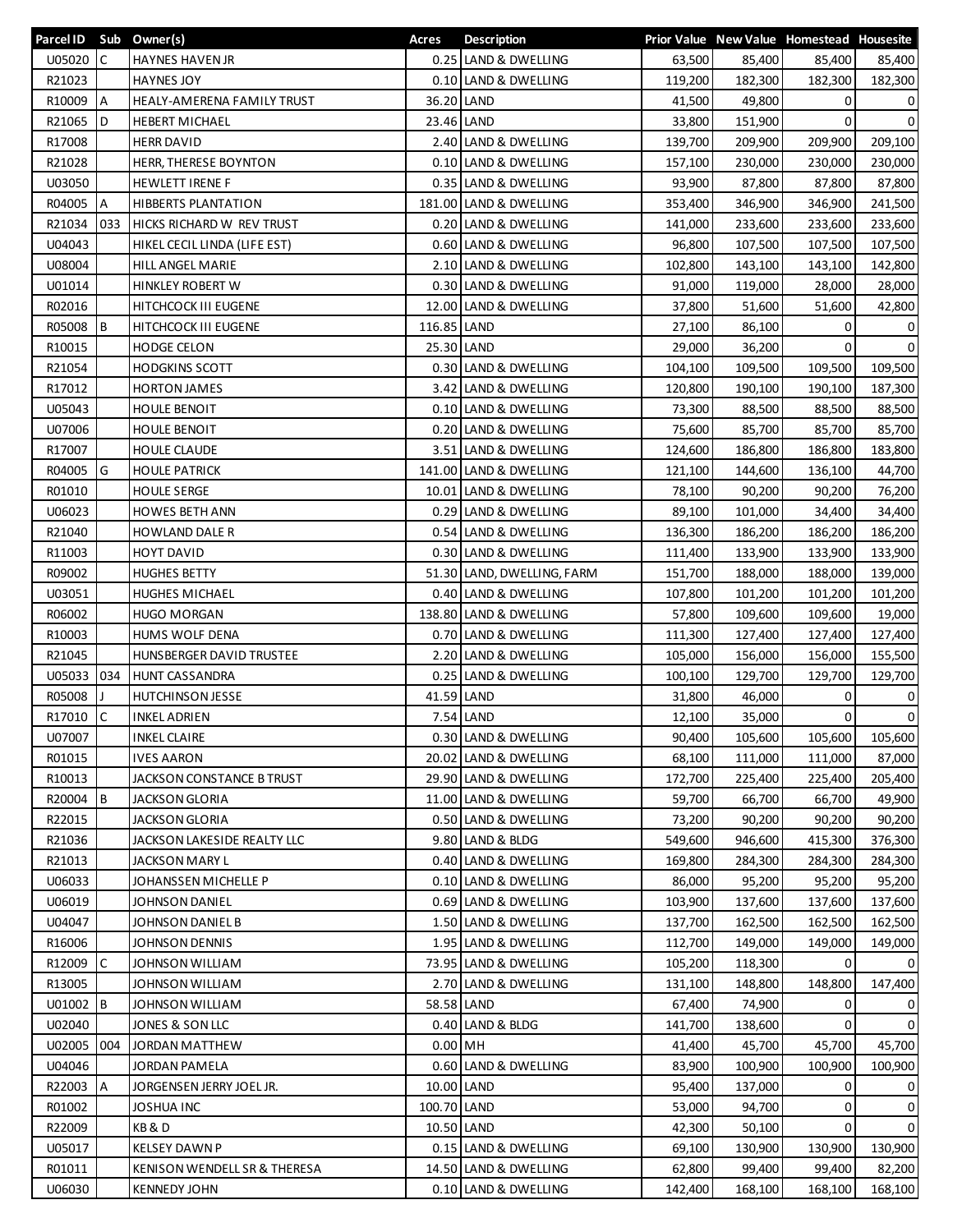| Parcel ID Sub Owner(s) |     |                                       | Acres       | <b>Description</b>      |         |         | Prior Value New Value Homestead Housesite |                |
|------------------------|-----|---------------------------------------|-------------|-------------------------|---------|---------|-------------------------------------------|----------------|
| R19002                 |     | <b>KEYSER ARTHUR</b>                  |             | 1.30 LAND & DWELLING    | 97,500  | 85,400  | 85,400                                    | 85,400         |
| U06027                 |     | KILSON SAMANTHA                       |             | 0.30 LAND & DWELLING    | 104,000 | 85,800  | 85,800                                    | 85,800         |
| R15004                 |     | KIMBALL HARRY KJR                     |             | 1.60 LAND & DWELLING    | 63,000  | 125,400 | 125,400                                   | 125,400        |
| R03011                 |     | KIMBALL ROBERT                        |             | 13.10 LAND & DWELLING   | 52,400  | 74,700  | 74,700                                    | 58,300         |
| U02032                 |     | KIMBALL ROBERT                        |             | 0.40 LAND & BLDG        | 244,800 | 242,600 | 242,600                                   | 242,600        |
| U02034                 |     | KIMBALL TERRY                         |             | 0.25 LAND & DWELLING    | 105,000 | 110,900 | 110,900                                   | 110,900        |
| R14003                 |     | KING RONALD                           |             | 1.80 LAND & DWELLING    | 104,600 | 108,500 | 108,500                                   | 108,500        |
| R22001                 |     | KLINEFELTER FAMILY TRUST              |             | 4.70 LAND & DWELLING    | 379,100 | 460,700 | 460,700                                   | 453,900        |
| R21043                 |     | <b>KNAPP MARGARET</b>                 |             | 1.70 LAND & DWELLING    | 236,500 | 252,300 | 252,300                                   | 252,300        |
| U06025                 |     | <b>KOLLER NICHOLAS</b>                |             | 0.30 LAND & DWELLING    | 106,600 | 156,200 | 156,200                                   | 156,200        |
| U04022                 |     | LABRECQUE DONALD                      |             | 0.20 LAND & DWELLING    | 98,000  | 109,000 | 109,000                                   | 109,000        |
| U04028                 |     | LABRECQUE JEREMY                      |             | 0.50 LAND & DWELLING    | 133,900 | 143,200 | 143,200                                   | 143,200        |
| U02038                 |     | LABRECQUE NORMAN                      |             | 0.50 LAND & DWELLING    | 100,800 | 112,800 | 112,800                                   | 112,800        |
| U04012                 |     | LADD ALLENE & GINETTE L (LIFE ESTATE) |             | 0.69 LAND & DWELLING    | 110,000 | 135,100 | 135,100                                   | 135,100        |
| R21039                 |     | <b>LADD DENNIS</b>                    |             | 1.40 LAND & DWELLING    | 159,900 | 258,700 | 258,700                                   | 258,700        |
| R17013                 | 014 | <b>LADD GERALD</b>                    |             | 16.31 LAND & DWELLING   | 210,100 | 282,600 | 282,600                                   | 261,600        |
| R11002                 |     | LADD MICHAEL                          |             | 9.39 LAND & DWELLING    | 145,500 | 185,500 | 185,500                                   | 172,600        |
| U06011                 |     | LAFLAMME RICHARD R                    |             | 0.74 LAND & MH          | 114,400 | 116,500 | 116,500                                   | 116,500        |
| R05006                 | A   | LAFLAMME SUSAN V                      | 193.00 LAND |                         | 74,200  | 163,400 | $\Omega$                                  | $\mathbf{0}$   |
| U03020                 |     | <b>LAKIN WENDELL W</b>                |             | 0.51 LAND & DWELLING    | 160,500 | 150,700 | 150,700                                   | 150,700        |
| R22002                 | Α   | LAMBERT TODD                          |             | 6.58 LAND & DWELLING    | 466,100 | 561,300 | 561,300                                   | 549,800        |
| R22003                 |     | LAMBERT TODD                          |             | 24.00 LAND & DWELLING   | 373,400 | 517,500 | 517,500                                   | 486,900        |
| R22003                 | C   | LAMBERT TODD                          |             | 12.00 LAND & TR TRAILER | 129,100 | 197,300 | 0                                         | $\overline{0}$ |
| R02012                 | B   | LAMONTAGNE SYLVAIN                    |             | 10.10 LAND & MH         | 27,100  | 39,800  | 39,800                                    | 27,700         |
| U03040                 |     | LANCTOT CHRISTIANE                    |             | 0.46 LAND & DWELLING    | 115,800 | 133,000 | 133,000                                   | 133,000        |
| U02005                 | 003 | LAPIERRE RENE A.                      |             | $0.00$ MH               | 26,200  | 35,900  | 35,900                                    | 35,900         |
| U03021                 |     | LAPOINTE ANDRE                        |             | 0.55 LAND & DWELLING    | 200,700 | 187,600 | 187,600                                   | 187,600        |
| U03048                 |     | LAROSE JOSHUA                         |             | 0.46 LAND & DWELLING    | 107,300 | 111,900 | 111,900                                   | 111,900        |
| R01001                 |     | <b>LARSON DOUGLAS</b>                 |             | 83.53 LAND              | 33,900  | 71,100  | $\Omega$                                  | $\mathbf{0}$   |
| R22011                 | l B | <b>LARSON DOUGLAS</b>                 |             | 87.71 LAND & DWELLING   | 198,900 | 330,300 | 330,300                                   | 252,100        |
| U02005                 | 012 | LEBLANC RICHARD                       | $0.00$ MH   |                         | 47,000  | 59,100  | 59,100                                    | 59,100         |
| U06007                 |     | LEIGH ALANS                           |             | 0.40 LAND & DWELLING    | 73,100  | 121,600 | 121,600                                   | 121,600        |
| U02035                 |     | LEIGH ERNEST LIFE ESTATE              |             | 0.30 LAND & DWELLING    | 108,500 | 122,200 | 122,200                                   | 122,200        |
|                        |     | U06031 032 LEIGH SCOTT                |             | 0.20 LAND & DWELLING    | 84,000  | 90,200  | 90,200                                    | 90,200         |
| U06015 A               |     | LEITE LUIS F & KATHLEEN               |             | 1.90 LAND               | 16,200  | 17,200  | 0                                         | 0              |
| R20005                 | F   | <b>LEMAY APRIL</b>                    |             | 12.10 LAND              | 29,600  | 33,000  | 0                                         | $\mathbf{0}$   |
| R17002                 |     | LEMAY BENOIT                          |             | 0.80 LAND & DWELLING    | 99,700  | 109,400 | 109,400                                   | 109,400        |
| R21029                 |     | LEMAY HILDA M                         |             | 0.20 LAND & DWELLING    | 145,000 | 231,800 | 231,800                                   | 198,700        |
| R20005                 |     | <b>LEMAY SERGE</b>                    |             | 139.80 LAND & DWELLING  | 314,800 | 362,200 | 362,200                                   | 258,300        |
| U02015                 |     | LEMIEUX ROBERT L                      |             | 0.30 LAND & BLDGS       | 251,900 | 205,900 | 205,900                                   | 205,900        |
| R10014                 |     | LEMINGTON MAPLE FARM LLC              |             | 3.20 LAND & BLDG        | 136,800 | 81,600  | 0                                         | 0              |
| U05020 B               |     | LEPINE DANIEL                         |             | 0.25 LAND & DWELLING    | 60,400  | 100,700 | 100,700                                   | 100,700        |
| R01009                 | A   | LEPITRE ROBIN, GEORGE, STEPHEN        |             | 25.00 LAND & DWELLING   | 61,300  | 103,300 | 103,300                                   | 78,800         |
| U03008                 |     | LEWIS DAVID J                         |             | 12.40 LAND & DWELLING   | 120,000 | 132,700 | 132,700                                   | 114,800        |
| R05008                 | К   | LHEUREUX DAVID                        |             | 6.55 LAND & DWELLING    | 35,900  | 41,300  | 41,300                                    | 34,500         |
| U04026                 |     | <b>LIARD ROY</b>                      |             | 0.20 LAND & DWELLING    | 95,000  | 118,300 | 118,300                                   | 118,300        |
| R21035                 |     | LIMA HARRY                            |             | 0.10 LAND & DWELLING    | 180,100 | 269,400 | 269,400                                   | 269,400        |
| R21065                 | C   | <b>LIMA HARRY</b>                     |             | 2.15 LAND & DWELLING    | 234,500 | 275,400 | 275,400                                   | 275,000        |
| U03003                 |     | LINDOR JEAN                           |             | 0.50 LAND & DWELLING    | 114,500 | 135,000 | 135,000                                   | 135,000        |
| R12001                 |     | LINNELL HELEN                         |             | 2.10 LAND & DWELLING    | 119,800 | 139,500 | 139,500                                   | 139,200        |
| R03031                 |     | LOAN MICHAEL W                        |             | 22.06 LAND & DWELLING   | 97,300  | 135,700 | 135,700                                   | 110,100        |
| R06006                 |     | LOCKE WAYNE                           |             | 28.31 LAND & DWELLING   | 50,000  | 129,100 | 129,100                                   | 106,100        |
| R21027                 |     | LUTHRA GIRISH                         |             | 0.20 LAND & DWELLING    | 204,400 | 380,700 | 380,700                                   | 380,700        |
| U01005                 |     | LYNCH TRAVIS                          |             | 0.80 LAND & DWELLING    | 119,400 | 129,100 | 129,100                                   | 129,100        |
| U03014                 |     | <b>LYONS PAUL</b>                     |             | 0.70 LAND & DWELLING    | 124,800 | 133,100 | 133,100                                   | 133,100        |
| U02027                 |     | MADORE DANIEL                         |             | 0.75 LAND & BLDG        | 93,200  | 63,700  | 0                                         | $\mathbf{0}$   |
|                        |     |                                       |             |                         |         |         |                                           |                |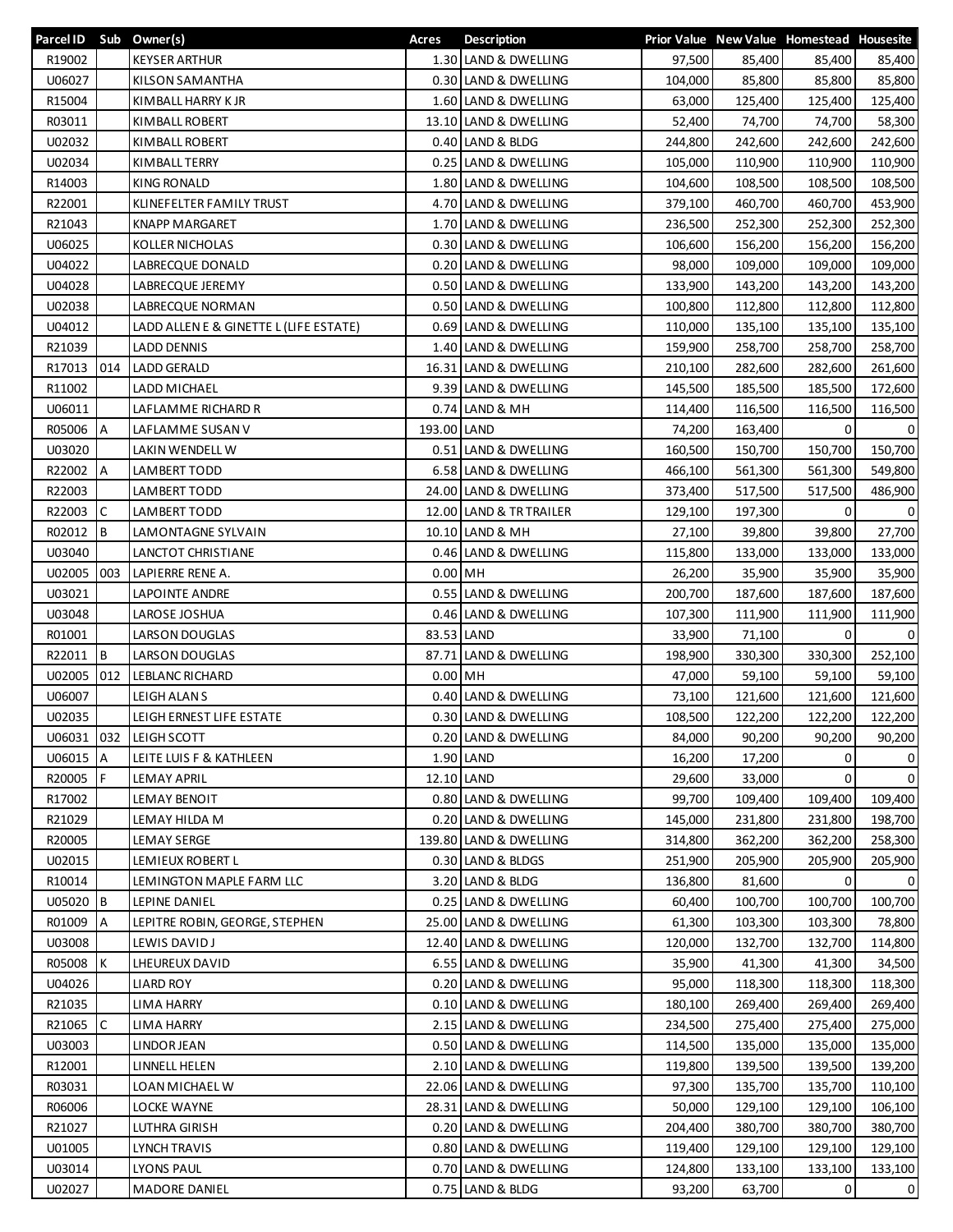| U03043<br>151,700<br>MADORE DANIEL T<br>0.46 LAND & DWELLING<br>119,100<br>151,700<br>151,700<br>R11011<br>MAGUIRE KEVINC<br>7.40 LAND & DWELLING<br>128,100<br>170,900<br>170,900<br>160,100<br>R01007<br>l B<br>167,300<br>MAILLOUX CHRISTIAN R<br>10.00 LAND & DWELLING<br>137,500<br>167,300<br>151,300<br>R02032<br>45.50 LAND & DWELLING<br>53,100<br>25,300<br><b>MANNINO MICHAEL</b><br>41,900<br>53,100<br>U02014<br>MARCHAND JONATHAN<br>0.30 LAND & DWELLING<br>86,500<br>104,000<br>104,000<br>104,000<br>R11015<br>017<br><b>MARCHAND PAUL M</b><br>227.23 LAND, DWELLING, FARM<br>210,400<br>323,300<br>323,300<br>184,400<br>R18010<br>0.60 LAND & MH<br>MARCHAND SYLVAIN<br>69,300<br>88,100<br>88,100<br>88,100<br>U03011<br>0.50 LAND & DWELLING<br>94,700<br>94,700<br>MARCHESSEAULT LOUIS<br>80,600<br>94,700<br>R04005<br>E<br>19.90 LAND<br>$\Omega$<br>MARCHESSEAULT LUC<br>26,800<br>38,400<br>$\mathbf{0}$<br>R10010<br>6.60 LAND & DWELLING<br>MARCHESSEAULT LUC<br>140,600<br>175,400<br>175,400<br>130,400<br>R11008<br>MARCHESSEAULT MARC<br>0.80 LAND & DWELLING<br>144,200<br>207,000<br>207,000<br>207,000<br>R04002<br>20.63 LAND & DWELLING<br>87,700<br>87,700<br>MARCHESSEAULT MARCY<br>65,400<br>69,300<br>R18013<br>136,500<br>136,500<br>MARCHESSEAULT RICHARD<br>0.53 LAND & DWELLING<br>111,900<br>136,500<br>R06008<br>25.03 LAND & DWELLING<br>195,400<br>$\overline{A}$<br><b>MARQUIS HEIDI</b><br>190,300<br>223,400<br>223,400<br>R21056<br><b>MARQUIS JULES</b><br>0.25 LAND & DWELLING<br>102,000<br>132,900<br>132,900<br>132,900<br>U03041<br><b>MARQUIS MARCEL</b><br>0.50 LAND & DWELLING<br>135,000<br>164,900<br>164,900<br>164,900<br>U03027<br>0.50 LAND & DWELLING<br><b>MARQUIS MARIO</b><br>122,000<br>142,600<br>142,600<br>142,600<br>U03054<br><b>MARQUIS YVES</b><br>0.23 LAND & DWELLING<br>146,400<br>168,900<br>168,900<br>168,900<br>C.<br>98.80 LAND<br>107,000<br>$\Omega$<br>U01002<br><b>MARQUIS YVES DBA</b><br>74,500<br>$\mathbf{0}$<br>R16003<br>67.76 LAND & DWMH<br>MARQUIS YVES TRUCKING LLC<br>40,500<br>151,100<br>151,100<br>104,400<br>229,600<br>229,600<br>R14001<br><b>MASSON CHRISTOPHER</b><br>36.09 LAND & DWELLING<br>148,600<br>197,300<br>C<br>R20002<br>10.19 LAND & DWELLING<br>MASSON DANA<br>217,900<br>177,400<br>177,400<br>163,300<br>$\mathsf{C}$<br>R22016<br>260,000<br>243,900<br><b>MASSON DANA</b><br>10.13 LAND & DWELLING<br>222,800<br>260,000<br>U03022<br>0.52 LAND & DWELLING<br>179,900<br>179,900<br>179,900<br><b>MASSON GEORGE</b><br>138,600<br>U03023<br>MASSON JEAN LOUIS & HELENE<br>0.54 LAND & DWELLING<br>109,100<br>144,700<br>144,700<br>144,700<br>U03042<br><b>MATHIEU NICHOLAS</b><br>0.50 LAND & DWELLING<br>139,900<br>163,500<br>163,500<br>163,500<br>U03039<br><b>MATHIEU REAL</b><br>0.46 LAND & DWELLING<br>112,900<br>125,000<br>125,000<br>125,000<br>R20005<br>.E<br>12.10 LAND & DWELLING<br><b>MATSCHKE NALIENT</b><br>81,600<br>48,200<br>48,200<br>34,900<br>R19007<br>24.90 LAND<br>47,900<br>0<br><b>MATSCHKE SARA N.</b><br>41,200<br>0<br>404.60 LAND<br>$\overline{0}$<br>R03028<br>MAULE THOMAS J REV TRUST<br>229,100<br>229,800<br>0<br>$0.00$ MH<br>3,200<br>R15005<br>A<br><b>MAURAIS DENIS</b><br>10,700<br>3,200<br>3,200<br>R15005<br>MAURAIS RAYMOND & ALEDA (LIFE EST)<br>176.30 LAND, DWELLING, FARM<br>186,700<br>146,800<br>186,000<br>58,500<br>R05008<br>35.60 LAND<br>42,800<br>0<br>$\overline{0}$<br><b>MAYNARD CHARLES</b><br>28,500<br>U04015<br>0.42 LAND & DWELLING<br>172,900<br><b>MCCARTHY SEAN</b><br>155,200<br>172,900<br>172,900<br>R02028<br>MCCASKILL PAT<br>12.40 LAND & DWELLING<br>40,500<br>66,700<br>66,700<br>53,300<br>26,200<br>R02009<br>MCCOMISKEY ROBERT<br>10.30 LAND & TR TRAILER<br>20,700<br>0<br>$\mathbf{0}$<br>U02007<br>79,000<br>MCCOMISKEY ROBERT<br>0.50 LAND & DWELLING<br>74,000<br>79,000<br>79,000<br>R21025<br>0.20 LAND & DWELLING<br>120,800<br>212,400<br>212,400<br>212,400<br>MCCOMISKEY, ROBERT<br>U05036<br><b>MCKINNON SHORI</b><br>0.28 LAND & DWELLING<br>70,900<br>87,600<br>87,600<br>87,600<br>R04004<br>A<br>16.57 LAND & DWELLING<br>323,600<br><b>MCMANN DWAYNE</b><br>250,700<br>323,600<br>302,300<br>С<br>R03010<br><b>MERCIER JONATHAN</b><br>15.01 LAND<br>0<br>40,000<br>0<br>0<br>R20001<br>MERSON RONALD G<br>1.60 LAND & DWELLING<br>171,400<br>191,200<br>191,200<br>191,200<br>R02046<br>B<br><b>METIVIER ROBERT</b><br>33.30 LAND & DWELLING<br>94,500<br>157,900<br>157,900<br>127,600<br>U03016<br>0.50 LAND & DWELLING<br>81,000<br>MEYER DAVID M<br>132,500<br>81,000<br>81,000<br>U04004<br>MICKELBORO BETH A<br>0.60 LAND & DWELLING<br>120,100<br>139,000<br>139,000<br>139,000<br>R21052<br><b>MIELE PATRICKJ</b><br>0.25 LAND & DWELLING<br>105,000<br>154,000<br>154,000<br>154,000<br>R21018<br>0.30 LAND & DWELLING<br>MILLER SUE ELLEN TRUST<br>105,100<br>207,000<br>207,000<br>207,000<br>U04036<br>MOARATTY, ROBERT III<br>0.30 LAND & DWELLING<br>71,000<br>79,100<br>79,100<br>79,100<br>R21031<br><b>MONTAGUE BRADLEY</b><br>0.10 LAND & DWELLING<br>88,300<br>190,900<br>190,900<br>190,900<br>R21069<br>58.10 LAND & DWELLING<br>467,700<br><b>MORAIS HENRI</b><br>461,800<br>467,700<br>420,000<br>0.30 LAND & BLDG<br>U05011<br><b>MORAIS HENRI</b><br>125,300<br>70,500<br>0<br>0<br>0.20 LAND & BLDG<br>0<br>U05012<br>MORAIS HENRI<br>68,600<br>79,900<br>0<br>U05041<br>$\mathsf{o}$<br><b>MORAIS HENRI</b><br>0.20 LAND & BLDG<br>45,700<br>46,600<br>0<br>R07005<br>A<br><b>MORTON SUSAN</b><br>10.12 LAND & DWELLING<br>143,600<br>141,700<br>141,700<br>125,600<br>R04004<br>MORZE CONIFER<br>77.77 LAND<br>76,300<br>78,900<br>$\Omega$<br>$\Omega$<br>R05004<br>MORZE CONIFER<br>245.59 LAND & DWELLING<br>262,500<br>445,000<br>445,000<br>280,500 | Parcel ID Sub Owner(s) |  | Acres | <b>Description</b> |  | Prior Value New Value Homestead Housesite |  |
|-----------------------------------------------------------------------------------------------------------------------------------------------------------------------------------------------------------------------------------------------------------------------------------------------------------------------------------------------------------------------------------------------------------------------------------------------------------------------------------------------------------------------------------------------------------------------------------------------------------------------------------------------------------------------------------------------------------------------------------------------------------------------------------------------------------------------------------------------------------------------------------------------------------------------------------------------------------------------------------------------------------------------------------------------------------------------------------------------------------------------------------------------------------------------------------------------------------------------------------------------------------------------------------------------------------------------------------------------------------------------------------------------------------------------------------------------------------------------------------------------------------------------------------------------------------------------------------------------------------------------------------------------------------------------------------------------------------------------------------------------------------------------------------------------------------------------------------------------------------------------------------------------------------------------------------------------------------------------------------------------------------------------------------------------------------------------------------------------------------------------------------------------------------------------------------------------------------------------------------------------------------------------------------------------------------------------------------------------------------------------------------------------------------------------------------------------------------------------------------------------------------------------------------------------------------------------------------------------------------------------------------------------------------------------------------------------------------------------------------------------------------------------------------------------------------------------------------------------------------------------------------------------------------------------------------------------------------------------------------------------------------------------------------------------------------------------------------------------------------------------------------------------------------------------------------------------------------------------------------------------------------------------------------------------------------------------------------------------------------------------------------------------------------------------------------------------------------------------------------------------------------------------------------------------------------------------------------------------------------------------------------------------------------------------------------------------------------------------------------------------------------------------------------------------------------------------------------------------------------------------------------------------------------------------------------------------------------------------------------------------------------------------------------------------------------------------------------------------------------------------------------------------------------------------------------------------------------------------------------------------------------------------------------------------------------------------------------------------------------------------------------------------------------------------------------------------------------------------------------------------------------------------------------------------------------------------------------------------------------------------------------------------------------------------------------------------------------------------------------------------------------------------------------------------------------------------------------------------------------------------------------------------------------------------------------------------------------------------------------------------------------------------------------------------------------------------------------------------------------------------------------------------------------------------------------------------------------------------------------------------------------------------------------------------------------------------------------------------------------------------------------------------------------------------------------------------------------------------------------------------------------------------------------------------------------------------------------------------------------------------------------------------------------------------------------------------------------------------------------------------------------------------------------------------------------------------------|------------------------|--|-------|--------------------|--|-------------------------------------------|--|
|                                                                                                                                                                                                                                                                                                                                                                                                                                                                                                                                                                                                                                                                                                                                                                                                                                                                                                                                                                                                                                                                                                                                                                                                                                                                                                                                                                                                                                                                                                                                                                                                                                                                                                                                                                                                                                                                                                                                                                                                                                                                                                                                                                                                                                                                                                                                                                                                                                                                                                                                                                                                                                                                                                                                                                                                                                                                                                                                                                                                                                                                                                                                                                                                                                                                                                                                                                                                                                                                                                                                                                                                                                                                                                                                                                                                                                                                                                                                                                                                                                                                                                                                                                                                                                                                                                                                                                                                                                                                                                                                                                                                                                                                                                                                                                                                                                                                                                                                                                                                                                                                                                                                                                                                                                                                                                                                                                                                                                                                                                                                                                                                                                                                                                                                                                                                                             |                        |  |       |                    |  |                                           |  |
|                                                                                                                                                                                                                                                                                                                                                                                                                                                                                                                                                                                                                                                                                                                                                                                                                                                                                                                                                                                                                                                                                                                                                                                                                                                                                                                                                                                                                                                                                                                                                                                                                                                                                                                                                                                                                                                                                                                                                                                                                                                                                                                                                                                                                                                                                                                                                                                                                                                                                                                                                                                                                                                                                                                                                                                                                                                                                                                                                                                                                                                                                                                                                                                                                                                                                                                                                                                                                                                                                                                                                                                                                                                                                                                                                                                                                                                                                                                                                                                                                                                                                                                                                                                                                                                                                                                                                                                                                                                                                                                                                                                                                                                                                                                                                                                                                                                                                                                                                                                                                                                                                                                                                                                                                                                                                                                                                                                                                                                                                                                                                                                                                                                                                                                                                                                                                             |                        |  |       |                    |  |                                           |  |
|                                                                                                                                                                                                                                                                                                                                                                                                                                                                                                                                                                                                                                                                                                                                                                                                                                                                                                                                                                                                                                                                                                                                                                                                                                                                                                                                                                                                                                                                                                                                                                                                                                                                                                                                                                                                                                                                                                                                                                                                                                                                                                                                                                                                                                                                                                                                                                                                                                                                                                                                                                                                                                                                                                                                                                                                                                                                                                                                                                                                                                                                                                                                                                                                                                                                                                                                                                                                                                                                                                                                                                                                                                                                                                                                                                                                                                                                                                                                                                                                                                                                                                                                                                                                                                                                                                                                                                                                                                                                                                                                                                                                                                                                                                                                                                                                                                                                                                                                                                                                                                                                                                                                                                                                                                                                                                                                                                                                                                                                                                                                                                                                                                                                                                                                                                                                                             |                        |  |       |                    |  |                                           |  |
|                                                                                                                                                                                                                                                                                                                                                                                                                                                                                                                                                                                                                                                                                                                                                                                                                                                                                                                                                                                                                                                                                                                                                                                                                                                                                                                                                                                                                                                                                                                                                                                                                                                                                                                                                                                                                                                                                                                                                                                                                                                                                                                                                                                                                                                                                                                                                                                                                                                                                                                                                                                                                                                                                                                                                                                                                                                                                                                                                                                                                                                                                                                                                                                                                                                                                                                                                                                                                                                                                                                                                                                                                                                                                                                                                                                                                                                                                                                                                                                                                                                                                                                                                                                                                                                                                                                                                                                                                                                                                                                                                                                                                                                                                                                                                                                                                                                                                                                                                                                                                                                                                                                                                                                                                                                                                                                                                                                                                                                                                                                                                                                                                                                                                                                                                                                                                             |                        |  |       |                    |  |                                           |  |
|                                                                                                                                                                                                                                                                                                                                                                                                                                                                                                                                                                                                                                                                                                                                                                                                                                                                                                                                                                                                                                                                                                                                                                                                                                                                                                                                                                                                                                                                                                                                                                                                                                                                                                                                                                                                                                                                                                                                                                                                                                                                                                                                                                                                                                                                                                                                                                                                                                                                                                                                                                                                                                                                                                                                                                                                                                                                                                                                                                                                                                                                                                                                                                                                                                                                                                                                                                                                                                                                                                                                                                                                                                                                                                                                                                                                                                                                                                                                                                                                                                                                                                                                                                                                                                                                                                                                                                                                                                                                                                                                                                                                                                                                                                                                                                                                                                                                                                                                                                                                                                                                                                                                                                                                                                                                                                                                                                                                                                                                                                                                                                                                                                                                                                                                                                                                                             |                        |  |       |                    |  |                                           |  |
|                                                                                                                                                                                                                                                                                                                                                                                                                                                                                                                                                                                                                                                                                                                                                                                                                                                                                                                                                                                                                                                                                                                                                                                                                                                                                                                                                                                                                                                                                                                                                                                                                                                                                                                                                                                                                                                                                                                                                                                                                                                                                                                                                                                                                                                                                                                                                                                                                                                                                                                                                                                                                                                                                                                                                                                                                                                                                                                                                                                                                                                                                                                                                                                                                                                                                                                                                                                                                                                                                                                                                                                                                                                                                                                                                                                                                                                                                                                                                                                                                                                                                                                                                                                                                                                                                                                                                                                                                                                                                                                                                                                                                                                                                                                                                                                                                                                                                                                                                                                                                                                                                                                                                                                                                                                                                                                                                                                                                                                                                                                                                                                                                                                                                                                                                                                                                             |                        |  |       |                    |  |                                           |  |
|                                                                                                                                                                                                                                                                                                                                                                                                                                                                                                                                                                                                                                                                                                                                                                                                                                                                                                                                                                                                                                                                                                                                                                                                                                                                                                                                                                                                                                                                                                                                                                                                                                                                                                                                                                                                                                                                                                                                                                                                                                                                                                                                                                                                                                                                                                                                                                                                                                                                                                                                                                                                                                                                                                                                                                                                                                                                                                                                                                                                                                                                                                                                                                                                                                                                                                                                                                                                                                                                                                                                                                                                                                                                                                                                                                                                                                                                                                                                                                                                                                                                                                                                                                                                                                                                                                                                                                                                                                                                                                                                                                                                                                                                                                                                                                                                                                                                                                                                                                                                                                                                                                                                                                                                                                                                                                                                                                                                                                                                                                                                                                                                                                                                                                                                                                                                                             |                        |  |       |                    |  |                                           |  |
|                                                                                                                                                                                                                                                                                                                                                                                                                                                                                                                                                                                                                                                                                                                                                                                                                                                                                                                                                                                                                                                                                                                                                                                                                                                                                                                                                                                                                                                                                                                                                                                                                                                                                                                                                                                                                                                                                                                                                                                                                                                                                                                                                                                                                                                                                                                                                                                                                                                                                                                                                                                                                                                                                                                                                                                                                                                                                                                                                                                                                                                                                                                                                                                                                                                                                                                                                                                                                                                                                                                                                                                                                                                                                                                                                                                                                                                                                                                                                                                                                                                                                                                                                                                                                                                                                                                                                                                                                                                                                                                                                                                                                                                                                                                                                                                                                                                                                                                                                                                                                                                                                                                                                                                                                                                                                                                                                                                                                                                                                                                                                                                                                                                                                                                                                                                                                             |                        |  |       |                    |  |                                           |  |
|                                                                                                                                                                                                                                                                                                                                                                                                                                                                                                                                                                                                                                                                                                                                                                                                                                                                                                                                                                                                                                                                                                                                                                                                                                                                                                                                                                                                                                                                                                                                                                                                                                                                                                                                                                                                                                                                                                                                                                                                                                                                                                                                                                                                                                                                                                                                                                                                                                                                                                                                                                                                                                                                                                                                                                                                                                                                                                                                                                                                                                                                                                                                                                                                                                                                                                                                                                                                                                                                                                                                                                                                                                                                                                                                                                                                                                                                                                                                                                                                                                                                                                                                                                                                                                                                                                                                                                                                                                                                                                                                                                                                                                                                                                                                                                                                                                                                                                                                                                                                                                                                                                                                                                                                                                                                                                                                                                                                                                                                                                                                                                                                                                                                                                                                                                                                                             |                        |  |       |                    |  |                                           |  |
|                                                                                                                                                                                                                                                                                                                                                                                                                                                                                                                                                                                                                                                                                                                                                                                                                                                                                                                                                                                                                                                                                                                                                                                                                                                                                                                                                                                                                                                                                                                                                                                                                                                                                                                                                                                                                                                                                                                                                                                                                                                                                                                                                                                                                                                                                                                                                                                                                                                                                                                                                                                                                                                                                                                                                                                                                                                                                                                                                                                                                                                                                                                                                                                                                                                                                                                                                                                                                                                                                                                                                                                                                                                                                                                                                                                                                                                                                                                                                                                                                                                                                                                                                                                                                                                                                                                                                                                                                                                                                                                                                                                                                                                                                                                                                                                                                                                                                                                                                                                                                                                                                                                                                                                                                                                                                                                                                                                                                                                                                                                                                                                                                                                                                                                                                                                                                             |                        |  |       |                    |  |                                           |  |
|                                                                                                                                                                                                                                                                                                                                                                                                                                                                                                                                                                                                                                                                                                                                                                                                                                                                                                                                                                                                                                                                                                                                                                                                                                                                                                                                                                                                                                                                                                                                                                                                                                                                                                                                                                                                                                                                                                                                                                                                                                                                                                                                                                                                                                                                                                                                                                                                                                                                                                                                                                                                                                                                                                                                                                                                                                                                                                                                                                                                                                                                                                                                                                                                                                                                                                                                                                                                                                                                                                                                                                                                                                                                                                                                                                                                                                                                                                                                                                                                                                                                                                                                                                                                                                                                                                                                                                                                                                                                                                                                                                                                                                                                                                                                                                                                                                                                                                                                                                                                                                                                                                                                                                                                                                                                                                                                                                                                                                                                                                                                                                                                                                                                                                                                                                                                                             |                        |  |       |                    |  |                                           |  |
|                                                                                                                                                                                                                                                                                                                                                                                                                                                                                                                                                                                                                                                                                                                                                                                                                                                                                                                                                                                                                                                                                                                                                                                                                                                                                                                                                                                                                                                                                                                                                                                                                                                                                                                                                                                                                                                                                                                                                                                                                                                                                                                                                                                                                                                                                                                                                                                                                                                                                                                                                                                                                                                                                                                                                                                                                                                                                                                                                                                                                                                                                                                                                                                                                                                                                                                                                                                                                                                                                                                                                                                                                                                                                                                                                                                                                                                                                                                                                                                                                                                                                                                                                                                                                                                                                                                                                                                                                                                                                                                                                                                                                                                                                                                                                                                                                                                                                                                                                                                                                                                                                                                                                                                                                                                                                                                                                                                                                                                                                                                                                                                                                                                                                                                                                                                                                             |                        |  |       |                    |  |                                           |  |
|                                                                                                                                                                                                                                                                                                                                                                                                                                                                                                                                                                                                                                                                                                                                                                                                                                                                                                                                                                                                                                                                                                                                                                                                                                                                                                                                                                                                                                                                                                                                                                                                                                                                                                                                                                                                                                                                                                                                                                                                                                                                                                                                                                                                                                                                                                                                                                                                                                                                                                                                                                                                                                                                                                                                                                                                                                                                                                                                                                                                                                                                                                                                                                                                                                                                                                                                                                                                                                                                                                                                                                                                                                                                                                                                                                                                                                                                                                                                                                                                                                                                                                                                                                                                                                                                                                                                                                                                                                                                                                                                                                                                                                                                                                                                                                                                                                                                                                                                                                                                                                                                                                                                                                                                                                                                                                                                                                                                                                                                                                                                                                                                                                                                                                                                                                                                                             |                        |  |       |                    |  |                                           |  |
|                                                                                                                                                                                                                                                                                                                                                                                                                                                                                                                                                                                                                                                                                                                                                                                                                                                                                                                                                                                                                                                                                                                                                                                                                                                                                                                                                                                                                                                                                                                                                                                                                                                                                                                                                                                                                                                                                                                                                                                                                                                                                                                                                                                                                                                                                                                                                                                                                                                                                                                                                                                                                                                                                                                                                                                                                                                                                                                                                                                                                                                                                                                                                                                                                                                                                                                                                                                                                                                                                                                                                                                                                                                                                                                                                                                                                                                                                                                                                                                                                                                                                                                                                                                                                                                                                                                                                                                                                                                                                                                                                                                                                                                                                                                                                                                                                                                                                                                                                                                                                                                                                                                                                                                                                                                                                                                                                                                                                                                                                                                                                                                                                                                                                                                                                                                                                             |                        |  |       |                    |  |                                           |  |
|                                                                                                                                                                                                                                                                                                                                                                                                                                                                                                                                                                                                                                                                                                                                                                                                                                                                                                                                                                                                                                                                                                                                                                                                                                                                                                                                                                                                                                                                                                                                                                                                                                                                                                                                                                                                                                                                                                                                                                                                                                                                                                                                                                                                                                                                                                                                                                                                                                                                                                                                                                                                                                                                                                                                                                                                                                                                                                                                                                                                                                                                                                                                                                                                                                                                                                                                                                                                                                                                                                                                                                                                                                                                                                                                                                                                                                                                                                                                                                                                                                                                                                                                                                                                                                                                                                                                                                                                                                                                                                                                                                                                                                                                                                                                                                                                                                                                                                                                                                                                                                                                                                                                                                                                                                                                                                                                                                                                                                                                                                                                                                                                                                                                                                                                                                                                                             |                        |  |       |                    |  |                                           |  |
|                                                                                                                                                                                                                                                                                                                                                                                                                                                                                                                                                                                                                                                                                                                                                                                                                                                                                                                                                                                                                                                                                                                                                                                                                                                                                                                                                                                                                                                                                                                                                                                                                                                                                                                                                                                                                                                                                                                                                                                                                                                                                                                                                                                                                                                                                                                                                                                                                                                                                                                                                                                                                                                                                                                                                                                                                                                                                                                                                                                                                                                                                                                                                                                                                                                                                                                                                                                                                                                                                                                                                                                                                                                                                                                                                                                                                                                                                                                                                                                                                                                                                                                                                                                                                                                                                                                                                                                                                                                                                                                                                                                                                                                                                                                                                                                                                                                                                                                                                                                                                                                                                                                                                                                                                                                                                                                                                                                                                                                                                                                                                                                                                                                                                                                                                                                                                             |                        |  |       |                    |  |                                           |  |
|                                                                                                                                                                                                                                                                                                                                                                                                                                                                                                                                                                                                                                                                                                                                                                                                                                                                                                                                                                                                                                                                                                                                                                                                                                                                                                                                                                                                                                                                                                                                                                                                                                                                                                                                                                                                                                                                                                                                                                                                                                                                                                                                                                                                                                                                                                                                                                                                                                                                                                                                                                                                                                                                                                                                                                                                                                                                                                                                                                                                                                                                                                                                                                                                                                                                                                                                                                                                                                                                                                                                                                                                                                                                                                                                                                                                                                                                                                                                                                                                                                                                                                                                                                                                                                                                                                                                                                                                                                                                                                                                                                                                                                                                                                                                                                                                                                                                                                                                                                                                                                                                                                                                                                                                                                                                                                                                                                                                                                                                                                                                                                                                                                                                                                                                                                                                                             |                        |  |       |                    |  |                                           |  |
|                                                                                                                                                                                                                                                                                                                                                                                                                                                                                                                                                                                                                                                                                                                                                                                                                                                                                                                                                                                                                                                                                                                                                                                                                                                                                                                                                                                                                                                                                                                                                                                                                                                                                                                                                                                                                                                                                                                                                                                                                                                                                                                                                                                                                                                                                                                                                                                                                                                                                                                                                                                                                                                                                                                                                                                                                                                                                                                                                                                                                                                                                                                                                                                                                                                                                                                                                                                                                                                                                                                                                                                                                                                                                                                                                                                                                                                                                                                                                                                                                                                                                                                                                                                                                                                                                                                                                                                                                                                                                                                                                                                                                                                                                                                                                                                                                                                                                                                                                                                                                                                                                                                                                                                                                                                                                                                                                                                                                                                                                                                                                                                                                                                                                                                                                                                                                             |                        |  |       |                    |  |                                           |  |
|                                                                                                                                                                                                                                                                                                                                                                                                                                                                                                                                                                                                                                                                                                                                                                                                                                                                                                                                                                                                                                                                                                                                                                                                                                                                                                                                                                                                                                                                                                                                                                                                                                                                                                                                                                                                                                                                                                                                                                                                                                                                                                                                                                                                                                                                                                                                                                                                                                                                                                                                                                                                                                                                                                                                                                                                                                                                                                                                                                                                                                                                                                                                                                                                                                                                                                                                                                                                                                                                                                                                                                                                                                                                                                                                                                                                                                                                                                                                                                                                                                                                                                                                                                                                                                                                                                                                                                                                                                                                                                                                                                                                                                                                                                                                                                                                                                                                                                                                                                                                                                                                                                                                                                                                                                                                                                                                                                                                                                                                                                                                                                                                                                                                                                                                                                                                                             |                        |  |       |                    |  |                                           |  |
|                                                                                                                                                                                                                                                                                                                                                                                                                                                                                                                                                                                                                                                                                                                                                                                                                                                                                                                                                                                                                                                                                                                                                                                                                                                                                                                                                                                                                                                                                                                                                                                                                                                                                                                                                                                                                                                                                                                                                                                                                                                                                                                                                                                                                                                                                                                                                                                                                                                                                                                                                                                                                                                                                                                                                                                                                                                                                                                                                                                                                                                                                                                                                                                                                                                                                                                                                                                                                                                                                                                                                                                                                                                                                                                                                                                                                                                                                                                                                                                                                                                                                                                                                                                                                                                                                                                                                                                                                                                                                                                                                                                                                                                                                                                                                                                                                                                                                                                                                                                                                                                                                                                                                                                                                                                                                                                                                                                                                                                                                                                                                                                                                                                                                                                                                                                                                             |                        |  |       |                    |  |                                           |  |
|                                                                                                                                                                                                                                                                                                                                                                                                                                                                                                                                                                                                                                                                                                                                                                                                                                                                                                                                                                                                                                                                                                                                                                                                                                                                                                                                                                                                                                                                                                                                                                                                                                                                                                                                                                                                                                                                                                                                                                                                                                                                                                                                                                                                                                                                                                                                                                                                                                                                                                                                                                                                                                                                                                                                                                                                                                                                                                                                                                                                                                                                                                                                                                                                                                                                                                                                                                                                                                                                                                                                                                                                                                                                                                                                                                                                                                                                                                                                                                                                                                                                                                                                                                                                                                                                                                                                                                                                                                                                                                                                                                                                                                                                                                                                                                                                                                                                                                                                                                                                                                                                                                                                                                                                                                                                                                                                                                                                                                                                                                                                                                                                                                                                                                                                                                                                                             |                        |  |       |                    |  |                                           |  |
|                                                                                                                                                                                                                                                                                                                                                                                                                                                                                                                                                                                                                                                                                                                                                                                                                                                                                                                                                                                                                                                                                                                                                                                                                                                                                                                                                                                                                                                                                                                                                                                                                                                                                                                                                                                                                                                                                                                                                                                                                                                                                                                                                                                                                                                                                                                                                                                                                                                                                                                                                                                                                                                                                                                                                                                                                                                                                                                                                                                                                                                                                                                                                                                                                                                                                                                                                                                                                                                                                                                                                                                                                                                                                                                                                                                                                                                                                                                                                                                                                                                                                                                                                                                                                                                                                                                                                                                                                                                                                                                                                                                                                                                                                                                                                                                                                                                                                                                                                                                                                                                                                                                                                                                                                                                                                                                                                                                                                                                                                                                                                                                                                                                                                                                                                                                                                             |                        |  |       |                    |  |                                           |  |
|                                                                                                                                                                                                                                                                                                                                                                                                                                                                                                                                                                                                                                                                                                                                                                                                                                                                                                                                                                                                                                                                                                                                                                                                                                                                                                                                                                                                                                                                                                                                                                                                                                                                                                                                                                                                                                                                                                                                                                                                                                                                                                                                                                                                                                                                                                                                                                                                                                                                                                                                                                                                                                                                                                                                                                                                                                                                                                                                                                                                                                                                                                                                                                                                                                                                                                                                                                                                                                                                                                                                                                                                                                                                                                                                                                                                                                                                                                                                                                                                                                                                                                                                                                                                                                                                                                                                                                                                                                                                                                                                                                                                                                                                                                                                                                                                                                                                                                                                                                                                                                                                                                                                                                                                                                                                                                                                                                                                                                                                                                                                                                                                                                                                                                                                                                                                                             |                        |  |       |                    |  |                                           |  |
|                                                                                                                                                                                                                                                                                                                                                                                                                                                                                                                                                                                                                                                                                                                                                                                                                                                                                                                                                                                                                                                                                                                                                                                                                                                                                                                                                                                                                                                                                                                                                                                                                                                                                                                                                                                                                                                                                                                                                                                                                                                                                                                                                                                                                                                                                                                                                                                                                                                                                                                                                                                                                                                                                                                                                                                                                                                                                                                                                                                                                                                                                                                                                                                                                                                                                                                                                                                                                                                                                                                                                                                                                                                                                                                                                                                                                                                                                                                                                                                                                                                                                                                                                                                                                                                                                                                                                                                                                                                                                                                                                                                                                                                                                                                                                                                                                                                                                                                                                                                                                                                                                                                                                                                                                                                                                                                                                                                                                                                                                                                                                                                                                                                                                                                                                                                                                             |                        |  |       |                    |  |                                           |  |
|                                                                                                                                                                                                                                                                                                                                                                                                                                                                                                                                                                                                                                                                                                                                                                                                                                                                                                                                                                                                                                                                                                                                                                                                                                                                                                                                                                                                                                                                                                                                                                                                                                                                                                                                                                                                                                                                                                                                                                                                                                                                                                                                                                                                                                                                                                                                                                                                                                                                                                                                                                                                                                                                                                                                                                                                                                                                                                                                                                                                                                                                                                                                                                                                                                                                                                                                                                                                                                                                                                                                                                                                                                                                                                                                                                                                                                                                                                                                                                                                                                                                                                                                                                                                                                                                                                                                                                                                                                                                                                                                                                                                                                                                                                                                                                                                                                                                                                                                                                                                                                                                                                                                                                                                                                                                                                                                                                                                                                                                                                                                                                                                                                                                                                                                                                                                                             |                        |  |       |                    |  |                                           |  |
|                                                                                                                                                                                                                                                                                                                                                                                                                                                                                                                                                                                                                                                                                                                                                                                                                                                                                                                                                                                                                                                                                                                                                                                                                                                                                                                                                                                                                                                                                                                                                                                                                                                                                                                                                                                                                                                                                                                                                                                                                                                                                                                                                                                                                                                                                                                                                                                                                                                                                                                                                                                                                                                                                                                                                                                                                                                                                                                                                                                                                                                                                                                                                                                                                                                                                                                                                                                                                                                                                                                                                                                                                                                                                                                                                                                                                                                                                                                                                                                                                                                                                                                                                                                                                                                                                                                                                                                                                                                                                                                                                                                                                                                                                                                                                                                                                                                                                                                                                                                                                                                                                                                                                                                                                                                                                                                                                                                                                                                                                                                                                                                                                                                                                                                                                                                                                             |                        |  |       |                    |  |                                           |  |
|                                                                                                                                                                                                                                                                                                                                                                                                                                                                                                                                                                                                                                                                                                                                                                                                                                                                                                                                                                                                                                                                                                                                                                                                                                                                                                                                                                                                                                                                                                                                                                                                                                                                                                                                                                                                                                                                                                                                                                                                                                                                                                                                                                                                                                                                                                                                                                                                                                                                                                                                                                                                                                                                                                                                                                                                                                                                                                                                                                                                                                                                                                                                                                                                                                                                                                                                                                                                                                                                                                                                                                                                                                                                                                                                                                                                                                                                                                                                                                                                                                                                                                                                                                                                                                                                                                                                                                                                                                                                                                                                                                                                                                                                                                                                                                                                                                                                                                                                                                                                                                                                                                                                                                                                                                                                                                                                                                                                                                                                                                                                                                                                                                                                                                                                                                                                                             |                        |  |       |                    |  |                                           |  |
|                                                                                                                                                                                                                                                                                                                                                                                                                                                                                                                                                                                                                                                                                                                                                                                                                                                                                                                                                                                                                                                                                                                                                                                                                                                                                                                                                                                                                                                                                                                                                                                                                                                                                                                                                                                                                                                                                                                                                                                                                                                                                                                                                                                                                                                                                                                                                                                                                                                                                                                                                                                                                                                                                                                                                                                                                                                                                                                                                                                                                                                                                                                                                                                                                                                                                                                                                                                                                                                                                                                                                                                                                                                                                                                                                                                                                                                                                                                                                                                                                                                                                                                                                                                                                                                                                                                                                                                                                                                                                                                                                                                                                                                                                                                                                                                                                                                                                                                                                                                                                                                                                                                                                                                                                                                                                                                                                                                                                                                                                                                                                                                                                                                                                                                                                                                                                             |                        |  |       |                    |  |                                           |  |
|                                                                                                                                                                                                                                                                                                                                                                                                                                                                                                                                                                                                                                                                                                                                                                                                                                                                                                                                                                                                                                                                                                                                                                                                                                                                                                                                                                                                                                                                                                                                                                                                                                                                                                                                                                                                                                                                                                                                                                                                                                                                                                                                                                                                                                                                                                                                                                                                                                                                                                                                                                                                                                                                                                                                                                                                                                                                                                                                                                                                                                                                                                                                                                                                                                                                                                                                                                                                                                                                                                                                                                                                                                                                                                                                                                                                                                                                                                                                                                                                                                                                                                                                                                                                                                                                                                                                                                                                                                                                                                                                                                                                                                                                                                                                                                                                                                                                                                                                                                                                                                                                                                                                                                                                                                                                                                                                                                                                                                                                                                                                                                                                                                                                                                                                                                                                                             |                        |  |       |                    |  |                                           |  |
|                                                                                                                                                                                                                                                                                                                                                                                                                                                                                                                                                                                                                                                                                                                                                                                                                                                                                                                                                                                                                                                                                                                                                                                                                                                                                                                                                                                                                                                                                                                                                                                                                                                                                                                                                                                                                                                                                                                                                                                                                                                                                                                                                                                                                                                                                                                                                                                                                                                                                                                                                                                                                                                                                                                                                                                                                                                                                                                                                                                                                                                                                                                                                                                                                                                                                                                                                                                                                                                                                                                                                                                                                                                                                                                                                                                                                                                                                                                                                                                                                                                                                                                                                                                                                                                                                                                                                                                                                                                                                                                                                                                                                                                                                                                                                                                                                                                                                                                                                                                                                                                                                                                                                                                                                                                                                                                                                                                                                                                                                                                                                                                                                                                                                                                                                                                                                             |                        |  |       |                    |  |                                           |  |
|                                                                                                                                                                                                                                                                                                                                                                                                                                                                                                                                                                                                                                                                                                                                                                                                                                                                                                                                                                                                                                                                                                                                                                                                                                                                                                                                                                                                                                                                                                                                                                                                                                                                                                                                                                                                                                                                                                                                                                                                                                                                                                                                                                                                                                                                                                                                                                                                                                                                                                                                                                                                                                                                                                                                                                                                                                                                                                                                                                                                                                                                                                                                                                                                                                                                                                                                                                                                                                                                                                                                                                                                                                                                                                                                                                                                                                                                                                                                                                                                                                                                                                                                                                                                                                                                                                                                                                                                                                                                                                                                                                                                                                                                                                                                                                                                                                                                                                                                                                                                                                                                                                                                                                                                                                                                                                                                                                                                                                                                                                                                                                                                                                                                                                                                                                                                                             |                        |  |       |                    |  |                                           |  |
|                                                                                                                                                                                                                                                                                                                                                                                                                                                                                                                                                                                                                                                                                                                                                                                                                                                                                                                                                                                                                                                                                                                                                                                                                                                                                                                                                                                                                                                                                                                                                                                                                                                                                                                                                                                                                                                                                                                                                                                                                                                                                                                                                                                                                                                                                                                                                                                                                                                                                                                                                                                                                                                                                                                                                                                                                                                                                                                                                                                                                                                                                                                                                                                                                                                                                                                                                                                                                                                                                                                                                                                                                                                                                                                                                                                                                                                                                                                                                                                                                                                                                                                                                                                                                                                                                                                                                                                                                                                                                                                                                                                                                                                                                                                                                                                                                                                                                                                                                                                                                                                                                                                                                                                                                                                                                                                                                                                                                                                                                                                                                                                                                                                                                                                                                                                                                             |                        |  |       |                    |  |                                           |  |
|                                                                                                                                                                                                                                                                                                                                                                                                                                                                                                                                                                                                                                                                                                                                                                                                                                                                                                                                                                                                                                                                                                                                                                                                                                                                                                                                                                                                                                                                                                                                                                                                                                                                                                                                                                                                                                                                                                                                                                                                                                                                                                                                                                                                                                                                                                                                                                                                                                                                                                                                                                                                                                                                                                                                                                                                                                                                                                                                                                                                                                                                                                                                                                                                                                                                                                                                                                                                                                                                                                                                                                                                                                                                                                                                                                                                                                                                                                                                                                                                                                                                                                                                                                                                                                                                                                                                                                                                                                                                                                                                                                                                                                                                                                                                                                                                                                                                                                                                                                                                                                                                                                                                                                                                                                                                                                                                                                                                                                                                                                                                                                                                                                                                                                                                                                                                                             |                        |  |       |                    |  |                                           |  |
|                                                                                                                                                                                                                                                                                                                                                                                                                                                                                                                                                                                                                                                                                                                                                                                                                                                                                                                                                                                                                                                                                                                                                                                                                                                                                                                                                                                                                                                                                                                                                                                                                                                                                                                                                                                                                                                                                                                                                                                                                                                                                                                                                                                                                                                                                                                                                                                                                                                                                                                                                                                                                                                                                                                                                                                                                                                                                                                                                                                                                                                                                                                                                                                                                                                                                                                                                                                                                                                                                                                                                                                                                                                                                                                                                                                                                                                                                                                                                                                                                                                                                                                                                                                                                                                                                                                                                                                                                                                                                                                                                                                                                                                                                                                                                                                                                                                                                                                                                                                                                                                                                                                                                                                                                                                                                                                                                                                                                                                                                                                                                                                                                                                                                                                                                                                                                             |                        |  |       |                    |  |                                           |  |
|                                                                                                                                                                                                                                                                                                                                                                                                                                                                                                                                                                                                                                                                                                                                                                                                                                                                                                                                                                                                                                                                                                                                                                                                                                                                                                                                                                                                                                                                                                                                                                                                                                                                                                                                                                                                                                                                                                                                                                                                                                                                                                                                                                                                                                                                                                                                                                                                                                                                                                                                                                                                                                                                                                                                                                                                                                                                                                                                                                                                                                                                                                                                                                                                                                                                                                                                                                                                                                                                                                                                                                                                                                                                                                                                                                                                                                                                                                                                                                                                                                                                                                                                                                                                                                                                                                                                                                                                                                                                                                                                                                                                                                                                                                                                                                                                                                                                                                                                                                                                                                                                                                                                                                                                                                                                                                                                                                                                                                                                                                                                                                                                                                                                                                                                                                                                                             |                        |  |       |                    |  |                                           |  |
|                                                                                                                                                                                                                                                                                                                                                                                                                                                                                                                                                                                                                                                                                                                                                                                                                                                                                                                                                                                                                                                                                                                                                                                                                                                                                                                                                                                                                                                                                                                                                                                                                                                                                                                                                                                                                                                                                                                                                                                                                                                                                                                                                                                                                                                                                                                                                                                                                                                                                                                                                                                                                                                                                                                                                                                                                                                                                                                                                                                                                                                                                                                                                                                                                                                                                                                                                                                                                                                                                                                                                                                                                                                                                                                                                                                                                                                                                                                                                                                                                                                                                                                                                                                                                                                                                                                                                                                                                                                                                                                                                                                                                                                                                                                                                                                                                                                                                                                                                                                                                                                                                                                                                                                                                                                                                                                                                                                                                                                                                                                                                                                                                                                                                                                                                                                                                             |                        |  |       |                    |  |                                           |  |
|                                                                                                                                                                                                                                                                                                                                                                                                                                                                                                                                                                                                                                                                                                                                                                                                                                                                                                                                                                                                                                                                                                                                                                                                                                                                                                                                                                                                                                                                                                                                                                                                                                                                                                                                                                                                                                                                                                                                                                                                                                                                                                                                                                                                                                                                                                                                                                                                                                                                                                                                                                                                                                                                                                                                                                                                                                                                                                                                                                                                                                                                                                                                                                                                                                                                                                                                                                                                                                                                                                                                                                                                                                                                                                                                                                                                                                                                                                                                                                                                                                                                                                                                                                                                                                                                                                                                                                                                                                                                                                                                                                                                                                                                                                                                                                                                                                                                                                                                                                                                                                                                                                                                                                                                                                                                                                                                                                                                                                                                                                                                                                                                                                                                                                                                                                                                                             |                        |  |       |                    |  |                                           |  |
|                                                                                                                                                                                                                                                                                                                                                                                                                                                                                                                                                                                                                                                                                                                                                                                                                                                                                                                                                                                                                                                                                                                                                                                                                                                                                                                                                                                                                                                                                                                                                                                                                                                                                                                                                                                                                                                                                                                                                                                                                                                                                                                                                                                                                                                                                                                                                                                                                                                                                                                                                                                                                                                                                                                                                                                                                                                                                                                                                                                                                                                                                                                                                                                                                                                                                                                                                                                                                                                                                                                                                                                                                                                                                                                                                                                                                                                                                                                                                                                                                                                                                                                                                                                                                                                                                                                                                                                                                                                                                                                                                                                                                                                                                                                                                                                                                                                                                                                                                                                                                                                                                                                                                                                                                                                                                                                                                                                                                                                                                                                                                                                                                                                                                                                                                                                                                             |                        |  |       |                    |  |                                           |  |
|                                                                                                                                                                                                                                                                                                                                                                                                                                                                                                                                                                                                                                                                                                                                                                                                                                                                                                                                                                                                                                                                                                                                                                                                                                                                                                                                                                                                                                                                                                                                                                                                                                                                                                                                                                                                                                                                                                                                                                                                                                                                                                                                                                                                                                                                                                                                                                                                                                                                                                                                                                                                                                                                                                                                                                                                                                                                                                                                                                                                                                                                                                                                                                                                                                                                                                                                                                                                                                                                                                                                                                                                                                                                                                                                                                                                                                                                                                                                                                                                                                                                                                                                                                                                                                                                                                                                                                                                                                                                                                                                                                                                                                                                                                                                                                                                                                                                                                                                                                                                                                                                                                                                                                                                                                                                                                                                                                                                                                                                                                                                                                                                                                                                                                                                                                                                                             |                        |  |       |                    |  |                                           |  |
|                                                                                                                                                                                                                                                                                                                                                                                                                                                                                                                                                                                                                                                                                                                                                                                                                                                                                                                                                                                                                                                                                                                                                                                                                                                                                                                                                                                                                                                                                                                                                                                                                                                                                                                                                                                                                                                                                                                                                                                                                                                                                                                                                                                                                                                                                                                                                                                                                                                                                                                                                                                                                                                                                                                                                                                                                                                                                                                                                                                                                                                                                                                                                                                                                                                                                                                                                                                                                                                                                                                                                                                                                                                                                                                                                                                                                                                                                                                                                                                                                                                                                                                                                                                                                                                                                                                                                                                                                                                                                                                                                                                                                                                                                                                                                                                                                                                                                                                                                                                                                                                                                                                                                                                                                                                                                                                                                                                                                                                                                                                                                                                                                                                                                                                                                                                                                             |                        |  |       |                    |  |                                           |  |
|                                                                                                                                                                                                                                                                                                                                                                                                                                                                                                                                                                                                                                                                                                                                                                                                                                                                                                                                                                                                                                                                                                                                                                                                                                                                                                                                                                                                                                                                                                                                                                                                                                                                                                                                                                                                                                                                                                                                                                                                                                                                                                                                                                                                                                                                                                                                                                                                                                                                                                                                                                                                                                                                                                                                                                                                                                                                                                                                                                                                                                                                                                                                                                                                                                                                                                                                                                                                                                                                                                                                                                                                                                                                                                                                                                                                                                                                                                                                                                                                                                                                                                                                                                                                                                                                                                                                                                                                                                                                                                                                                                                                                                                                                                                                                                                                                                                                                                                                                                                                                                                                                                                                                                                                                                                                                                                                                                                                                                                                                                                                                                                                                                                                                                                                                                                                                             |                        |  |       |                    |  |                                           |  |
|                                                                                                                                                                                                                                                                                                                                                                                                                                                                                                                                                                                                                                                                                                                                                                                                                                                                                                                                                                                                                                                                                                                                                                                                                                                                                                                                                                                                                                                                                                                                                                                                                                                                                                                                                                                                                                                                                                                                                                                                                                                                                                                                                                                                                                                                                                                                                                                                                                                                                                                                                                                                                                                                                                                                                                                                                                                                                                                                                                                                                                                                                                                                                                                                                                                                                                                                                                                                                                                                                                                                                                                                                                                                                                                                                                                                                                                                                                                                                                                                                                                                                                                                                                                                                                                                                                                                                                                                                                                                                                                                                                                                                                                                                                                                                                                                                                                                                                                                                                                                                                                                                                                                                                                                                                                                                                                                                                                                                                                                                                                                                                                                                                                                                                                                                                                                                             |                        |  |       |                    |  |                                           |  |
|                                                                                                                                                                                                                                                                                                                                                                                                                                                                                                                                                                                                                                                                                                                                                                                                                                                                                                                                                                                                                                                                                                                                                                                                                                                                                                                                                                                                                                                                                                                                                                                                                                                                                                                                                                                                                                                                                                                                                                                                                                                                                                                                                                                                                                                                                                                                                                                                                                                                                                                                                                                                                                                                                                                                                                                                                                                                                                                                                                                                                                                                                                                                                                                                                                                                                                                                                                                                                                                                                                                                                                                                                                                                                                                                                                                                                                                                                                                                                                                                                                                                                                                                                                                                                                                                                                                                                                                                                                                                                                                                                                                                                                                                                                                                                                                                                                                                                                                                                                                                                                                                                                                                                                                                                                                                                                                                                                                                                                                                                                                                                                                                                                                                                                                                                                                                                             |                        |  |       |                    |  |                                           |  |
|                                                                                                                                                                                                                                                                                                                                                                                                                                                                                                                                                                                                                                                                                                                                                                                                                                                                                                                                                                                                                                                                                                                                                                                                                                                                                                                                                                                                                                                                                                                                                                                                                                                                                                                                                                                                                                                                                                                                                                                                                                                                                                                                                                                                                                                                                                                                                                                                                                                                                                                                                                                                                                                                                                                                                                                                                                                                                                                                                                                                                                                                                                                                                                                                                                                                                                                                                                                                                                                                                                                                                                                                                                                                                                                                                                                                                                                                                                                                                                                                                                                                                                                                                                                                                                                                                                                                                                                                                                                                                                                                                                                                                                                                                                                                                                                                                                                                                                                                                                                                                                                                                                                                                                                                                                                                                                                                                                                                                                                                                                                                                                                                                                                                                                                                                                                                                             |                        |  |       |                    |  |                                           |  |
|                                                                                                                                                                                                                                                                                                                                                                                                                                                                                                                                                                                                                                                                                                                                                                                                                                                                                                                                                                                                                                                                                                                                                                                                                                                                                                                                                                                                                                                                                                                                                                                                                                                                                                                                                                                                                                                                                                                                                                                                                                                                                                                                                                                                                                                                                                                                                                                                                                                                                                                                                                                                                                                                                                                                                                                                                                                                                                                                                                                                                                                                                                                                                                                                                                                                                                                                                                                                                                                                                                                                                                                                                                                                                                                                                                                                                                                                                                                                                                                                                                                                                                                                                                                                                                                                                                                                                                                                                                                                                                                                                                                                                                                                                                                                                                                                                                                                                                                                                                                                                                                                                                                                                                                                                                                                                                                                                                                                                                                                                                                                                                                                                                                                                                                                                                                                                             |                        |  |       |                    |  |                                           |  |
|                                                                                                                                                                                                                                                                                                                                                                                                                                                                                                                                                                                                                                                                                                                                                                                                                                                                                                                                                                                                                                                                                                                                                                                                                                                                                                                                                                                                                                                                                                                                                                                                                                                                                                                                                                                                                                                                                                                                                                                                                                                                                                                                                                                                                                                                                                                                                                                                                                                                                                                                                                                                                                                                                                                                                                                                                                                                                                                                                                                                                                                                                                                                                                                                                                                                                                                                                                                                                                                                                                                                                                                                                                                                                                                                                                                                                                                                                                                                                                                                                                                                                                                                                                                                                                                                                                                                                                                                                                                                                                                                                                                                                                                                                                                                                                                                                                                                                                                                                                                                                                                                                                                                                                                                                                                                                                                                                                                                                                                                                                                                                                                                                                                                                                                                                                                                                             |                        |  |       |                    |  |                                           |  |
|                                                                                                                                                                                                                                                                                                                                                                                                                                                                                                                                                                                                                                                                                                                                                                                                                                                                                                                                                                                                                                                                                                                                                                                                                                                                                                                                                                                                                                                                                                                                                                                                                                                                                                                                                                                                                                                                                                                                                                                                                                                                                                                                                                                                                                                                                                                                                                                                                                                                                                                                                                                                                                                                                                                                                                                                                                                                                                                                                                                                                                                                                                                                                                                                                                                                                                                                                                                                                                                                                                                                                                                                                                                                                                                                                                                                                                                                                                                                                                                                                                                                                                                                                                                                                                                                                                                                                                                                                                                                                                                                                                                                                                                                                                                                                                                                                                                                                                                                                                                                                                                                                                                                                                                                                                                                                                                                                                                                                                                                                                                                                                                                                                                                                                                                                                                                                             |                        |  |       |                    |  |                                           |  |
|                                                                                                                                                                                                                                                                                                                                                                                                                                                                                                                                                                                                                                                                                                                                                                                                                                                                                                                                                                                                                                                                                                                                                                                                                                                                                                                                                                                                                                                                                                                                                                                                                                                                                                                                                                                                                                                                                                                                                                                                                                                                                                                                                                                                                                                                                                                                                                                                                                                                                                                                                                                                                                                                                                                                                                                                                                                                                                                                                                                                                                                                                                                                                                                                                                                                                                                                                                                                                                                                                                                                                                                                                                                                                                                                                                                                                                                                                                                                                                                                                                                                                                                                                                                                                                                                                                                                                                                                                                                                                                                                                                                                                                                                                                                                                                                                                                                                                                                                                                                                                                                                                                                                                                                                                                                                                                                                                                                                                                                                                                                                                                                                                                                                                                                                                                                                                             |                        |  |       |                    |  |                                           |  |
|                                                                                                                                                                                                                                                                                                                                                                                                                                                                                                                                                                                                                                                                                                                                                                                                                                                                                                                                                                                                                                                                                                                                                                                                                                                                                                                                                                                                                                                                                                                                                                                                                                                                                                                                                                                                                                                                                                                                                                                                                                                                                                                                                                                                                                                                                                                                                                                                                                                                                                                                                                                                                                                                                                                                                                                                                                                                                                                                                                                                                                                                                                                                                                                                                                                                                                                                                                                                                                                                                                                                                                                                                                                                                                                                                                                                                                                                                                                                                                                                                                                                                                                                                                                                                                                                                                                                                                                                                                                                                                                                                                                                                                                                                                                                                                                                                                                                                                                                                                                                                                                                                                                                                                                                                                                                                                                                                                                                                                                                                                                                                                                                                                                                                                                                                                                                                             |                        |  |       |                    |  |                                           |  |
|                                                                                                                                                                                                                                                                                                                                                                                                                                                                                                                                                                                                                                                                                                                                                                                                                                                                                                                                                                                                                                                                                                                                                                                                                                                                                                                                                                                                                                                                                                                                                                                                                                                                                                                                                                                                                                                                                                                                                                                                                                                                                                                                                                                                                                                                                                                                                                                                                                                                                                                                                                                                                                                                                                                                                                                                                                                                                                                                                                                                                                                                                                                                                                                                                                                                                                                                                                                                                                                                                                                                                                                                                                                                                                                                                                                                                                                                                                                                                                                                                                                                                                                                                                                                                                                                                                                                                                                                                                                                                                                                                                                                                                                                                                                                                                                                                                                                                                                                                                                                                                                                                                                                                                                                                                                                                                                                                                                                                                                                                                                                                                                                                                                                                                                                                                                                                             |                        |  |       |                    |  |                                           |  |
|                                                                                                                                                                                                                                                                                                                                                                                                                                                                                                                                                                                                                                                                                                                                                                                                                                                                                                                                                                                                                                                                                                                                                                                                                                                                                                                                                                                                                                                                                                                                                                                                                                                                                                                                                                                                                                                                                                                                                                                                                                                                                                                                                                                                                                                                                                                                                                                                                                                                                                                                                                                                                                                                                                                                                                                                                                                                                                                                                                                                                                                                                                                                                                                                                                                                                                                                                                                                                                                                                                                                                                                                                                                                                                                                                                                                                                                                                                                                                                                                                                                                                                                                                                                                                                                                                                                                                                                                                                                                                                                                                                                                                                                                                                                                                                                                                                                                                                                                                                                                                                                                                                                                                                                                                                                                                                                                                                                                                                                                                                                                                                                                                                                                                                                                                                                                                             |                        |  |       |                    |  |                                           |  |
|                                                                                                                                                                                                                                                                                                                                                                                                                                                                                                                                                                                                                                                                                                                                                                                                                                                                                                                                                                                                                                                                                                                                                                                                                                                                                                                                                                                                                                                                                                                                                                                                                                                                                                                                                                                                                                                                                                                                                                                                                                                                                                                                                                                                                                                                                                                                                                                                                                                                                                                                                                                                                                                                                                                                                                                                                                                                                                                                                                                                                                                                                                                                                                                                                                                                                                                                                                                                                                                                                                                                                                                                                                                                                                                                                                                                                                                                                                                                                                                                                                                                                                                                                                                                                                                                                                                                                                                                                                                                                                                                                                                                                                                                                                                                                                                                                                                                                                                                                                                                                                                                                                                                                                                                                                                                                                                                                                                                                                                                                                                                                                                                                                                                                                                                                                                                                             |                        |  |       |                    |  |                                           |  |
|                                                                                                                                                                                                                                                                                                                                                                                                                                                                                                                                                                                                                                                                                                                                                                                                                                                                                                                                                                                                                                                                                                                                                                                                                                                                                                                                                                                                                                                                                                                                                                                                                                                                                                                                                                                                                                                                                                                                                                                                                                                                                                                                                                                                                                                                                                                                                                                                                                                                                                                                                                                                                                                                                                                                                                                                                                                                                                                                                                                                                                                                                                                                                                                                                                                                                                                                                                                                                                                                                                                                                                                                                                                                                                                                                                                                                                                                                                                                                                                                                                                                                                                                                                                                                                                                                                                                                                                                                                                                                                                                                                                                                                                                                                                                                                                                                                                                                                                                                                                                                                                                                                                                                                                                                                                                                                                                                                                                                                                                                                                                                                                                                                                                                                                                                                                                                             |                        |  |       |                    |  |                                           |  |
|                                                                                                                                                                                                                                                                                                                                                                                                                                                                                                                                                                                                                                                                                                                                                                                                                                                                                                                                                                                                                                                                                                                                                                                                                                                                                                                                                                                                                                                                                                                                                                                                                                                                                                                                                                                                                                                                                                                                                                                                                                                                                                                                                                                                                                                                                                                                                                                                                                                                                                                                                                                                                                                                                                                                                                                                                                                                                                                                                                                                                                                                                                                                                                                                                                                                                                                                                                                                                                                                                                                                                                                                                                                                                                                                                                                                                                                                                                                                                                                                                                                                                                                                                                                                                                                                                                                                                                                                                                                                                                                                                                                                                                                                                                                                                                                                                                                                                                                                                                                                                                                                                                                                                                                                                                                                                                                                                                                                                                                                                                                                                                                                                                                                                                                                                                                                                             |                        |  |       |                    |  |                                           |  |
|                                                                                                                                                                                                                                                                                                                                                                                                                                                                                                                                                                                                                                                                                                                                                                                                                                                                                                                                                                                                                                                                                                                                                                                                                                                                                                                                                                                                                                                                                                                                                                                                                                                                                                                                                                                                                                                                                                                                                                                                                                                                                                                                                                                                                                                                                                                                                                                                                                                                                                                                                                                                                                                                                                                                                                                                                                                                                                                                                                                                                                                                                                                                                                                                                                                                                                                                                                                                                                                                                                                                                                                                                                                                                                                                                                                                                                                                                                                                                                                                                                                                                                                                                                                                                                                                                                                                                                                                                                                                                                                                                                                                                                                                                                                                                                                                                                                                                                                                                                                                                                                                                                                                                                                                                                                                                                                                                                                                                                                                                                                                                                                                                                                                                                                                                                                                                             |                        |  |       |                    |  |                                           |  |
|                                                                                                                                                                                                                                                                                                                                                                                                                                                                                                                                                                                                                                                                                                                                                                                                                                                                                                                                                                                                                                                                                                                                                                                                                                                                                                                                                                                                                                                                                                                                                                                                                                                                                                                                                                                                                                                                                                                                                                                                                                                                                                                                                                                                                                                                                                                                                                                                                                                                                                                                                                                                                                                                                                                                                                                                                                                                                                                                                                                                                                                                                                                                                                                                                                                                                                                                                                                                                                                                                                                                                                                                                                                                                                                                                                                                                                                                                                                                                                                                                                                                                                                                                                                                                                                                                                                                                                                                                                                                                                                                                                                                                                                                                                                                                                                                                                                                                                                                                                                                                                                                                                                                                                                                                                                                                                                                                                                                                                                                                                                                                                                                                                                                                                                                                                                                                             |                        |  |       |                    |  |                                           |  |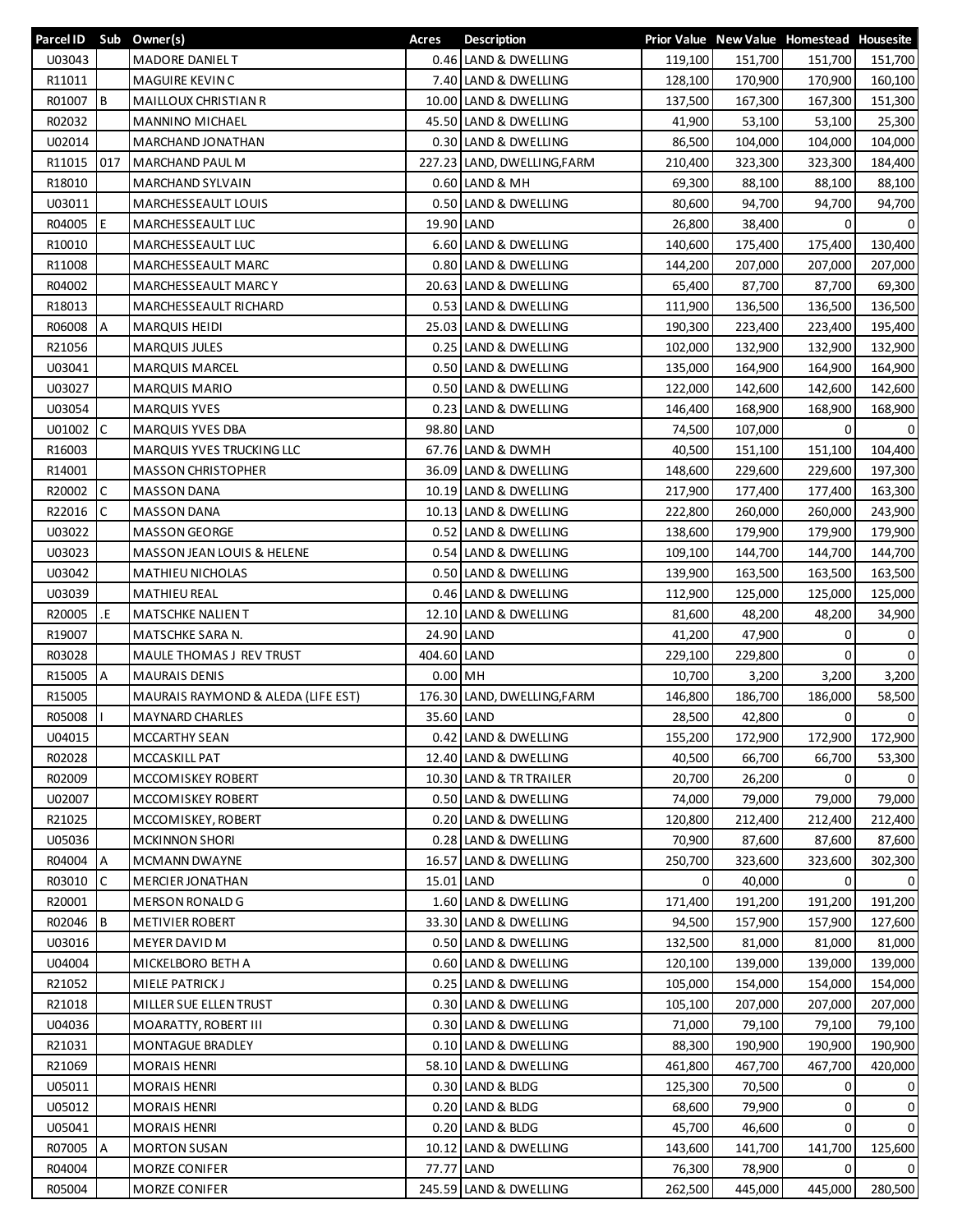| Parcel ID Sub Owner(s) |           |                                       | Acres       | <b>Description</b>          |           |           | Prior Value New Value Homestead Housesite |              |
|------------------------|-----------|---------------------------------------|-------------|-----------------------------|-----------|-----------|-------------------------------------------|--------------|
| U02005 010             |           | <b>MOULTON HARRY</b>                  | $0.00$ MH   |                             | 28,200    | 29,700    | 29,700                                    | 29,700       |
| R17024                 | <b>ID</b> | <b>MOULTON KYLE T</b>                 | 1.00        | LAND & DWELLING             | 153,200   | 167,200   | 167,200                                   | 167,200      |
| R03010                 | Iв        | MULLAHY JR JOSEPH & AIMEE             |             | 20.02 LAND                  | 0         | 44,000    | $\mathbf{0}$                              | $\mathsf{o}$ |
| R21050                 |           | MURPHY BEVERLY                        |             | 0.40 LAND & DWELLING        | 216,700   | 280,800   | 280,800                                   | 280,800      |
| U05014                 |           | <b>MYERS RAYMOND</b>                  |             | 0.40 LAND & DWELLING        | 44,800    | 105,000   | 105,000                                   | 105,000      |
| U04005                 |           | NADEAU DAVID                          |             | 1.25 LAND & DWELLING        | 177,700   | 178,700   | 178,700                                   | 178,700      |
| R14002                 |           | NARAMORE ROBERT                       |             | 0.46 LAND & DWELLING        | 63,800    | 89,200    | 89,200                                    | 89,200       |
| R22002                 |           | <b>NASSANEY BRUCE</b>                 |             | 3.93 LAND & DWELLING        | 383,900   | 559,500   | 559,500                                   | 554,700      |
| R11005                 |           | <b>NELSON CYRIL</b>                   | 132.00 LAND |                             | 100,000   | 135,900   | 0                                         | 0            |
| R13009                 | 002       | <b>NELSON CYRIL</b>                   |             | 412.10 LAND, DWELLING, FARM | 1,549,400 | 1,067,100 | $\Omega$                                  | $\mathbf 0$  |
| U02005                 | 009       | NELSSON SHAWNA                        | $0.00$ MH   |                             | 40,200    | 37,400    | 37,400                                    | 37,400       |
| U02005                 | 007       | NEWELL NATASHA                        | $0.00$ MH   |                             | 19,400    | 30,300    | 30,300                                    | 30,300       |
| R22012                 |           | NHB LLC                               |             | 1.80 LAND & DWELLING        | 44,600    | 88,000    | 88,000                                    | 88,000       |
| R03006                 |           | NICHOLS SCOTT                         |             | 8.50 LAND & DWELLING        | 109,300   | 127,900   | 127,900                                   | 118,100      |
| R16004                 |           | <b>NORRIS RICHARD</b>                 |             | 282.00 LAND, DWELLING, FARM | 339,600   | 346,600   | 263,000                                   | 102,200      |
| R04006                 |           | <b>NOTT RAYMOND</b>                   |             | 9.60 LAND & DWELLING        | 150,800   | 185,900   | 185,900                                   | 168,700      |
| R11012                 |           | <b>NOYES GORDON</b>                   |             | 0.30 LAND & DWELLING        | 37,500    | 72,400    | 72,400                                    | 72,400       |
| U06035                 |           | <b>NOYES GREGORY</b>                  |             | 1.62 LAND & DWELLING        | 133,900   | 186,600   | 186,600                                   | 186,600      |
| R16007                 |           | <b>NOYES MARIE</b>                    |             | 0.55 LAND & MH              | 48,100    | 89,900    | 89,900                                    | 89,900       |
| U02008                 |           | <b>NOYES STEVEN</b>                   |             | 0.40 LAND & DWELLING        | 73,900    | 77,400    | 77,400                                    | 77,400       |
| U08003                 |           | O'DELL BRETT                          |             | 1.00 LAND & DWELLING        | 45,600    | 52,100    | 52,100                                    | 52,100       |
| U04048                 |           | OLDHAM KATHLEEN L                     |             | 0.70 LAND & DWELLING        | 97,000    | 109,200   | 109,200                                   | 109,200      |
| U03018                 |           | OLENIK DANIEL J                       |             | 0.40 LAND & DWELLING        | 98,700    | 80,600    | 80,600                                    | 80,600       |
| R17015                 |           | OLSON DAVID                           | 1.12        | LAND & DWELLING             | 116,200   | 135,900   | 135,900                                   | 135,900      |
| R21048                 |           | O'NEILL JOSHUA                        |             | 56.55 LAND & DWELLING       | 295,000   | 302,300   | 302,300                                   | 150,500      |
| U05009                 |           | <b>OUNAN FRANCIS</b>                  |             | 0.10 LAND & DWELLING        | 80,700    | 115,800   | 115,800                                   | 115,800      |
| U05035                 |           | OUNAN FRANCIS X                       | 0.11        | LAND & DWELLING             | 79,300    | 89,500    | 89,500                                    | 89,500       |
| R17025                 |           | <b>OWEN MICHAEL &amp; JENNIFER</b>    |             | 2.10 LAND & MH              | 51,400    | 107,200   | 107,200                                   | 107,000      |
| U05005                 |           | P AND O EQUITIES, LLC                 |             | 0.30 LAND & BLDG            | 165,000   | 165,600   | $\Omega$                                  | $\mathbf{0}$ |
| U05020 A               |           | PAQUETTE CHRISTOPHER                  |             | 0.25 LAND & DWELLING        | 60,200    | 86,600    | 86,600                                    | 86,600       |
| R10005                 |           | PAQUETTE FERNANDE                     |             | 3.63 LAND & DWELLING        | 74,800    | 119,900   | 119,900                                   | 116,600      |
| U05030                 |           | PARISEAU JULIE                        |             | 0.23 LAND & DWELLING        | 82,100    | 122,100   | 122,100                                   | 122,100      |
| R21058                 |           | PARKER GEORGE W                       |             | 0.70 LAND & DWELLING        | 82,600    | 123,600   | 123,600                                   | 123,600      |
| U06003                 |           | <b>PARKER TRUSTEE GEORGE</b>          |             | 4.80 LAND & DWELLING        | 93,000    | 145,400   | 145,400                                   | 139,800      |
| U04029                 |           | PATENAUDE MICHEL                      |             | 3.28 LAND & DWELLING        | 258,300   | 249,300   | 249,300                                   | 246,100      |
| R02020                 |           | PAUL KENNETH                          |             | 20.70 LAND & DWELLING       | 71,100    | 73,100    | 73,100                                    | 60,800       |
| U04019                 |           | PEASE RUSSELL                         |             | 0.40 LAND & DWELLING        | 124,300   | 158,100   | 158,100                                   | 158,100      |
| R20002                 | A         | PEET GUTHRIE                          |             | 9.72 LAND & DWELLING        | 229,800   | 273,100   | 273,100                                   | 259,600      |
| U03025                 |           | PENNELL DAVID A                       |             | 0.70 LAND & DWELLING        | 137,100   | 172,000   | 172,000                                   | 172,000      |
| R07003                 | G         | PERRIN III LESLIE R                   |             | 4.20 LAND & DWELLING        | 242,100   | 405,500   | 405,500                                   | 400,000      |
| U03004                 |           | PERRY ANTHONY                         |             | 0.43 LAND & DWELLING        | 111,000   | 141,700   | 141,700                                   | 141,700      |
| R17017                 |           | PHILIBERT PAULINE H                   |             | 0.80 LAND & DWELLING        | 110,000   | 107,700   | 107,700                                   | 107,700      |
| U03036                 |           | PHILLIPS KRISTOPHER                   |             | 0.45 LAND & DWELLING        | 117,600   | 150,100   | 150,100                                   | 150,100      |
| U02005                 | 018       | PHILLIPS NICHOLAS                     | $0.00$ MH   |                             | 15,900    | 20,100    | 20,100                                    | 20,100       |
| R06011                 | A         | PHINNEY BRUCE                         |             | 48.06 LAND & DWELLING       | 191,300   | 257,800   | 257,800                                   | 223,000      |
| R20003                 |           | PICKERING BRIAN                       |             | 6.90 LAND & DWELLING        | 133,800   | 136,300   | 136,300                                   | 126,500      |
| U03029                 |           | PIERNI BRIAN J                        | 0.50        | LAND & DWELLING             | 114,800   | 170,700   | 170,700                                   | 170,700      |
| U02005                 | 14        | PINGREE EDWARD                        | $0.00$ MH   |                             | 26,000    | 32,000    | 32,000                                    | 32,000       |
| R05008                 | A         | PLACEY RANSOM                         | 116.00 LAND |                             | 38,200    | 85,800    | 0                                         | 0            |
| R11006                 |           | PLUMER JOHN                           |             | 0.80 LAND & DWELLING        | 51,100    | 62,800    | 62,800                                    | 62,800       |
| U03007                 |           | POND ELNORA                           |             | 0.40 LAND & DWELLING        | 93,500    | 128,300   | 128,300                                   | 128,300      |
| R17021                 | <b>IB</b> | POST LAURA                            |             | 2.02 LAND & DWELLING        | 123,000   | 134,000   | 134,000                                   | 133,900      |
| R17018                 |           | POULIN CLAUDE & SOLANGE (LIFE ESTATE) |             | 1.50 LAND & DWELLING        | 150,100   | 131,200   | 131,200                                   | 131,200      |
| U01018                 |           | POULIN RICHARD                        | 0.72        | LAND & DWELLING             | 152,000   | 188,900   | 188,900                                   | 188,900      |
| R02007                 | 008       | POULIOT BRUNO                         |             | 21.60 LAND                  | 27,100    | 28,300    | $\Omega$                                  | 0            |
| R17010                 | <b>B</b>  | POULIOT BRUNO                         |             | 2.58 LAND & DWELLING        | 203,600   | 218,100   | 218,100                                   | 216,900      |
|                        |           |                                       |             |                             |           |           |                                           |              |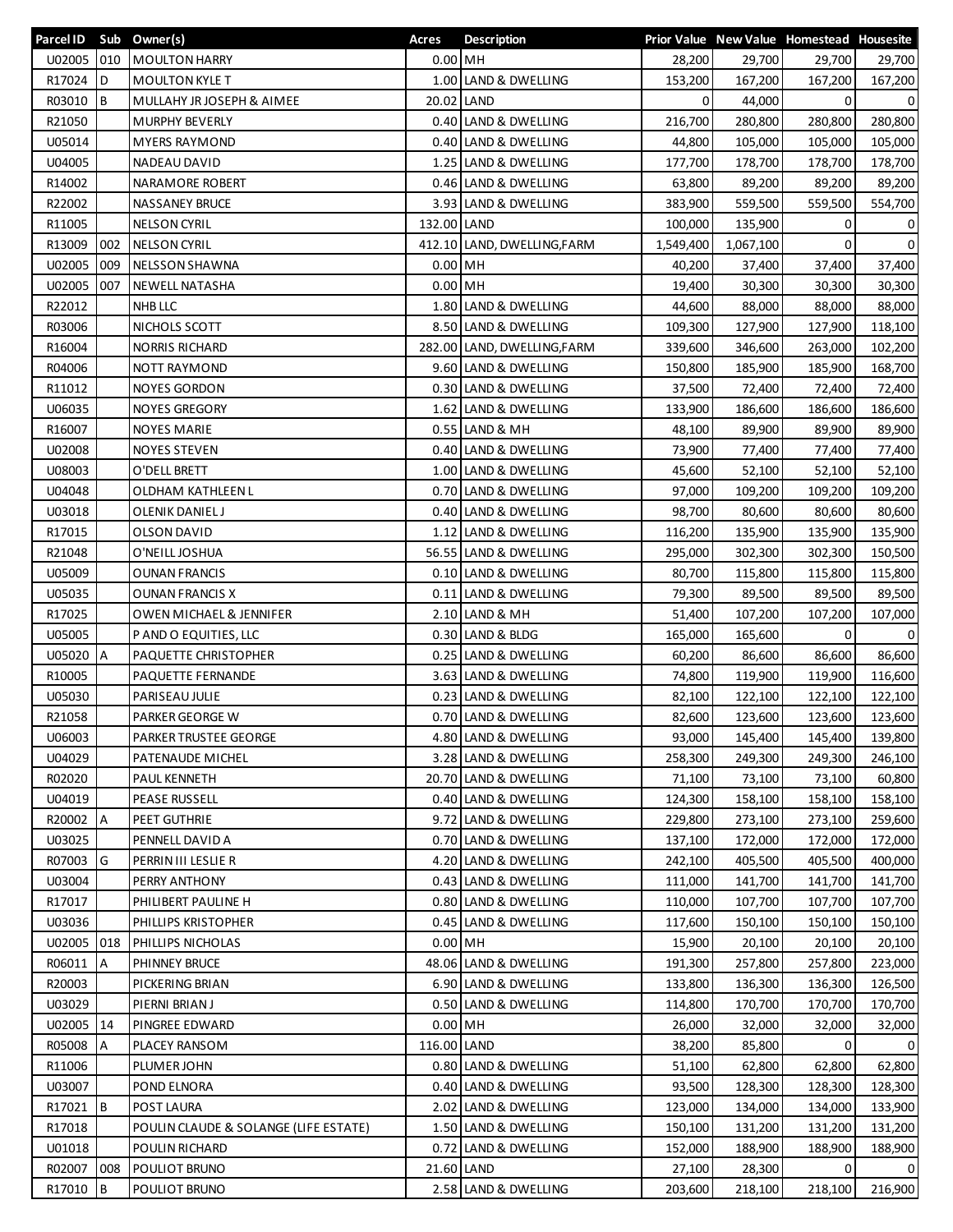| Parcel ID Sub Owner(s) |                 |                                    | Acres       | <b>Description</b>                            |                    |                    | Prior Value New Value Homestead Housesite |                |
|------------------------|-----------------|------------------------------------|-------------|-----------------------------------------------|--------------------|--------------------|-------------------------------------------|----------------|
| R17024                 | <b>IC</b>       | POULIOT DIANES                     |             | 1.00 LAND & DWELLING                          | 113,100            | 174,700            | 174,700                                   | 174,700        |
| R21001                 |                 | POUTRE JEAN PIERRE                 |             | 0.60 LAND & DWELLING                          | 98,300             | 196,500            | 196,500                                   | 196,500        |
| R21003                 |                 | POUTRE JULIE                       |             | 0.60 LAND & DWELLING                          | 198,300            | 331,600            | 331,600                                   | 331,600        |
| U05049                 |                 | PREHEMO HENRY AND LUCIE            | 0.50        | LAND & DWELLING                               | 100,500            | 108,600            | 108,600                                   | 108,600        |
| U05051                 |                 | PREHEMO HENRY AND LUCIE            |             | $0.20$ LAND                                   | 18,000             | 9,600              | 0                                         | 0              |
| U04030                 |                 | PREVOST BETTY                      |             | 0.45 LAND & DWELLING                          | 91,100             | 108,100            | 0                                         | $\mathbf 0$    |
| R17005                 |                 | PROVENCHER JOHN & CORNELIA         |             | 8.36 LAND & DWELLING                          | 184,600            | 229,600            | 229,600                                   | 216,900        |
| R21026                 |                 | PULIAFICO FAMILY IRREVOCABLE TRUST |             | 0.10 LAND & DWELLING                          | 136,800            | 193,400            | 193,400                                   | 193,400        |
| R21006                 |                 | RAINVILLE CHRIS                    | 0.25        | LAND & DWELLING                               | 173,300            | 268,200            | 268,200                                   | 268,200        |
| R18018                 |                 | RANCOURT ALEX                      |             | 0.50 LAND & DWELLING                          | 102,400            | 132,000            | 132,000                                   | 132,000        |
| U03028                 |                 | RANCOURT BELLA                     |             | 0.50 LAND & DWELLING                          | 101,400            | 140,700            | 140,700                                   | 140,700        |
| U04007                 |                 | RANCOURT CHRISTIANE                |             | 0.50 LAND & DWELLING                          | 165,300            | 189,900            | 189,900                                   | 189,900        |
| U06034                 |                 | RANCOURT DIANA (LIFE ESTATE)       | 0.20        | LAND & DWELLING                               | 92,100             | 105,700            | 105,700                                   | 105,700        |
| R01013                 |                 | RANCOURT JESSE                     | 83.85       | LAND                                          | 61,700             | 95,100             | $\Omega$                                  | $\mathbf{0}$   |
| R06011                 |                 | RAPPAPORT BLENDA J                 |             | 10.14 LAND & DWELLING                         | 191,900            | 194,000            | 194,000                                   | 179,500        |
| R05009                 | Iв              | <b>REESE BRIGHAM D</b>             |             | 18.02 LAND & DWELLING                         | 132,200            | 194,100            | 194,100                                   | 174,500        |
| R02039                 | R <sub>16</sub> | <b>REEVES RICHARD</b>              | 601.90 LAND |                                               | 193,200            | 270,200            | 0                                         | 0              |
| R12006                 |                 | <b>REID EMMETT</b>                 |             | 1.15 LAND & BLDG                              | 25,000             | 31,400             | $\mathbf{0}$                              | $\mathbf 0$    |
| R12009                 | Iв              | <b>REID EUGENE</b>                 |             | 2.00 LAND & DWELLING                          | 167,800            | 221,200            | 221,200                                   | 197,800        |
| R13008                 |                 | <b>REID EUGENE</b>                 |             | 5.89 LAND & DWELLING                          | 147,300            | 214,100            | 214,100                                   | 206,300        |
| U06017                 |                 | <b>REID HOWARD E</b>               |             | 1.87 LAND & DWELLING                          | 92,500             | 156,600            | 156,600                                   | 119,700        |
| U01007                 |                 | RENAUDETTE LEO P AND NANCY L       | 0.20        | LAND & DWELLING                               | 64,900             | 81,200             | 81,200                                    | 81,200         |
| U04032                 |                 | RICE DIANE L.                      |             | 1.10 LAND & DWELLING                          | 97,000             | 100,700            | 100,700                                   | 100,700        |
| U07005                 |                 | RICHARDS EUNICE                    |             | 0.20 LAND & DWELLING                          | 66,000             | 84,600             | 84,600                                    | 84,600         |
| U04023                 |                 | RICHARDS JEFFREY A                 |             | 0.90 LAND & DWELLING                          | 88,900             | 83,200             | 83,200                                    | 83,200         |
| R04003                 |                 | RICHARDS WAYNE                     | 228.53 LAND |                                               | 138,600            | 159,400            | 0                                         | 0              |
| U02005                 | 013             | RIENDEAU BONNIE                    | $0.00$ MH   |                                               | 32,500             | 37,700             | 37,700                                    | 37,700         |
|                        |                 |                                    |             |                                               |                    |                    |                                           |                |
| R10006<br>R17009       |                 | RIENDEAU PAUL                      |             | 14.88 LAND & DWELLING<br>2.68 LAND & DWELLING | 139,500            | 149,100            | 149,100                                   | 122,600        |
| U05040                 |                 | <b>RILEY CARMEN</b><br>RILEY JODY  |             | 0.45 LAND & DWELLING                          | 118,400<br>132,900 | 186,200<br>166,300 | 186,200<br>166,300                        | 184,800        |
| U07008                 |                 |                                    |             |                                               | 78,600             |                    |                                           | 150,100        |
|                        |                 | <b>RIOUX PAUL</b>                  |             | 0.60 LAND & DWELLING                          |                    | 77,400             | 77,400                                    | 77,400         |
| U07002                 |                 | RIVER EDGE RENTAL LLC              | 0.20        | LAND & DWELLING                               | 57,700             | 82,800             | 82,800                                    | 82,800         |
| R08003                 | C               | RIVERVIEW MEADOWS LLC              |             | 22.07 LAND & DWELLING                         | 73,600             | 120,100            | 120,100                                   | 100,900        |
| U03045                 |                 | RM ENTERPRISES LLC                 |             | 1.35 LAND & BLDG                              | 128,600            | 149,300            | 01                                        | $\overline{0}$ |
| R02046                 | C               | ROBBASON BRAXTON J                 |             | 172.90 LAND & DWELLING                        | 158,700            | 171,700            | 171,700                                   | 69,200         |
| R02026                 |                 | ROBBASON JOSEPH                    | 271.10 LAND |                                               | 132,900            | 154,400            | 0                                         | 0              |
| R02035                 | <b>A</b>        | ROBBASON JOSEPH                    | 200.00 LAND |                                               | 91,700             | 129,500            | 0                                         | 0              |
| R02043                 |                 | ROBBASON JOSEPH                    |             | 402.50 LAND & DWELLING                        | 209,800            | 260,200            | 260,200                                   | 51,200         |
| R02046                 | Α               | ROBBASON JOSEPH AND NINA           | 64.50 LAND  |                                               | 73,500             | 69,700             | 0                                         | 0              |
| R02024                 | 011             | ROBBASON JOSEPH & MARY             | 385.43 LAND |                                               | 150,600            | 194,400            | $\Omega$                                  | $\mathbf{0}$   |
| U02039                 |                 | ROBERT LEE TRUSTEE                 |             | 0.70 LAND & DWELLING                          | 228,200            | 229,600            | 229,000                                   | 158,600        |
| R21024                 |                 | RODRIGUE MICHAEL                   |             | 0.10 LAND & DWELLING                          | 84,100             | 161,000            | 161,000                                   | 161,000        |
| R22016                 | A               | RODRIGUE RICHARD                   |             | 10.13 LAND & DWELLING                         | 199,500            | 263,600            | 263,600                                   | 247,500        |
| U06001                 |                 | <b>RONAN BRIAN J</b>               |             | 0.90 LAND & DWMH                              | 81,300             | 97,100             | 97,100                                    | 97,100         |
| U02012                 |                 | ROSS MARIELLE LIFE ESTATE          |             | 0.60 LAND & DWELLING                          | 160,000            | 298,000            | 298,000                                   | 256,300        |
| R22017                 |                 | ROSSINI JAMIE                      |             | 2.11 LAND & DWELLING                          | 195,600            | 186,400            | 186,400                                   | 186,100        |
| U04024                 |                 | ROUGEAU RICHARD                    |             | 0.40 LAND & DWELLING                          | 119,000            | 111,400            | 111,400                                   | 111,400        |
| U01010                 |                 | ROWELL KEVIN B                     |             | 0.90 LAND & DWELLING                          | 62,900             | 78,800             | 78,800                                    | 78,800         |
| R15006                 |                 | <b>ROY ANDRE</b>                   |             | 6.40 LAND & DWELLING                          | 147,100            | 160,200            | 160,200                                   | 151,400        |
| U02037                 |                 | <b>ROY ANNA L</b>                  |             | 0.30 LAND & DWELLING                          | 90,000             | 104,900            | 104,900                                   | 104,900        |
| R16004                 | IВ              | <b>ROY CLAUDE</b>                  |             | 2.07 LAND & DWELLING                          | 153,500            | 223,100            | 223,100                                   | 223,000        |
| R12009                 | A               | ROY JODY                           |             | 135.75 LAND & DWELLING                        | 91,000             | 110,500            | 110,500                                   | 33,800         |
| R10012                 |                 | <b>ROY RAYMOND</b>                 |             | 4.10 LAND & DWELLING                          | 205,400            | 293,800            | 293,800                                   | 289,600        |
| R17020                 |                 | ROY ROLAND P & GLORIA D            |             | 1.00 LAND & DWELLING                          | 102,100            | 110,800            | 110,800                                   | 110,800        |
| R02037                 |                 | ROYCE, NONA REALTY TRUST           |             | 145.30 LAND & DWELLING                        | 60,200             | 64,300             | 64,300                                    | 11,200         |
| R03004                 |                 | ROYER JR LAWRENCE & DENISE         |             | 103.70 LAND & DWELLING                        | 59,500             | 99,600             | 99,600                                    | 32,500         |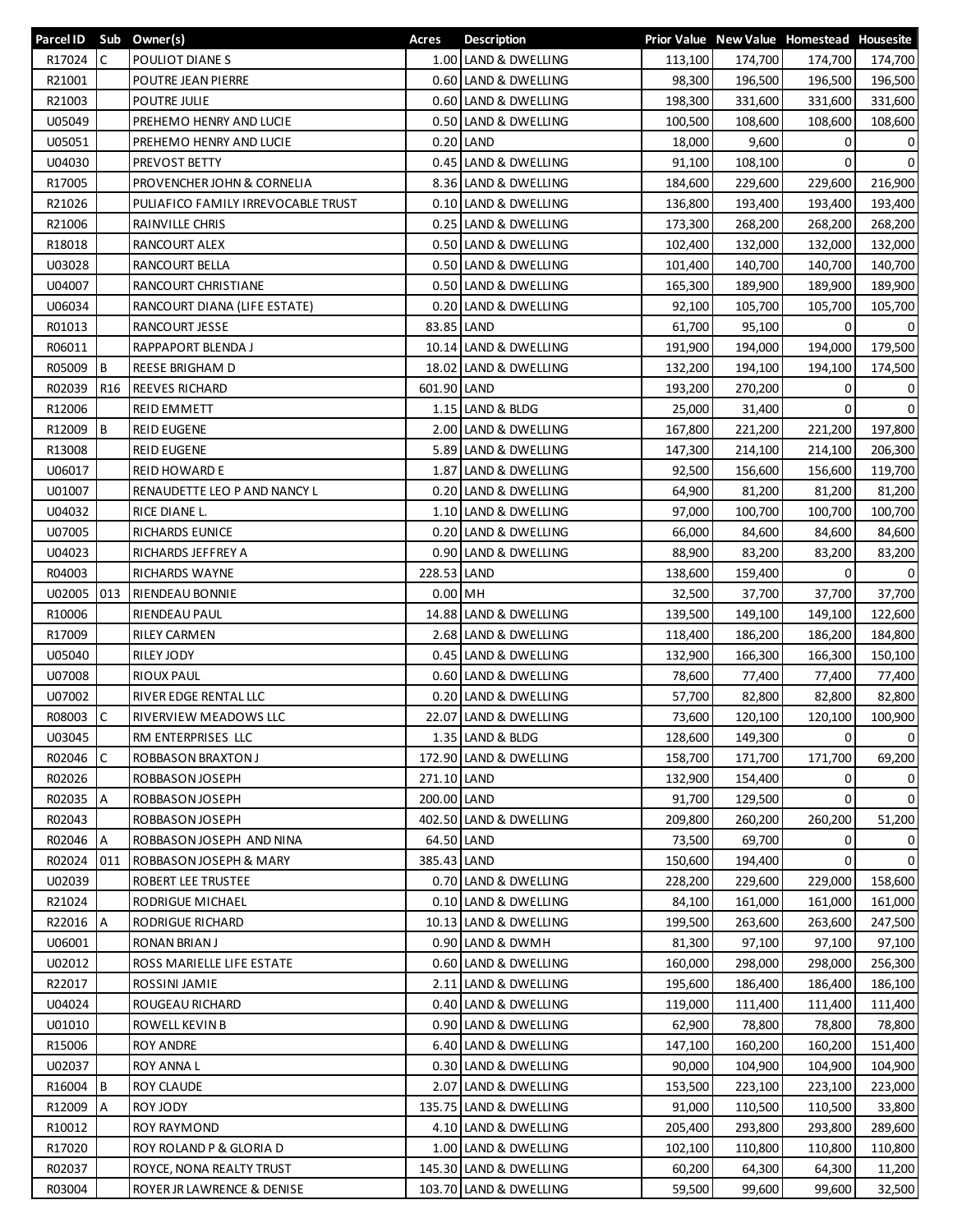| Parcel ID Sub Owner(s) |                 |                                   | Acres        | <b>Description</b>          |         |         | Prior Value New Value Homestead Housesite |                |
|------------------------|-----------------|-----------------------------------|--------------|-----------------------------|---------|---------|-------------------------------------------|----------------|
| R01014 A               |                 | RUSTEMEYER KEITH A                |              | 10.04 LAND & DWELLING       | 122,800 | 126,700 | 126,700                                   | 110,700        |
| R03030                 | B&C             | <b>SAARI RANDALL</b>              |              | 20.70 LAND & DWELLING       | 264,600 | 336,700 | 336,700                                   | 309,100        |
| U04008                 |                 | <b>SAGE DENISE</b>                |              | 0.50 LAND & DWELLING        | 100,600 | 123,500 | 123,500                                   | 123,500        |
| U05060                 |                 | SANDSTROM IRREVOCABLE FAMILY CAMP |              | 3.30 LAND & DWELLING        | 106,800 | 154,900 | 154,900                                   | 152,300        |
| U02030                 |                 | SANTAMARIA DAVID                  |              | 1.00 LAND & DWELLING        | 267,500 | 254,400 | 254,400                                   | 254,400        |
| R21066                 |                 | <b>SCHMIDT COREY</b>              |              | 43.92 LAND                  | 92,700  | 113,100 | 0                                         | 0              |
| R06014                 |                 | SCORPA, SCOTT                     |              | 95.00 LAND & DWELLING       | 109,700 | 155,700 | 155,700                                   | 82,200         |
| R15009                 | $\overline{A}$  | <b>SEARS ALDEN</b>                |              | 0.00 LAND & DWELLING        | 2,000   | 2,200   | 2,200                                     | 2,200          |
| R15009                 |                 | <b>SEARS RICHARD</b>              |              | 29.00 LAND                  | 31,500  | 59,500  | 59,500                                    | 36,100         |
| R05009                 | $\mathsf{C}$    | <b>SESSLER TIMOTHYJ</b>           |              | 155.00 LAND & DWELLING      | 86,400  | 120,300 | 120,300                                   | 51,500         |
| R21007                 |                 | SIMON CORLISS - BRENDA            |              | 0.20 LAND & DWELLING        | 186,200 | 273,200 | 273,200                                   | 273,200        |
| U04016                 |                 | <b>SLATER ROBERT V</b>            |              | 0.30 LAND & DWELLING        | 116,500 | 119,600 | 119,600                                   | 119,600        |
| U03037                 |                 | <b>SLOCUM FAITH A</b>             |              | 0.50 LAND & DWELLING        | 103,700 | 125,700 | 125,700                                   | 125,700        |
| U01017                 |                 | SMALL GEORGE A                    |              | 0.50 LAND & DWELLING        | 132,400 | 162,200 | 162,200                                   | 162,200        |
| U02029                 |                 | <b>SMITH LAWRENCE</b>             |              | 0.70 LAND & DWELLING        | 186,100 | 181,300 | 151,400                                   | 151,400        |
| R03017                 |                 | <b>SMITH MASON</b>                |              | 65.48 LAND & DWELLING       | 278,700 | 379,300 |                                           |                |
|                        |                 |                                   |              | 4.48 LAND & DWELLING        |         |         | 379,300                                   | 318,900        |
| R11005                 | <b>JA</b>       | <b>SMITH MASON L</b>              |              |                             | 176,600 | 257,600 | 196,100                                   | 191,100        |
| U03015                 |                 | <b>SPENCER DUANE</b>              |              | 0.70 LAND & DWELLING        | 45,300  | 45,800  | 45,800                                    | 45,800         |
| U06029                 |                 | <b>SPITZNER KATHLEEN</b>          |              | 1.92 LAND & DWELLING        | 98,700  | 118,400 | 118,400                                   | 118,400        |
| R08001                 |                 | STARLING ELAINE                   |              | 37.48 LAND & DWELLING       | 73,500  | 93,200  | 93,200                                    | 64,700         |
| R02029                 |                 | <b>STARR WILLIAM</b>              |              | 1.40 LAND                   | 16,800  | 15,400  | 0                                         | 0              |
| R05005                 |                 | STEPHANE INKEL INC                | 1455.66 LAND |                             | 809,700 | 761,100 | 0                                         | 0              |
| U05019                 |                 | STRICKLAND JESSICA M              |              | 0.10 LAND & DWELLING        | 68,700  | 101,700 | 101,700                                   | 101,700        |
| R03010                 | <b>A</b>        | <b>SWEATT DENNIS</b>              |              | $0.00$ BLDG                 | 9,300   | 7,800   | 7,800                                     | 7,800          |
| R03029                 | <b>B</b>        | <b>SWEATT DENNIS</b>              |              | 11.32 LAND & DWELLING       | 175,100 | 228,900 | 228,900                                   | 214,000        |
| R20002                 | ID.             | TAGGART CHRISTIAN                 |              | 24.04 LAND & DWELLING       | 227,600 | 228,900 | 228,900                                   | 208,500        |
| U02001                 |                 | TANERILLO CHRISTOPHER             |              | 0.50 LAND & DWELLING        | 88,800  | 107,600 | 107,600                                   | 107,600        |
| R02012                 |                 | <b>TARDIFF JEFFREY</b>            |              | 85.70 LAND & BLDG           | 76,000  | 73,300  | $\mathbf{0}$                              | $\overline{0}$ |
| U07003                 |                 | <b>TETREAULT CAMIL</b>            |              | 0.50 LAND & DWELLING        | 51,400  | 76,900  | 76,900                                    | 76,900         |
| R07003                 | ID.             | THE KINGDOM EVENT CENTER LLC      |              | 162.49 LAND & BLDG          | 704,800 | 723,200 | 723,200                                   | 169,800        |
| U03053                 |                 | THE KINGDOM EVENT CENTER LLC      |              | 0.72 LAND & BLDG            | 34,800  | 35,000  | $\Omega$                                  | 0              |
| R22008                 |                 | THERIAULT KEVIN R                 |              | 1.40 LAND & DWELLING        | 81,200  | 102,000 | 102,000                                   | 102,000        |
| U06036                 |                 | THERRIEN DAVID                    |              | 2.50 LAND & DWELLING        | 79,100  | 125,700 | 125,700                                   | 124,700        |
| R15007                 |                 | THERRIEN PHILLIP                  |              | 1.20 LAND & DWELLING        | 75,700  | 103,500 | 103,500                                   | 103,500        |
| U05066                 |                 | THEW CINDY                        |              | 0.65 LAND & MH              | 59,300  | 66,400  | 66,400                                    | 66,400         |
| U04003                 |                 | THIBAULT PAUL                     |              | 0.40 LAND & DWELLING        | 103,600 | 115,500 | 115,500                                   | 115,500        |
| R21047                 | 071             | THIBEAULT ADRIEN                  |              | 0.70 LAND & DWELLING        | 198,000 | 222,400 | 222,400                                   | 222,400        |
| R21002                 |                 | THIBEAULT DENISE                  |              | 0.70 LAND & DWELLING        | 104,200 | 281,400 | 281,400                                   | 281,400        |
| U03038                 |                 | THIBEAULT JULES                   |              | 0.46 LAND & DWELLING        | 134,000 | 138,200 | 138,200                                   | 138,200        |
| U06009                 |                 | THIBEAULT SHIRLEY                 |              | 0.80 LAND & DWELLING        | 59,900  | 80,600  | 80,600                                    | 80,600         |
| R22016                 | IF.             | THORTON JOSEPH A                  |              | 10.09 LAND & DWELLING       | 73,400  | 148,900 | 148,900                                   | 129,500        |
| U06010                 |                 | TILLINGHAST DANA LYNN             |              | 0.90 LAND & DWELLING        | 78,100  | 76,100  | 76,100                                    | 76,100         |
| R01009                 |                 | TIMKO RICHARD                     |              | 25.00 LAND                  | 35,200  | 48,000  | 0                                         | $\overline{0}$ |
| U04031                 |                 | <b>TIRRILL LLOYD</b>              |              | 2.03 LAND & DWELLING        | 98,200  | 99,700  | 99,700                                    | 95,900         |
| R01012                 |                 | TJORNEHOJ JOEL JOINT REV TRUST    | 116.00 LAND  |                             | 56,100  | 100,100 | $\Omega$                                  | $\Omega$       |
| R18021                 | R <sub>17</sub> | TJORNEHOJ JOEL K JOINT REV TRUST  |              | 311.00 LAND, DWELLING, FARM | 336,200 | 510,900 | 510,900                                   | 316,900        |
|                        |                 |                                   |              |                             |         |         |                                           |                |
| R08005                 |                 | TODD HOWARD                       |              | 0.95 LAND & DWELLING        | 71,300  | 130,500 | 130,500                                   | 130,500        |
| R01013                 | А               | <b>TOWLE SCOTT</b>                |              | 2.15 LAND & DWELLING        | 61,100  | 76,200  | 76,200                                    | 75,900         |
| U06028                 |                 | TRACY DAVID P                     |              | 1.10 LAND & DWELLING        | 103,000 | 93,500  | 93,500                                    | 93,500         |
| R11004                 |                 | TRAMMEL GORDON JR                 |              | 1.13 LAND & DWELLING        | 100,000 | 106,800 | 106,800                                   | 106,800        |
| R21014                 |                 | TRASK GEORGE H & MARY A           |              | 0.60 LAND & DWELLING        | 182,700 | 327,100 | 327,100                                   | 327,100        |
| R21042                 |                 | <b>TUFO STEVEN</b>                |              | 1.40 LAND                   | 67,400  | 78,400  | 0                                         | $\mathbf{0}$   |
| R11017                 | $\overline{A}$  | <b>TYLER DANIELLE</b>             |              | 2.20 LAND & DWELLING        | 98,300  | 98,000  | 98,000                                    | 97,600         |
| R22016                 | l E             | <b>UNFONAK GLEN</b>               |              | 10.10 LAND & TR TRAILER     | 42,600  | 62,000  | 0                                         | $\Omega$       |
| U06002                 |                 | URAN MARY ESTATE                  |              | 3.70 LAND & MH              | 63,200  | 43,800  | 43,800                                    | 40,400         |
| R14001                 | C               | VANDERWOLK MARTHA                 |              | 77.10 LAND & DWELLING       | 189,100 | 202,400 | 202,400                                   | 141,400        |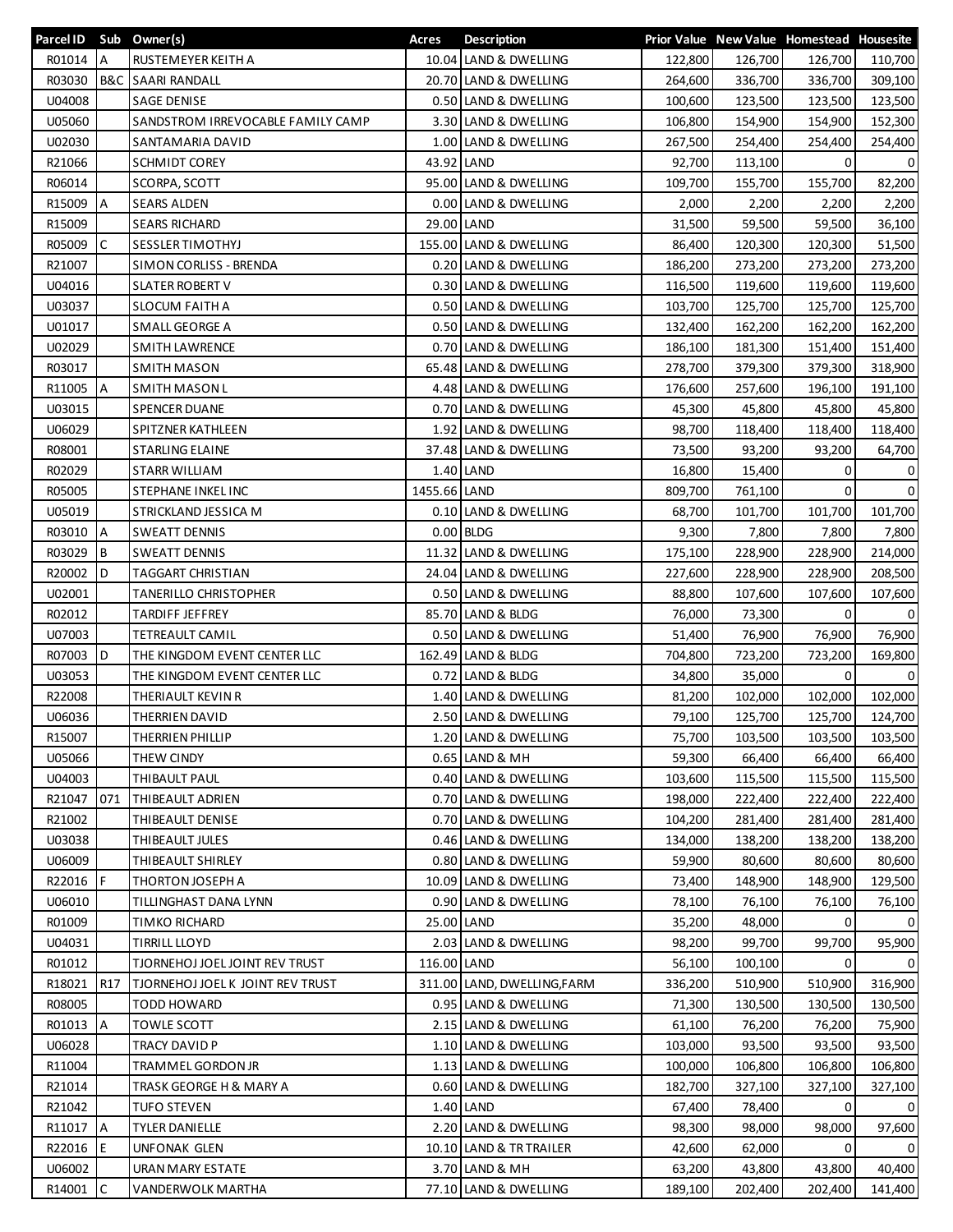| Parcel ID Sub Owner(s) |          |                                         | Acres                | <b>Description</b>     |         |         | Prior Value New Value Homestead Housesite |             |
|------------------------|----------|-----------------------------------------|----------------------|------------------------|---------|---------|-------------------------------------------|-------------|
| R21044                 |          | <b>VARGAS EPIFANIO</b>                  |                      | 2.00 LAND & DWELLING   | 167,200 | 263,800 | 263,800                                   | 241,200     |
| R21067                 | IА       | <b>VARGAS NINETTE SAGE</b>              |                      | 1.00 LAND              | 75,000  | 40,000  | 0                                         | $\mathbf 0$ |
| U03049                 |          | VASQUEZ DANIEL A                        |                      | 0.20 LAND & DWELLING   | 85,000  | 86,800  | 86,800                                    | 86,800      |
| R18001                 |          | <b>VERMONT ELECTRIC COOPERATIVE INC</b> |                      | $0.04$ LAND            | 15,000  | 7,800   | 0                                         | $\mathbf 0$ |
| U02036                 |          | <b>VIGNEAULT RONALD</b>                 | 0.25 LAND & DWELLING |                        | 92,100  | 96,500  | 96,500                                    | 96,500      |
| U06026                 |          | <b>VINCENT ROGER</b>                    |                      | 0.46 LAND & DWELLING   | 133,500 |         | 169,700<br>169,700                        | 169,700     |
| R03014                 |          | <b>WADE DANIEL</b>                      |                      | 25.70 LAND & DWELLING  | 125,700 | 142,900 | 142,900                                   | 129,600     |
| R03031 A               |          | <b>WADE DANIEL</b>                      |                      | 10.54 LAND             | 36,700  | 38,200  | $\Omega$                                  | $\mathbf 0$ |
| U03017                 |          | <b>WALES GORDON R</b>                   |                      | 0.70 LAND & DWELLING   | 111,500 | 146,700 | 146,700                                   | 146,700     |
| U02005 011             |          | <b>WALLACE APRIL</b>                    |                      | $0.00$ MH              | 10,200  | 15,000  | 15,000                                    | 15,000      |
| U03005                 |          | <b>WALLACE CURTIS</b>                   |                      | 0.90 LAND & DWELLING   | 115,800 | 111,400 | 111,400                                   | 111,400     |
| R20005                 | C        | <b>WARDEN AIROLE</b>                    |                      | 12.18 LAND & DWELLING  | 71,800  | 90,700  | 90,700                                    | 77,400      |
| R03022                 |          | <b>WARGEN REVOCABLE TRUST</b>           |                      | 1.70 LAND & DWELLING   | 117,700 | 145,100 | 145,100                                   | 145,100     |
| R21065                 | Iв       | <b>WARN ROBERT F</b>                    |                      | 10.43 LAND & DWELLING  | 231,400 | 282,300 | 282,300                                   | 263,900     |
| R05008                 | E        | WASHBURN, WAYNE & LOUISE COTE           |                      | 10.07 LAND & DWELLING  | 155,700 | 190,200 | 190,200                                   | 180,200     |
| R03003                 |          | <b>WELLS ROGER</b>                      |                      | 343.00 LAND & DWELLING | 172,600 | 251,800 | 251,800                                   | 112,900     |
| R08003                 | E        | WENTWORTH III JOHN                      |                      | 11.01 LAND & DWELLING  | 64,500  | 129,500 | 129,500                                   | 119,000     |
| U04050                 | Iв       | <b>WEST STEWARTSTOWN</b>                |                      | 0.00 UTILITY           | 8,200   | 2,200   | 0                                         | $\mathbf 0$ |
| R03013                 | <b>B</b> | WHEELER JOSEPH                          |                      | 18.45 LAND & MH        | 100,000 | 103,200 | 103,200                                   | 83,300      |
| U03009                 | 010      | <b>WHEELER SUZANNE</b>                  |                      | 0.70 LAND & DWELLING   | 98,000  | 80,800  | 80,800                                    | 80,800      |
| U05052                 |          | <b>WHEELER TONY</b>                     |                      | 0.30 LAND & DWELLING   | 70,200  | 105,000 | 105,000                                   | 105,000     |
| R01005                 | 008      | <b>WINTHROP DAVID</b>                   |                      | 124.00 LAND & DWELLING | 106,000 | 155,400 | 155,400                                   | 82,200      |
| U06014                 |          | WOOD EDWARD J                           |                      | 0.50 LAND & DWELLING   | 102,100 | 135,000 | 135,000                                   | 135,000     |
| R12008                 |          | <b>WRIGHT THERESES</b>                  |                      | 2.14 LAND & DWELLING   | 141,200 | 186,300 | 186,300                                   | 185,900     |
| R22010 A               |          | YEATON, AARON                           |                      | $5.01$ LAND            | 37,200  | 33,500  | 0                                         | $\mathbf 0$ |
| R08002                 |          | YOUNG STEVEN                            |                      | 2.38 LAND & DWELLING   | 138,400 | 159,700 | 159,700                                   | 158,900     |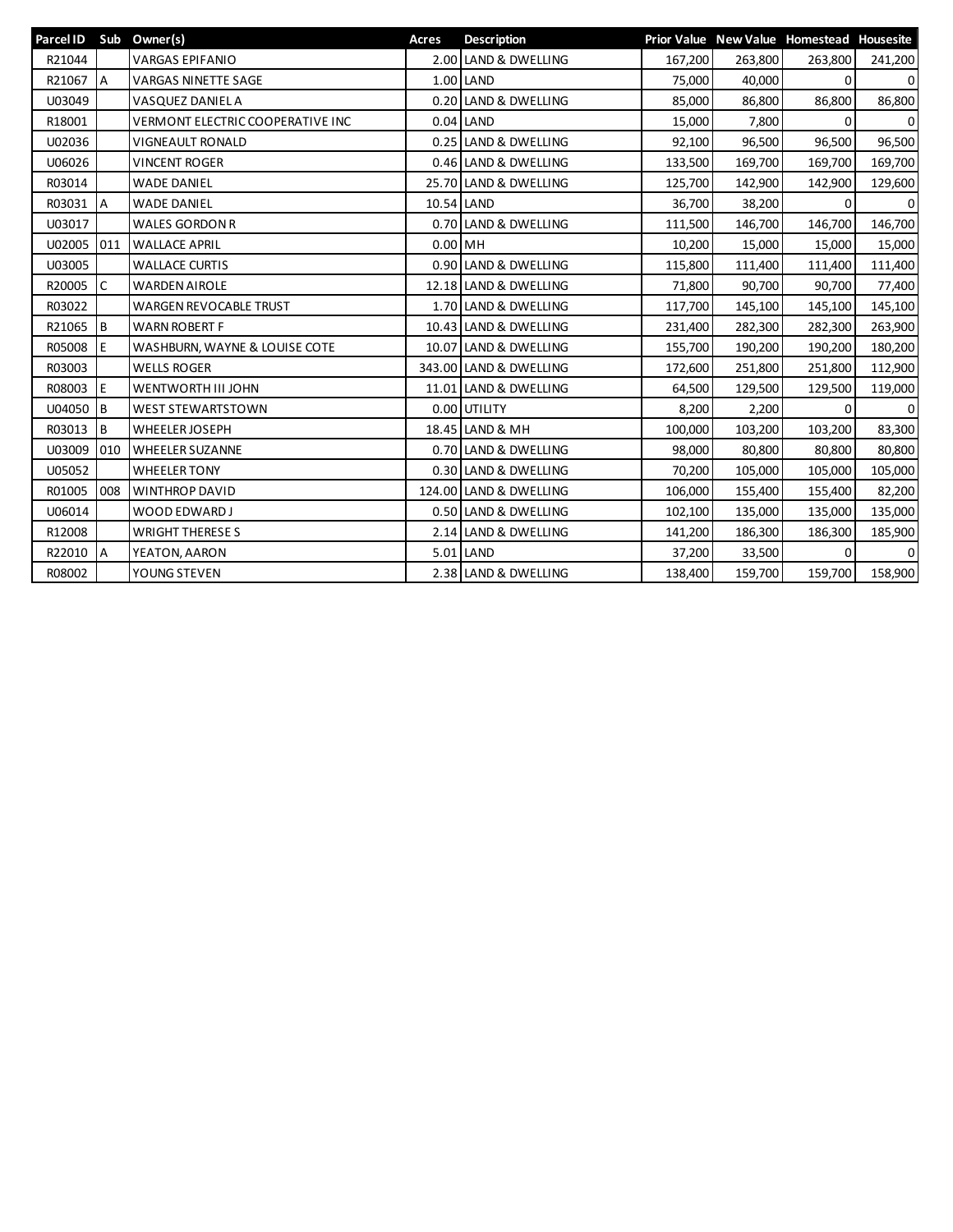#### **Grievance Appeal Form** Town of Canaan

|                       | Type of Property: □ Residential □ Commercial □ Condo □ Apartment □ Other ________ |
|-----------------------|-----------------------------------------------------------------------------------|
|                       |                                                                                   |
| Reason for Grievance: |                                                                                   |
|                       |                                                                                   |
|                       |                                                                                   |
|                       |                                                                                   |
|                       |                                                                                   |
|                       |                                                                                   |
|                       |                                                                                   |
|                       |                                                                                   |

|                   | Parcel ID | Owner | Location | Value |
|-------------------|-----------|-------|----------|-------|
| ▴                 |           |       |          |       |
| $\mathbf{r}$<br>J |           |       |          |       |

When preparing for your appeal you should make sure the physical data of your property is correct. Next you should consider recent arms length sales of properties similar to your property.

Date: \_\_\_\_\_\_\_\_\_\_\_\_\_\_\_\_\_\_\_\_\_\_\_\_\_\_\_

Signature of Owner(s): \_\_\_\_\_\_\_\_\_\_\_\_\_\_\_\_\_\_\_\_\_\_\_\_\_\_\_\_\_\_\_\_\_\_\_\_\_\_\_\_\_\_\_\_\_\_\_\_\_\_\_\_\_\_\_\_\_\_\_\_\_\_\_\_\_\_

Note: If you are representing the owner you must include a letter of representation signed by the owner.